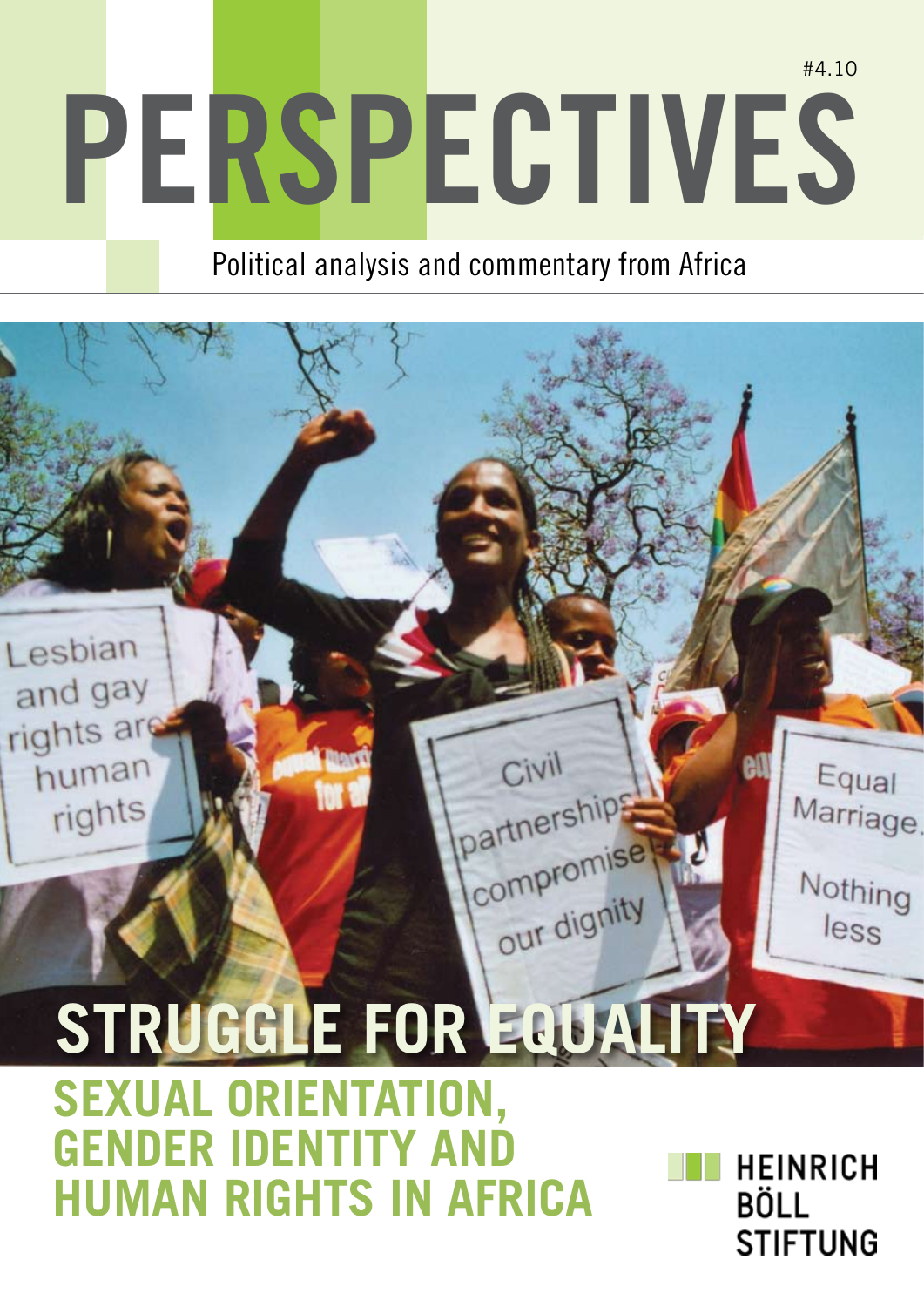## **Contents**

| Editorial |                                                                                                                                       | 3                       |
|-----------|---------------------------------------------------------------------------------------------------------------------------------------|-------------------------|
|           | The battle for the recognition of LGBTI rights as<br>human rights<br>Sibongile Ndashe                                                 | $\overline{\mathbf{4}}$ |
|           | Understanding homophobia in Africa today<br>Marc Epprecht                                                                             | 10                      |
|           | State-sponsored homophobia: Experiences from Nigeria<br>Dorothy Aken'Ova                                                              | 16                      |
|           | Identity, Law, Justice: Thinking about sexual rights and<br>citizenship in post-apartheid South Africa<br>Vasu Reddy                  | 18                      |
|           | Women's rights and lesbian rights: Feminist principles,<br>identities, and heteronormativity in the South African<br>women's movement |                         |
|           | Nadia Sanger                                                                                                                          | 24                      |
|           | Not yet Uhuru for LGBTI people in Zimbabwe: Interview<br>with Fadzai Muparutsa                                                        |                         |
|           | <b>Admire Mare</b>                                                                                                                    | 29                      |

#### **Heinrich Böll Foundation – Africa**

The Heinrich Böll Foundation, associated with the German Green Party, is a legally autonomous and intellectually open political foundation.

Our foremost task is civic education in Germany and abroad with the aim of promoting informed democratic opinion, socio-political commitment and mutual understanding. In addition the Heinrich Böll Foundation supports artistic and cultural as well as scholarly projects, and co-operation in the development field. The political values of ecology, democracy, gender democracy, solidarity and nonviolence are our chief points of reference. Heinrich Böll's belief in and promotion of citizen participation in politics is the model for the foundation's work.

Our programme areas in Africa are:

- Democracy
- **n** Sustainable Development
- **Human Rights**
- n International Politics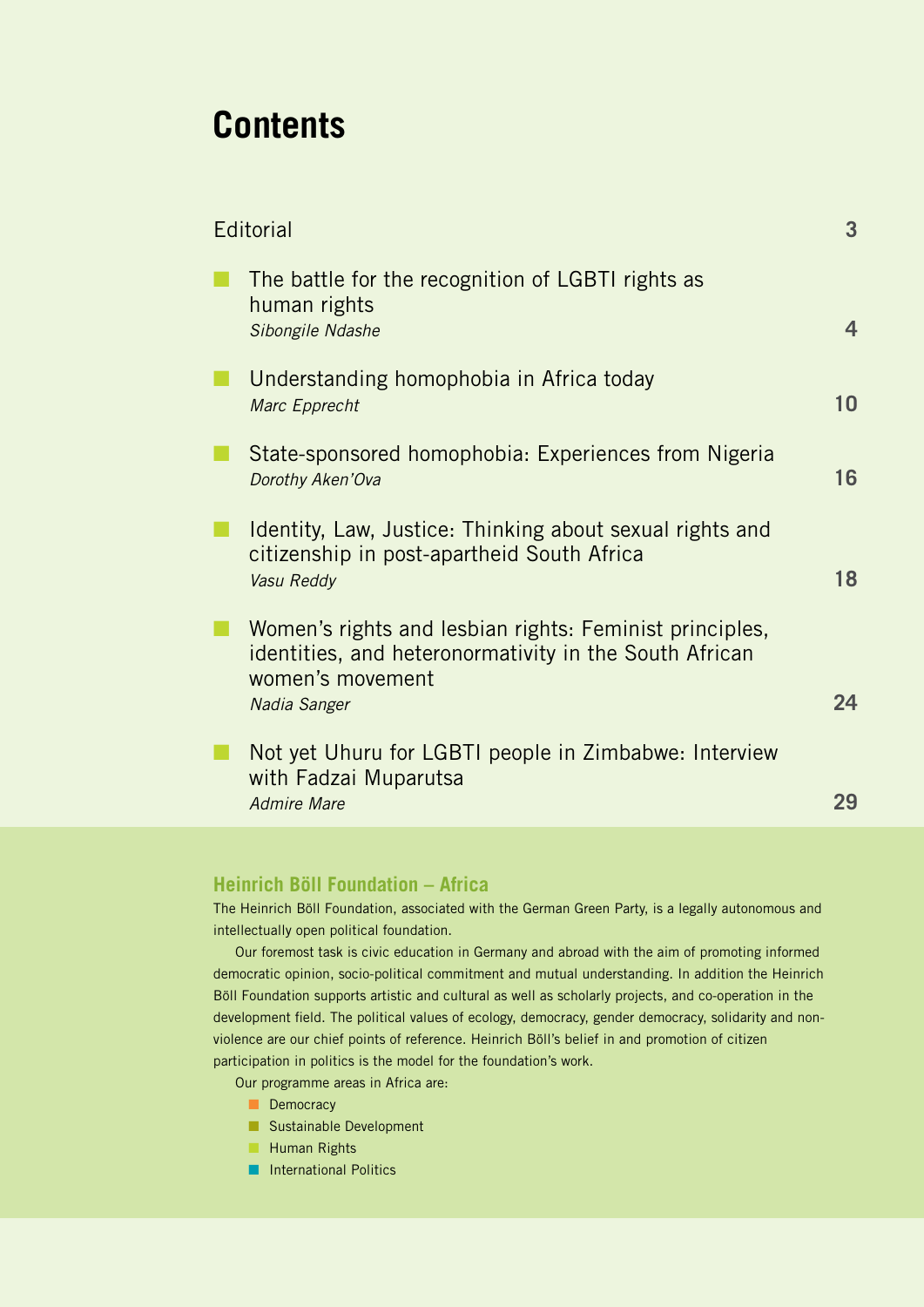# **Editorial**

n October 04 2010, a pink closet set up<br>on the University of Cape Town (UCT)<br>campus as part of the 'Pink Week'<br>awareness campaign was torched after<br>being on display for just a few hours. The closet n October 04 2010, a pink closet set up on the University of Cape Town (UCT) campus as part of the 'Pink Week' awareness campaign was torched after was intended to highlight prejudice against lesbian, gay, bisexual, transgender and intersex (LGBTI) people and encourage discourse on issues affecting the LGBTI community. Its malicious destruction spotlighted this prejudice and stood as a strong example of the pervasiveness of homophobic attitudes across the social spectrum of South African society. While the continuous violence against black lesbians certainly is the most brutal manifestation of hate crimes against LGBTI people, the notion that they are confined to the streets of townships is simply not true.

The incident also serves as a reminder that despite having successfully fought for one of the most advanced gay-right laws in the world the struggle for equality of LGBTI people in South Africa is, like in the rest of the African continent and indeed the world, an ongoing one.

Homosexuality is outlawed in 38 African countries. In some countries offenders can be punished with death and in many more with harsh jail sentences. Recent developments have attracted international attention and once more underlined the precarious human rights situation of LGBTI people on the continent. In Uganda, an Anti-Homosexuality Bill was tabled in parliament, proposing to broaden the criminalisation of homosexuality and to introduce the death penalty under certain circumstances, including for people who have previous convictions of the "offence of homosexuality" or have same sex relations while being HIV-positive. In Malawi, a gay couple was sentenced to 14 years hard labour and only freed after international condemnation.

Fuelled by homophobic utterances of political and religious leaders, opposition to homosexuality is often embedded in tradition, religion and culture. Ignoring factual history, non-normative sexual orientations and gender identities are dismissed on the basis that they are Western imports and "un-African".

The Heinrich Böll Foundation has aimed to empower LGBTI organisations to participate in public life and express the concerns of LGBTI people in the region for many years. It is hoped that this issue of *Perspectives* will help LGBTI activism in its struggle towards changing Africa into a continent where LGBTI people enjoy the full range of human rights.

What is clear from the articles gathered here is that despite the myriad of challenges and hostile environment there is an ongoing engagement and growing movement towards equality for LGBTI people throughout the continent. So while there may be a long journey ahead, we remain optimistic.

Dr Antonie Katharina Nord Regional Director

Jochen Luckscheiter Programme Manager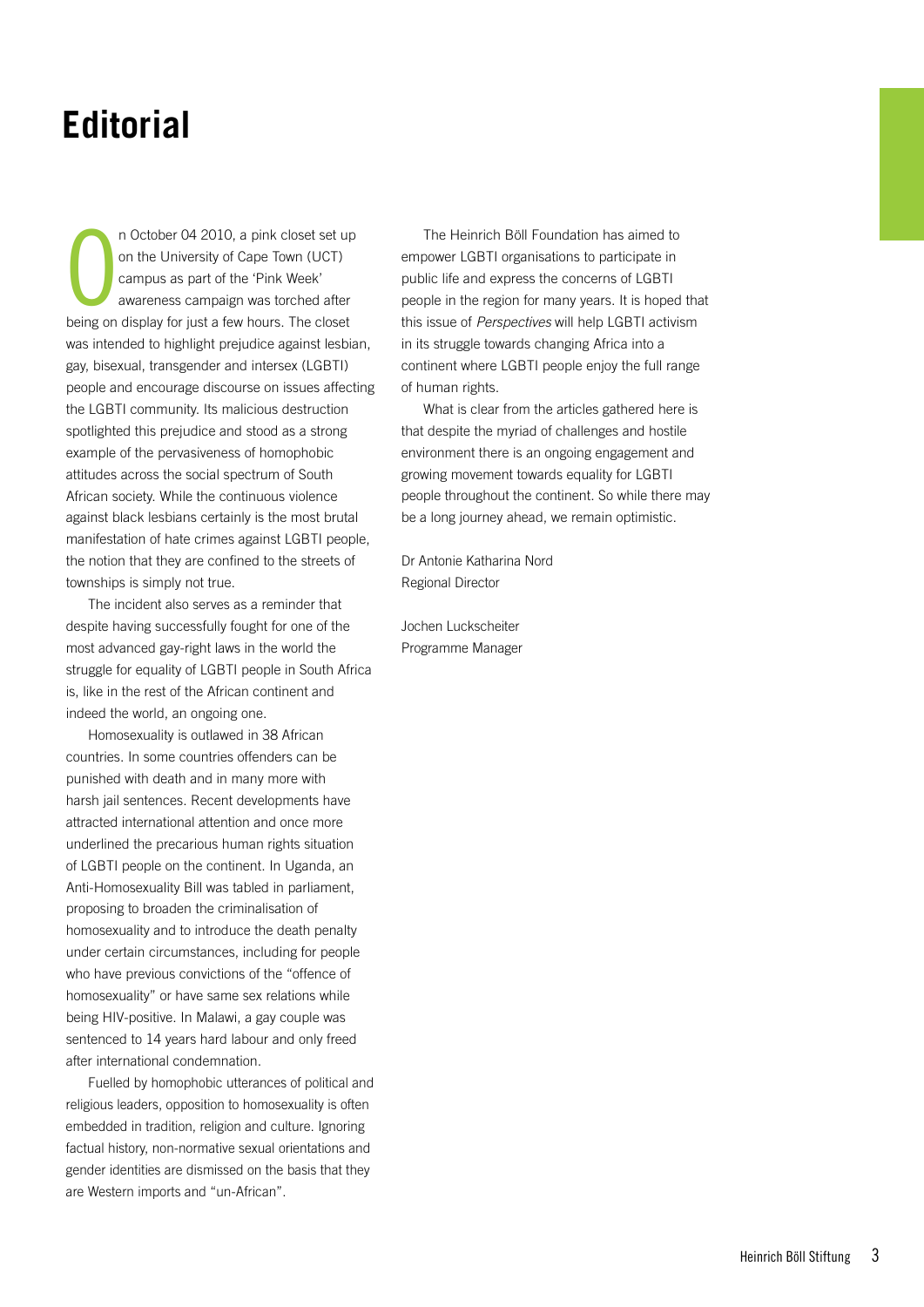## **The battle for the recognition of LGBTI rights as human rights**

#### **Introduction**

Over the past couple of years, there has not been a shortage of examples of human rights violations of lesbian, gay, bisexual, transgender and intersex  $(LGBTI)$  persons throughout the continent.<sup>1</sup> The violations have been perpetrated by both state and non-state actors. The violations vary from the denial of basic rights to, in some extreme cases, physical violence against LGBTI people and sometimes even death.<sup>2</sup> Some states have taken efforts to strengthen criminal laws<sup>3</sup> by increasing penalties or broadening the list of offences that LGBTI people can be charged under. Current and former heads of state continue to make statements condemning same sex relations.<sup>4</sup> Various religious formations have also taken the opportunity to oppose same sex relationships.<sup>5</sup> There are currently 38 countries on the continent that actively criminalise same sex intimacy and, while not expressly criminalised in other countries, other laws, like vagrancy or public nuisance laws, can be used to prosecute and persecute LGBTI individuals and groups. It is also accepted that the violations that are taking place implicate a range of human rights that are protected.<sup>6</sup>

While all of this has been going on, a burgeoning movement of activists fighting for the struggle of legal recognition of rights of LGBTI people has emerged.<sup>7</sup> Gradually, other mainstream civil society formations have also embraced the issue of the multiple violations of LGBTI peoples' rights as a human rights issue. In the fight for rights, like in any other struggle, there will be prioritisation of strategies, more preference given to some arguments than others and contestations over the choice of strategies that will be used to articulate the problems. This article seeks to provide an overview of what exists at the regional level focusing on the opportunities and challenges at the African Union and at the African Commission on Human and Peoples' Rights. It then highlights

the key issues that will confront the nascent movement as it begins to organise at both the country and regional level.

#### **The African Charter on Human and Peoples' Rights**

The African Commission on Human and Peoples' Rights (The Commission) has been, until the establishment of the African Court on Human and Peoples' Rights (The Court), the sole body granted the mandate to investigate the violations of rights and to protect against the violations of the rights guaranteed under the African Charter on Human and People's (The Charter). There is no suggestion, anywhere in the Charter, that there is any individual or group that is barred from the enjoyment of rights guaranteed under the Charter. Human rights simply attach to all human beings by virtue of being human. The provisions of the Charter guarantee rights to 'every individual'<sup>8</sup> 'every human being'<sup>9</sup> and 'every citizen'.<sup>10</sup> The non-discrimination article, Article 2, entitles every individual to the enjoyment of all the rights in the Charter without distinction of any kind. The Charter enumerates grounds upon which one cannot be discriminated against but the list is not exhaustive as it makes provision for 'other status'. In other comparable jurisdictions and domestic courts, 'other status' or 'other grounds' has been interpreted to include sexual orientation. The African Charter, like all instruments providing for the protection of fundamental rights, provides a sufficient basis for the recognition of all rights without distinction, including those of LGBTI people. It makes provision for life and integrity of the person, $11$  respect for dignity inherent in a human being and the prohibition of torture, cruel, inhumane and degrading treatment, the right to liberty and to the security of his/ her person, among other rights which are essential for the protection of the violations that many LGBTI people are subjected to.<sup>12</sup> Article 60<sup>13</sup> and 61<sup>14</sup> of the Charter enable the



#### **Sibongile Ndashe**

Sibongile is a human rights lawyer. She works in the Equality Programme at Interights. Her work focuses on women's rights, LGBTI and disability rights. She litigates before the African Regional Human Rights Systems and works with lawyers who pursue strategic litigation before domestic courts.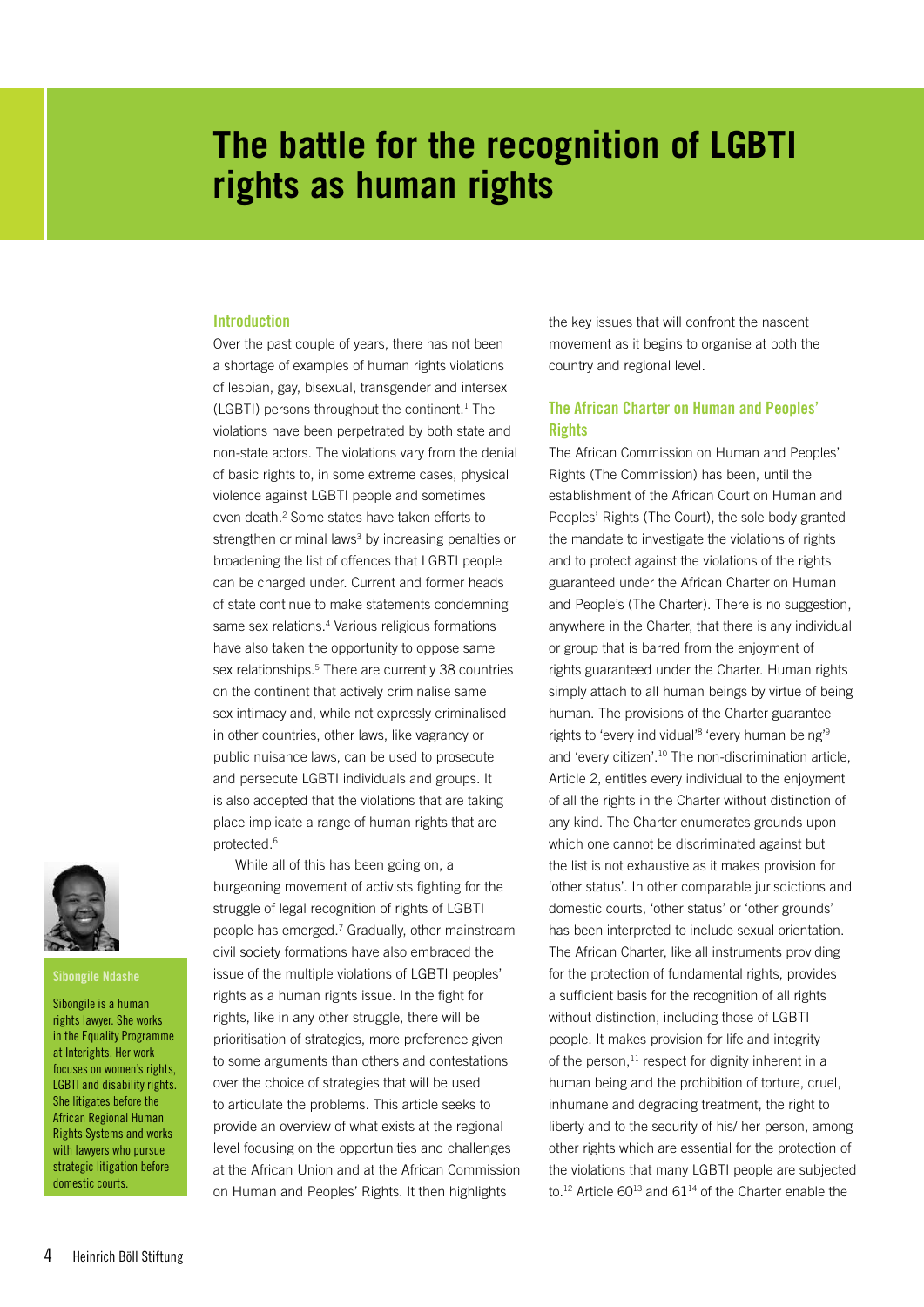Commission to have reference to international law and norms generally accepted as such.

While the Charter does provide a basis for limiting a whole range of rights, the limitation is a balancing exercise that judicial bodies often undertake bearing in mind the facts and the rights in question. The Charter does not present a basis for a blanket exclusion of any group. The argument that the rights of LGBTI people do not find expression in international human rights law or that it detracts from universally accepted human rights norms is one that has been raging at the UN and may soon rear its head at the African Union<sup>15</sup>.

It is for those who say that the Charter does not protect rights of LGBTI people to set out what the basis of the limitation will be. In asserting the rights, the violations that LGBTI people are subjected to have to be tested against the Charter or national human rights laws. Accepting that the Charter provides protection to everyone requires engaging with those tasked to giving it content that enables the rights to be realised.

#### **The African Commission on Human and Peoples' Rights**

The Commission has over the years pursued violations of LGBTI peoples' rights by member states. During member states' reports the Commission has out of its own accord and based on shadow reports, asked member states to respond to documented violations. It has also made the observation that discrimination on the basis of sexual orientation is incompatible with the African Charter, and asked states to consider whether subjecting suspects to invasive medical examinations did not contravene the Charter and expressed concern on the lack of tolerance on the grounds of people's sexual orientation.

What is less clear however is the reason why the Commission has been unable to reach a decision to grant observer status to the Coalition of African Lesbians (CAL), a regional human rights organisation working on the protection of human rights of lesbians. CAL meets the criteria for receiving observer status and all other organisations that applied with CAL for observer status in 2007 have been granted such status. During the November 2008 session, the Commission decided to refer the matter to its own private session in order to deliberate further whether the rights, which are human rights, that CAL seeks to protect are

justiciable under the Charter. What makes the CAL application an interesting issue is that the usual arguments around discrimination on the basis of sexual orientation do not arise or have not yet arisen. CAL only seeks to get observer status in order to engage with the Commission on issues affecting lesbians. It is not challenging any laws, practice or conduct that discriminates on the basis of sexual orientation. The issues that CAL would like to bring to the attention of the Commission are not controversial. Violence perpetrated against lesbians and forced marriages, among other issues, have been dealt with by the Commission before. At present, there is no country on the continent that criminalises the identity of being a lesbian,

To date the African Union has not taken any overt position on sexual orientation. It is an issue that many governments are unhappy about.

this is common refrain by groups or bodies that do not want to be involved in work around sexual orientation. If the Commission grants observer status to CAL this might signal the readiness of the Commission to start looking at freedom of association issues, where state parties refuse to register organisations doing human rights advocacy on sexual orientation and gender identity. If the application is rejected however the Commission creates a stalemate because if the identity of being a lesbian is a barrier to being recognised for the purpose of receiving observer status, it remains unclear what the positions of the Commission will be when rights have been violated on the basis of sexual orientation.

#### **The African Union**

To date the African Union has not taken any overt position on sexual orientation. It is an issue that many governments are unhappy about. It is understandable that many activists have not seen it as an issue that should be pushed overtly, because chances are that consensus will be easy to reach and it will not be the one that is desired by the movement.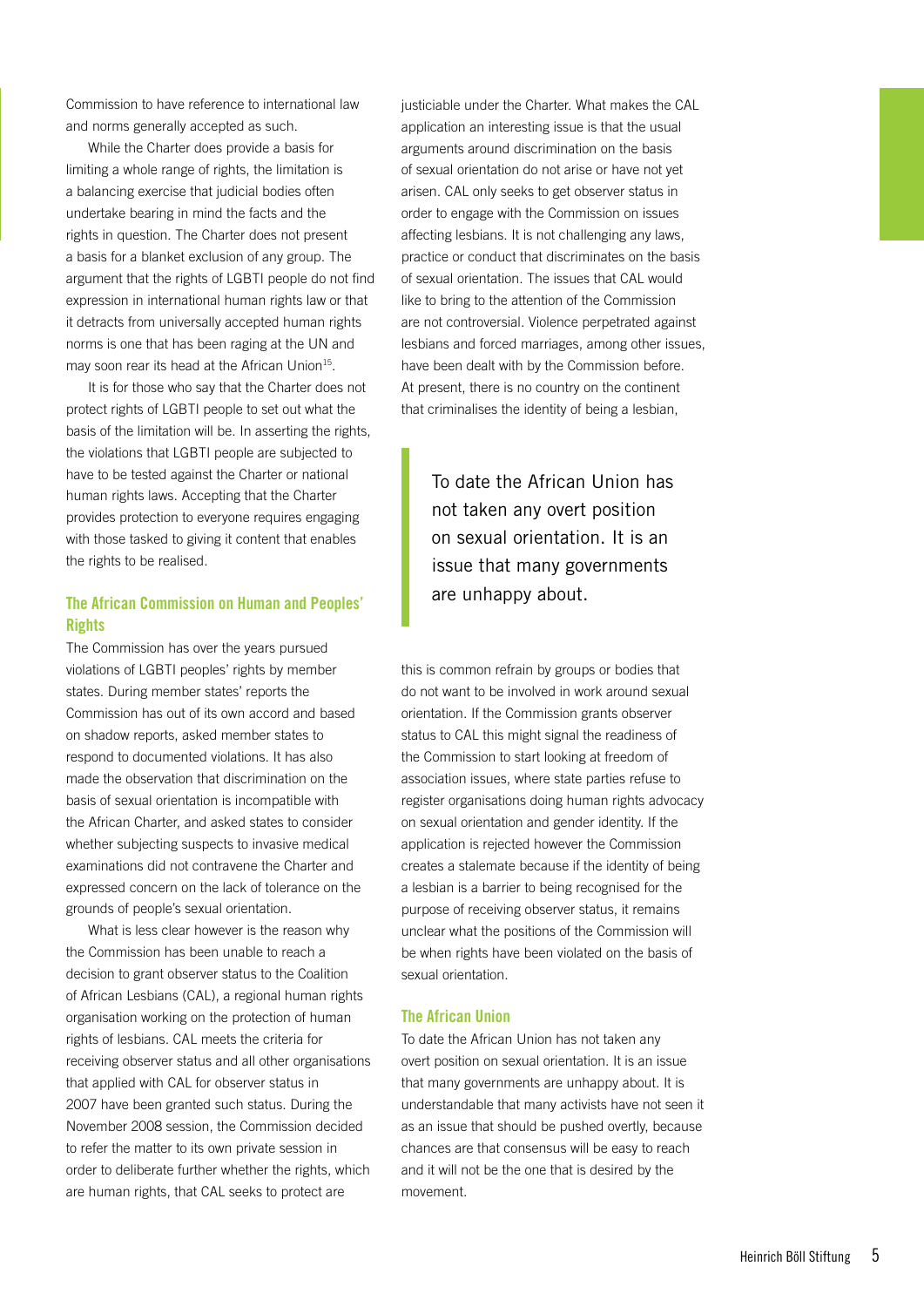There has not been a government that has provided leadership or even an indication that it may be willing to take this issue on. Engagement with various individual governments to enable them to either sponsor or support the issue is work that must still be undertaken. The African Union's other regional counterparts have taken decisive and concerted steps in outlawing discrimination against sexual minorities. In the European Union, membership requires repeal of anti-homosexuality legislation. The Treaty of Amsterdam also requires anti-discrimination legislation to be enacted by its member states. In as recent as 2008, the 34 countries of the Organisation of American States (OAS) approved a resolution titled Human Rights, Sexual Orientation and Gender Identity.16 It soon followed this up with another resolution in June 2010.17 The first resolution expressed concern about acts of violence and related human rights violations committed against individuals because of their sexual orientation and gender identity, among other things. This resolution was passed despite the fact that some of the member states continue to still criminalise same sex intimacy. The second resolution asked member states to consider ways to combat discrimination against persons because of their sexual orientation and gender identity.

> Decriminalisation may not end homophobia but taking the laws away will make a difference to people whose daily lives are interrupted and live in fear of being outed and blackmailed.

In the African Union, there are moves that suggests that the issue is approached with caution by governments. In a move interpreted as an attack on freedom of sexual orientation, Egypt sought and got a resolution at the 15<sup>th</sup> African Union Summit held in Kampala in July 2010<sup>18</sup>. The resolution calls on member states to reject the divisive nature of efforts at the UN seeking to impose controversial concepts, falling outside the internationally and regionally agreed legal framework on human rights, in particular regarding social and value systems

and matters. The recent UN debates on sexual orientation appear to have created an impetus for the Egyptian backed resolution as the language used borrows heavily from the alternative statement at the UN. In 2008 France proposed the UN declaration on sexual orientation and gender identity. Only six African countries, all former French colonies, signed on to the statement. An alternative statement led by the Organisation of the Islamic Conference claimed that the declaration threatened to undermine the international framework of human rights, "at the attempt to introduce to the United Nations some notions that have no legal foundations in any international human rights instrument." Thirty one African countries signed on to that statement.

#### **Key challenges for a nascent movement**

The idea that the violations that are faced by LGBTI people essentially constitute a human rights issue is nothing new19. The pervasive arguments include the charge that the movement has not had enough time to develop its language and strategies that will work on the continent. While there is merit in borrowing the human rights strategies that have worked in other parts of the world, there is a need to look at the factors that may serve to limit the effectiveness of those strategies.

**Why the focus on decriminalisation?** Most of the criminal laws do not target identity but they focus on conduct, same sexual conduct. In the LGBTI initialism, the "G" has received considerable attention because it has mainly been gay men who have been targeted by the law through arrests. Although prosecution under the statutes that prohibit consensual same sex intimacy has largely been unsuccessful because of the burden of proof, the existence of the laws continue to legitimise violence, harassment and many forms of discrimination because of their sexual orientation. Decriminalisation may not end homophobia but taking the laws away will make a difference to people whose daily lives are interrupted and live in fear of being outed and blackmailed. For individuals and organisations operating in a legally sanctioned homophobic space, living without the stigma and clout of illegality makes a world of difference.

The unabated violence directed at black lesbians in South Africa has led to a creation of a false dichotomy. Some argue that decriminalisation may not be a priority for the rest of the continent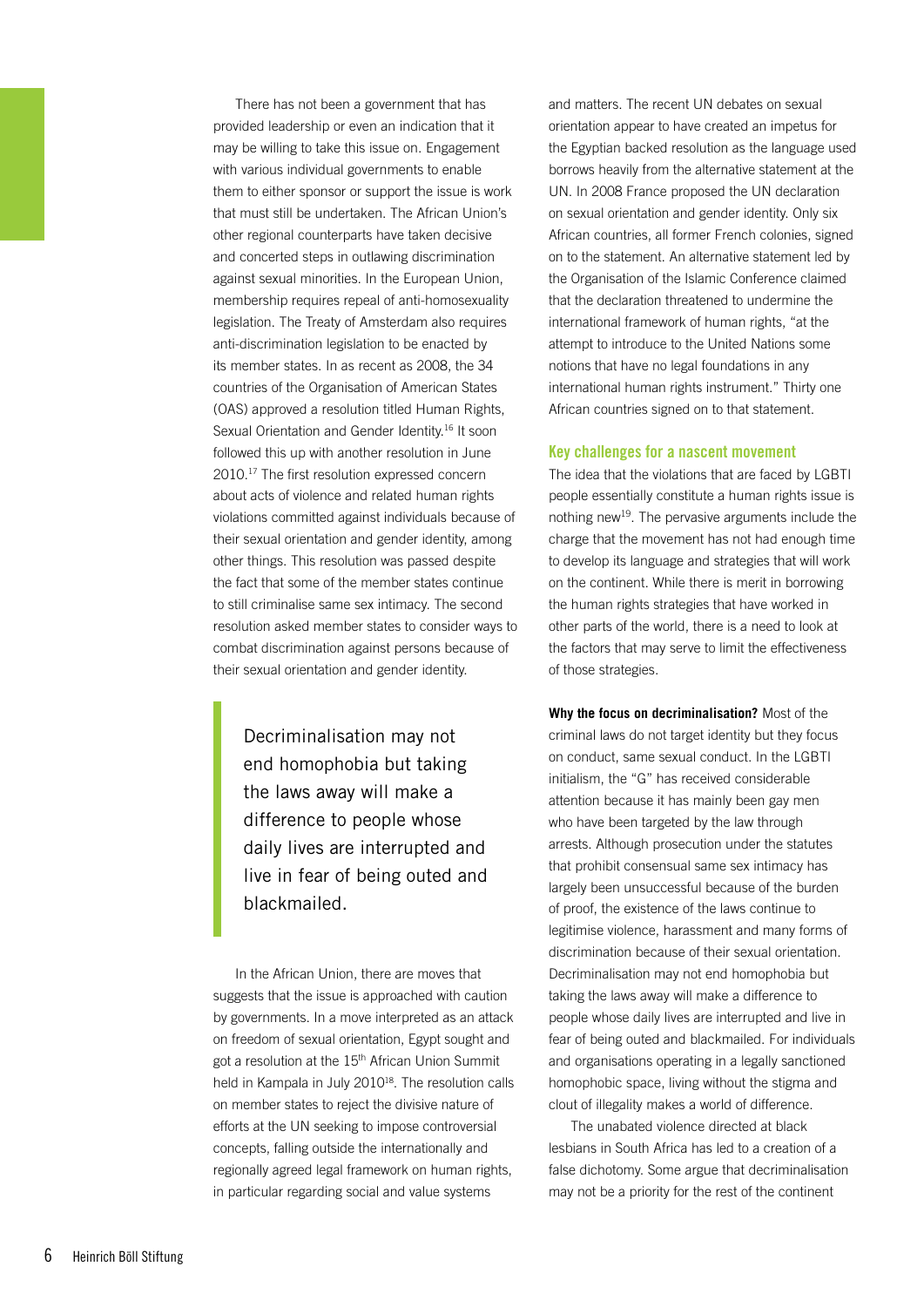because violence continues in South Africa despite decriminalisation. The violence is not an argument against decriminalisation but the key lesson is that rights cannot be won in parliament and in courts alone. A sole focus on legal regimes that prevent discrimination in a context where the state is the main violator by maintaining discriminatory laws in its statute books does little to target the inequality, indignity and stigma produced by criminalising identities and sexual acts. There are other violations such as lack of access to basic rights, the fear of being outed, discrimination in employment or in accessing health care that will not be addressed by decriminalisation. Decriminalisation and the prevention of discrimination are complementary in the fights against stigma and discrimination on the basis of sexual orientation.

#### **When is it going to be LBTI time?** The late

emergence of the LGBTI movement as a movement for rights on the continent made it easier to coopt the LGBTI initialism. LGBTI activism started at a time when LGBTI gained prominence and a large degree of acceptance in many Western and English speaking countries. Viewed in a positive light, LGBTI has come to represent inclusivity and to place an emphasis of variant sexual orientations and gender identities. The issues and priorities have received unequal consideration, with mainly the LBTI receiving token attention and the G receiving a bigger share of the focus. In the battle for legal recognition of rights the invisibility and marginalisation of the issues confronting other groups may be damaging to unity of the movement if not addressed. In mainstream LGBTI work, challenges confronting transgender and transsexual persons in changing official documents, the availability of facilities for people seeking gender re-assignment surgery or the invisibility of lesbians receive scant attention. The recent Muasya<sup>20</sup> case in Kenya is an exception to the silence and invisibility of the violations of rights of people who are intersex.

**Is litigation the right strategy?** Many activists have sought different strategies to advance LGBTI rights. These strategies have varied from documenting human rights violations, civic education work through theatre and exhibitions, working with religious leaders and looking for strategic entry points in law reform processes. There are currently

no pro-active legislative efforts to repeal laws that are discriminatory on the basis of sexual orientation and this is understandable as there are few members of parliament who would be willing to support such an initiative. Engagement with the law reform process has been reactive, mainly in the form of opposing legislation aimed at criminalising same sex relationships. If the law has to change litigation has been identified as one of the tools that can bring about reform in this area. Litigation as a strategy for change in a context where homophobia has no respect for the rule of law, constitutional promises and international human rights standards requires more work outside of the courtrooms

The issues and priorities have received unequal consideration, with mainly the LBTI receiving token attention and the G receiving a bigger share of the focus.

than inside. It takes more than legal arguments to make a successful constitutional challenge. The existence of a movement that focuses on rights, the establishment of strategic partnerships with other civil society formations, doing work with the judiciary, and the acceptance by key actors that the continued harassment and persecution of gay and lesbian people are human rights issues are increasingly seen as pre-requisites if one wants to use the courts as a site for legal advocacy.

What will be crucial will be how the rights are framed and asserted. Asserting the right to be free from cruel and degrading treatment as asserted in the Oyo and Mukasa case $^{21}$  seems much easier than a direct challenge to the constitutionality of laws that criminalises same sex sexual conduct. An incremental development in the courts by asking the courts to develop the content of rights such as privacy and equality may serve the purpose of laying a solid foundation that courts will sue when later confronted with the bigger questions.

Where the battles have been successful, it was not only due to the legal arguments. In the National Coalition on Gay and Lesbian Equality case,<sup>22</sup> the South African law was struck down in court but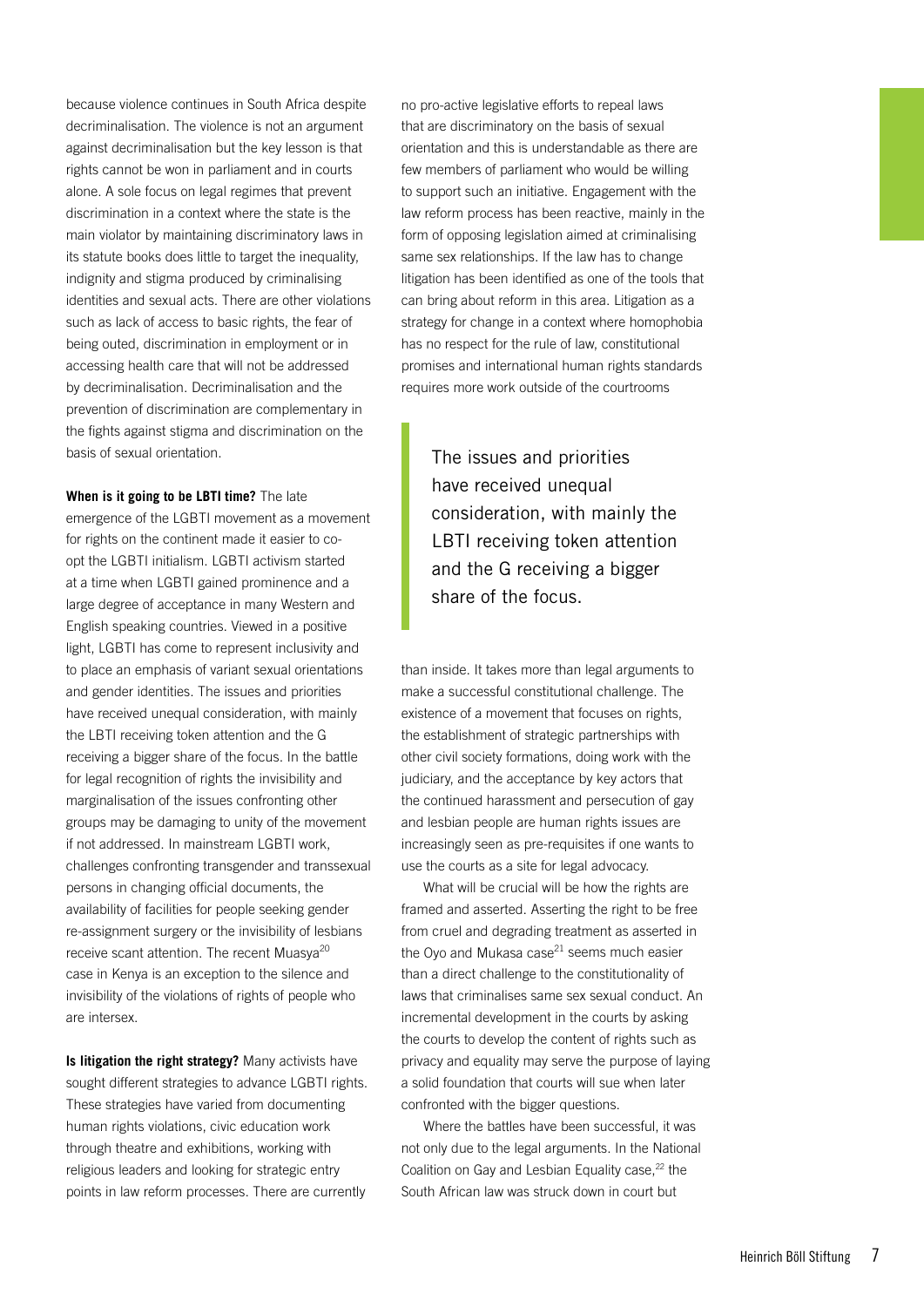the battle was won during the constitution making process. The inclusion of sexual orientation as a ground upon which one may not be discriminated against clinched the deal. A vibrant civil society movement, a positive image of the LGBTI community in American popular culture, is credited for making it happen in Texas v Lawrence in the United States. The Voices of Tolerance campaign, the multi-faceted nature of the movement and the ability to mobilise key and strategic allies was instrumental to the Naz Foundation challenge in India.

**The movement needs to know its partners:** It is easy to know what the judiciary thinks because they have to give reasons for their decisions. It will be a mistake however to believe that other key legal actors are not just as conflicted, have concerns or do not have reservations about the protection of sexual minorities. In other contexts, the traditional allies of the LGBTI movement have been the women's human rights movement. Competition for space, scarcity of resources, and the argument that taking on LGBTI work may adversely impact on their main constituency has meant that many women's rights groups are not readily associated with the LGBTI movement. Linked to this is the criticism of the narrow framing of issues when presented as LGBTI. The complaint is that the sexual rights approach is more inclusive and it captures the African dilemma that starts at a place where human sexuality in general is a taboo subject. In a context where people can be subjected to a death penalty for committing adultery or where laws that exempt men who are married from prosecution when they rape their wives continue to exist, it is argued that the emphasis on discrimination on the basis of sexual orientation borrows too heavily from the West and neglects the social context. Some feminist groups $^{23}$  have begun to fill this void by expressly including sexual orientation and gender identity in their work. Mainstream human rights organisations have come on board but for many this is a very recent development. Reasons for refusing to engage range from: "but homosexuality is against the law in my country" to "my board is very homophobic, they won't let us do this work". Many lawyers, including human rights lawyers, who ordinarily uphold the right of every accused person to legal representation, refuse to represent LGBTI people in court. Lawyers who take on these cases do so at great risks to their personal and professional

integrity. Even some of those lawyers who take on the cases sometimes cannot wait for the opportune moment to declare that they are not gay, but just helping. These strategic partnerships remain crucial and there remains a need to continue engaging with these groups as convincing them of the legitimacy of the claim is part of the work that leads to decriminalisation.

**HIV/AIDS is an entry point but it may not necessarily lead to rights:** Public health strategies that focus on men who have sex with men (MSM) and identifying them as a group that is vulnerable to HIV/AIDS has been a useful entry point. In official policy it has led many states to acknowledge that the community exists and that resources needed to be allocated to cater to their health needs. The limits of this approach has been that when states provide treatment, fulfilling their public health obligation, it does not always translate to decriminalisation even when the criminal laws are identified as enhancing vulnerability. While it is understandable that the entry point has not been aggressively pushed because there are benefits in engaging with the state, even at a minimal level, this relationship has to evolve to encompass human rights in their entirety as opposed to treating the symptoms of the problem. Providing access to treatment to MSM is a progressive step but it does not take the issue any further if the very same man who can receive treatment can be arrested and prosecuted because of his sexual conduct.

It is early days, visibility remains a challenge. The movement still operates underground in many countries. Human rights of LGBTI people are a contested claim or continue to be made invisible. What is without doubt, there is a struggle throughout the continent and the community is out and active. There may be disagreements over priorities and strategies but LGBTI is firmly on the agenda. It would be naïve for anyone to believe that this battle will be won through rights by only arguing that privacy, equality, access to health or any other rights are infringed by laws that criminalise same sex sexual conduct. Building a movement is the greatest challenge for now.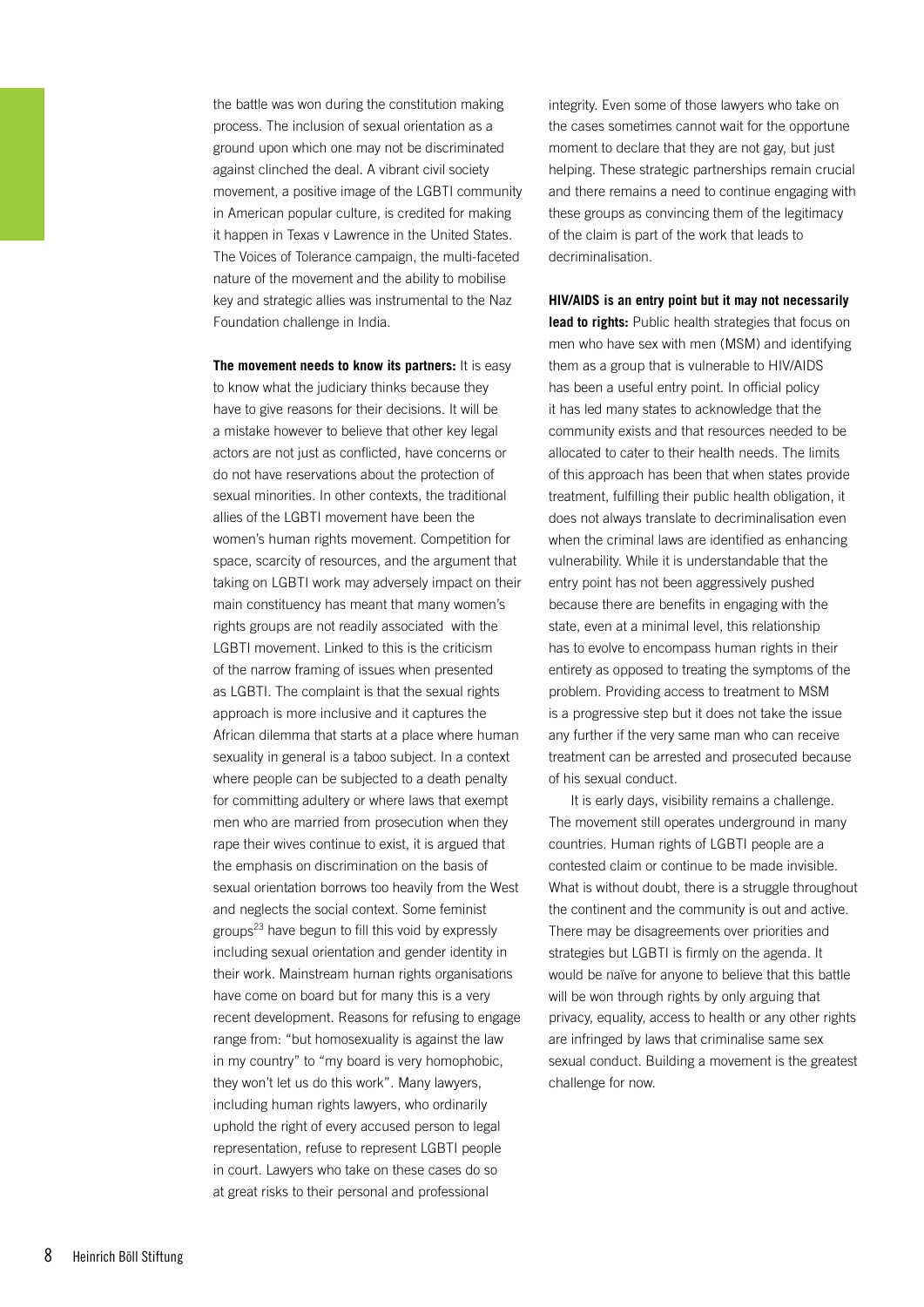#### **Endnotes**

- 1 See: http://www.mg.co.za/article/2010-06-04-homosexualityand-the-battle-for-africas-soul, http://www.mask.org.za/ homophobia-increasing-in-kenya/ and http://www.awid.org/ eng/Women-in-Action/Announcements2/Rights-to-Redressand-State-Accountability-Responding-to-Violence-against-Sexual-Minorities-in-Africa. For more detailed reports see: www.iglhrc.org, www.hrw.org, www.mask.org.za.
- 2 South African lesbians targeted for murder: http://www.afrol. com/articles/26384l; Murder of Sierra Leone's lesbian activist condemned: http://www.afrol.com/articles/14448
- Uganda Anti homosexuality bill: http://en.wikipedia.org/ wiki/Uganda\_Anti-Homosexuality\_Bill; Burundi repeal laws criminalising homosexual conduct:,http://www.hrw.org/ en/news/2009/04/24/burundi-repeal-law-criminalizinghomosexual-conduct; The love that dare not speak its name: http://www.independent.co.uk/news/world/africa/the-lovethat-still-dare-not-speak-its-name-1863913.html; Burundi Government Moves to Criminalize Homosexuality: Activist Groups Express Outrage: http://www.iglhrc.org/cgi-bin/iowa/ article/pressroom/pressrelease/750.html; Nigeria's anti-gay bill causes protests: http://www.afrol.com/articles/24541.
- 4 Mutharika criticises gay movement: http://www.mask.org.za/ another-latest-post-with-the-same-id-number-by-date/; Malawi president: We need children rights, not gay rights:http:// www.digitaljournal.com/article/293558; African statesman condemns homosexuality as an 'abomination': http://www. guardian.co.uk/world/2010/may/25/gay-rights-africa-malawi; Zimbabwe: President, PM Speak On Gays: http://allafrica.com/ stories/201003260002.html; Namibian president announces purges against gays: http://www.afrol.com/News2001/ nam008\_gay\_purges.html; Museveni Warns On Dangers of Sodomy: http://allafrica.com/stories/201006040260. html; Gambia News: President Jammeh Gives Ultimatum for Homosexuals to Leave: http://www.gambianow.com/news/ News/Gambia-News-President-Jammeh-Gives-Ultimatum-for-Homosexuals-to-.html.
- 5 Zambia Church Condemns Gay Activists: http://allafrica. com/stories/201005050727.html; Zambia: Channel funds to projects, not gay rights, donors urged: http://www.lusakatimes. com/?p=25974; Ugandan Church attacks gay community: http://www.afrol.com/articles/10483; African bishops unite to denounce homosexuality: http://www.monitor.co.ug/News/ National/-/688334/998598/-/x4kdcm/-/; Position of the Church of Nigeria (Anglican Communion) on the bill for an act to prohibit marriage between persons of the same gender, solemnization of same and for the other matters related therewith: http://thinkinganglicans.org.uk/uploads/CoNposition. pdf, Thousands Attend First Anti-gay Protests In Ghana: http:// www.ghanaweb.com/GhanaHomePage/NewsArchive/artikel. php?ID=183484.
- 6 The *right to non-discrimination and to be free from violence and harassment* is usually denied by omitting sexual orientation in anti-discrimination laws, constitutional provisions or their enforcement, the *right to life* is violated in states where the death penalty is applicable for sodomy. The *right to be free from torture or cruel, inhuman or degrading treatment* is infringed upon by police practices, in investigations or in the case of lesbians, gays and bisexuals in detention. *Arbitrary arrest* occurs in a number of countries with individuals suspected of having a homo/ bisexual identity. The *freedom of movement* is denied to bi-national couples by not recognizing their same sex relation. The *right to a fair trial* is often affected by the prejudices of judges and other law enforcement officials. The *right to privacy* is denied by the existence of 'sodomy laws' applicable to lesbians, gays and bisexuals, even if the relation is in private between consenting adults. The rights to *free expression* and *free association* may either be denied explicitly by law, or lesbians, gays and bisexuals may not enjoy them because of the homophobic climate in which they live. The *practice of religion* is usually restricted in the case of lesbians, gays and bisexuals, especially in the case of churches advocating against them. The *right to work* is the most affected among the economic rights, many lesbians, gays and bisexuals being fired because of their sexual orientation or discriminated in employment policies and practices: http:// www.hrea.org/index.php?doc\_id=432.

The Coalition of African Lesbians (CAL), Centre for Popular

Education and Human Rights (CEPEHRG) in Ghana, Centre for the Development of People (CEDEP) in Malawi, Friends of Rainka in Zambia, Gay and Lesbian Coalition of Kenya (GALCK), Gays and Lesbians of Zimbabwe (GALZ), Out - LGBT Wellbeing, Forum for the Empowerment of Women (FEW), International Center for Advocacy on Right to Health (ICARH) in Nigeria, Lesbian and Gay Equality Project, the Mozambican Association for sexual minority rights, Sexual Minorities of Uganda (SMUG).

- 8 Article 2, 3, 5, 6, 7, 9, 10, 11, 12, 15, 16 and 17.
- 9 Article 2.
- 10 Article 13.
- 11 Article 4.
- 12 For an analysis of the normative framework for the protection of LGBTI rights provided by the Charter and how it can be used by those seeking to make claims before the Commission rights see Murray, R., Viljoen, F.: Towards Non-Discrimination on the Basis of Sexual Orientation: The Normative Basis and Procedural Possibilities before the African Commission on Human and Peoples' Rights and the African Union, *Human Rights Quarterly* - Volume 29, Number 1, February 2007, pp. 86-111.
- 13 The Commission shall draw inspiration from international law on human and peoples' rights, particularly from the provisions of various African instruments on Human and Peoples' Rights, the Charter of the United Nations, the Charter of the Organisation of African Unity, the Universal Declaration of Human Rights, other instruments adopted by the United Nations and by African countries in the field of Human and Peoples' Rights, as well as from the provisions of various instruments adopted within the Specialised Agencies of the United Nations of which the Parties to the present Charter are members.
- 14 The Commission shall also take into consideration, as subsidiary measures to determine the principles of law, other general or special international conventions, laying down rules expressly recognised by Member States of the Organisation of African Unity, African practices consistent with international norms on Human and Peoples' Rights, customs generally accepted as law, general principles of law recognised by African States as well as legal precedents and doctrine.
- 15 See section on African Union.
- 16 AG/RES. 2435 (XXXVIII-O/08), Human Rights, Sexual Orientation, and Gender Identity (Adopted at the fourth plenary session, held on June 3, 2008).
- 17 AG/RES. 2600 (XL-O/10), Human Rights, Sexual Orientation, and Gender Identity (Adopted at the fourth plenary session, held on June 8, 2010).
- 18 Decision on the promotion of cooperation, dialogue and respect for the diversity in the field of human rights, Doc. Assembly/AU/17(XV) Add.9.
- 19 http://www.declarationofmontreal.org/declaration/ DeclarationofMontreal.pdf; http://www.yogyakartaprinciples. org/; Sexual Orientation, Gender Identity and International Human Rights Law: Contextualising theYogyakarta Principles: O'Flaherty and John Fisher, Human Rights Law Review, 8:2(2008). The judicial annotations to the Yogyakarta Principles provide additional information about the international instruments and jurisprudence upon which each Principle is based: http://www.yogyakartaprinciples.org/ yogyakarta-principles-jurisprudential-annotations.pdf.
- 20 http://www.mg.co.za/article/2009-09-22-kenyan-challengesstate-over-prison-facilities.
- 21 In Victor Juliet Mukasa and Yvonne Oyo v. Attorney General (Misc. Cause No.247 of 2006) the Court held that two individuals who were identified as lesbian had been subjected to arbitrary arrest, detention, and physical mistreatment by law enforcement officers. The High Court found that the police had violated a number of human rights instruments, including the Universal Declaration of Human Rights.
- 22 National Coalition for Gay and Lesbian Equality and Another v. Minister of Justice and Others, CCT 11/98 (1998).
- 23 Charter of Feminist Principles for African Feminists: http:// www.africanfeministforum.org/v3/files/Charter\_of\_Feminist\_ Principles\_for\_African\_Feminists.pdf.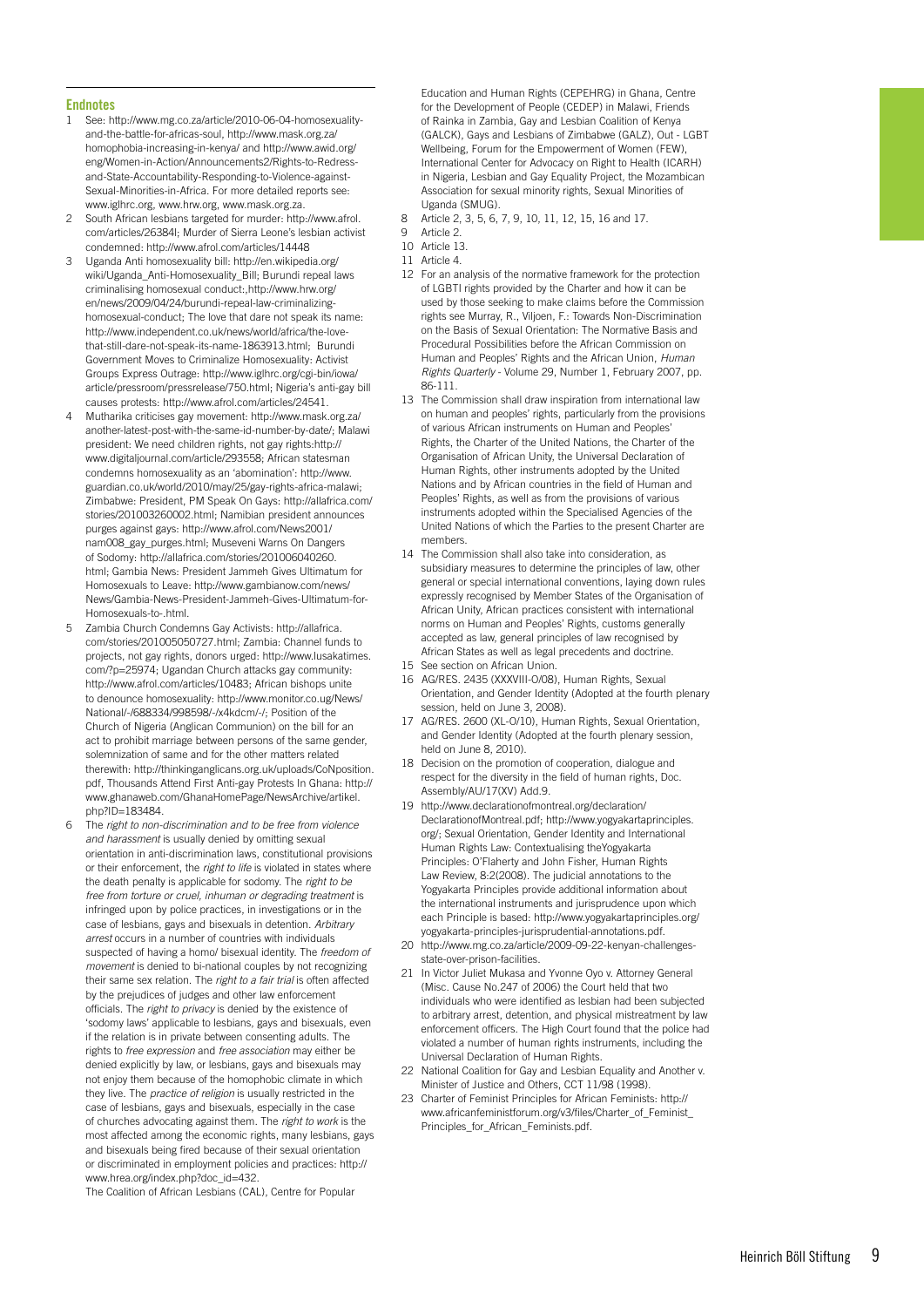# **Understanding homophobia in Africa today1**

M alawi is "a God-fearing nation", intoned Malawian Member of Parliament, Edwin Banda, as that parliament voted to amend the constitution to prohibit same-sex marriage (August 2009 - homosexual acts, or "unnatural offences" were already illegal). In expressing this view, Banda joined a chorus of prominent Christian leaders across the continent who have harshly condemned homosexuality and who steadfastly reject entreaties to respect sexual orientation either as a human right, or as a God-given attribute. Since the mid-1990s this has included politicians like Robert Mugabe of Zimbabwe (Catholic) and Yoweri Museveni of Uganda (Born Again). African theologians have also taken a lead role in what is effectively a schism of the worldwide Anglican community. The breakaway "Primates Council" created following the Global Anglican Futures conference in Jerusalem (July 2009) is headed by Nigeria's Archbishop Peter Akinola. No less than seven of its eight councillors hail from Africa. Not to be outdone, Roman Catholic leaders like Archbishop Zacchaeus Okoth of Kisumu (Kenya) have chimed in with the view that homosexuality is against "both African culture and biblical teaching".

The schism in the Anglican community, together with inflammatory homophobic rhetoric, are deeply upsetting to African sexual and human rights organisations, to a vocal minority of liberal African theologians, and to their allies and donors in the West who support a tolerant, charitable, and/ or science-based approach to the issue. Not only is there the direct danger of provoking violence and fuelling existing discrimination against sexual minorities (with all the negative sexual health implications that that carries), there is also the dismaying potential that hyperbolic and illogical claims, plus "witticisms" about "Adam and Eve not Adam and Steve" from some Christian leaders, could reinforce stereotypes in the West about

African backwardness. One can see the latter in exasperated, condescending or out-of-context generalisations about Africans and so-called African sexuality that periodically appear in Western media.

In the context of the long history of racism in Christian practice in Africa, any debate that appears to polarise largely along racial lines has a disproportionate power to distract attention from the big debates.

Of course, homophobia is not unique to Africa, nor to Christians. It is also true that Africa, and by extension the world as a whole, faces imminent and more obvious problems of climate change, civil wars, economic malaise and so forth. Scapegoating and fear-mongering against a relatively small and largely invisible sexual minority may seem like small political potatoes when set beside these other issues. So why is there such a fuss about homosexuality, and why such a seeming common front across so wide and complex a region as Africa?

These are important questions, not least of all because the anti-homosexual rhetoric has been heating up lately and in many cases is backed by the repressive power of the state. In part this is because new sexual rights associations are springing up across the continent and vocally challenging the status quo, sometimes in alliance with "uppity" feminist and HIV/AIDS service associations. There is a high potential for violent backlash, vigilantism, and extortion.

Additionally, in the context of the long history of racism in Christian practice in Africa, any debate



#### **Marc Epprecht**

Marc is a Professor in the Department of Global Development Studies (DEVS) at Queen's University, Canada. He has published extensively on the history of gender and sexuality in Africa. He recently received the Desmond Tutu Award for "Outstanding Contributions to the Study of Sexuality in Africa " from the International Resource Network-Africa.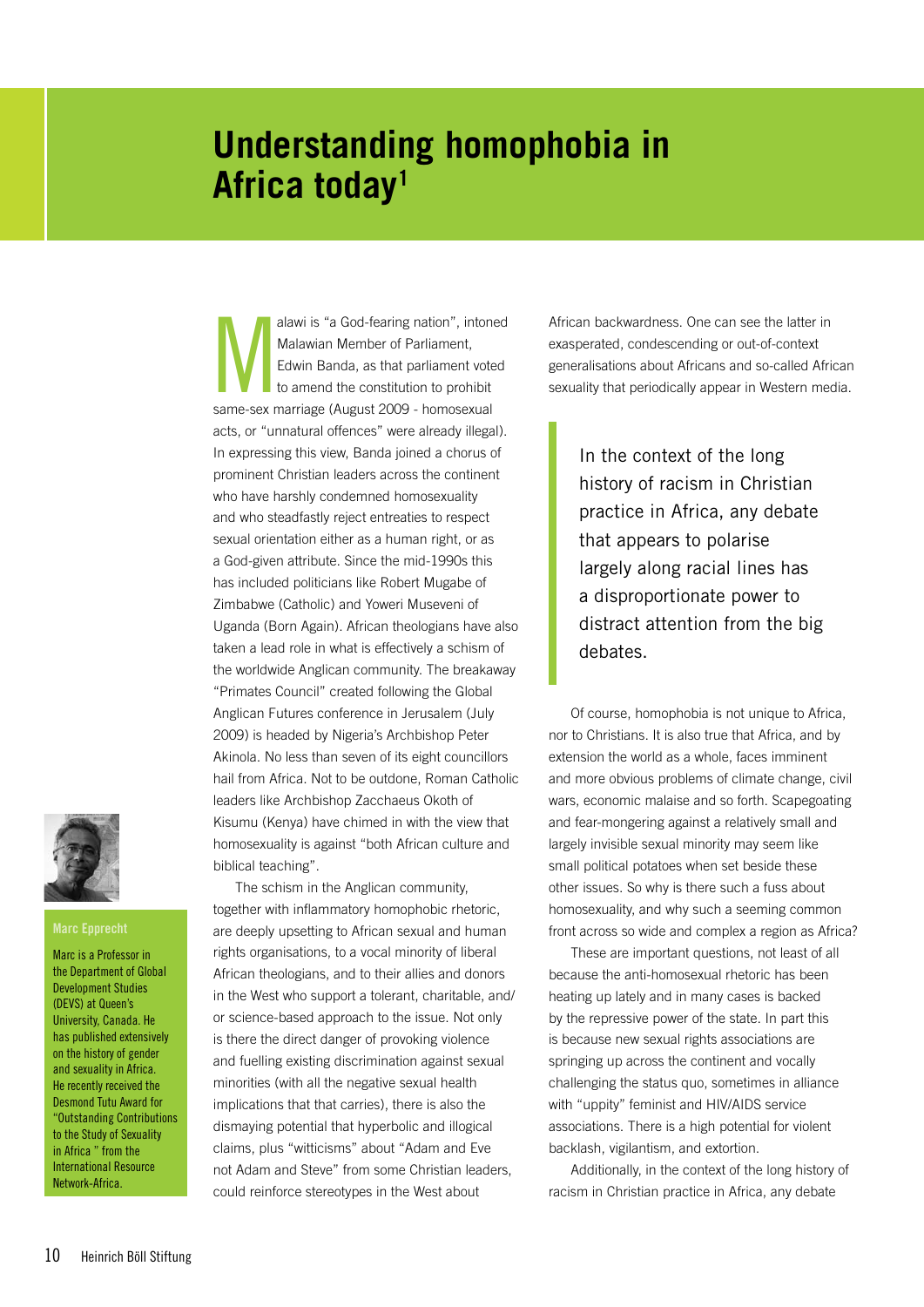that appears to polarise largely along racial lines has a disproportionate power to distract attention from the big debates. An analogy can be found in the early days of the HIV/AIDS epidemic. Blanket denunciations of Western imperialism and overheated accusations of racism were made against white researchers and health care professionals by some African intellectuals and politicians. This contributed to AIDS denialism at a critical moment in time and almost certainly impeded effective responses to the disease at a huge cost in human suffering.

All this is to say that the impasse between "African homophobes" and "Western liberals" is more than small potatoes. In this article I would like to consider several historical factors that have contributed to the strength of African opinions on the matter in the hope, perhaps, of lessening the polarisation. History then suggests other, broader issues that will need to be considered if homophobia – Christian and otherwise – is to be addressed enough to prevent more bad laws such as Malawi's from being introduced using God's name.

Let me begin by identifying my own faith. I am not a Christian. I am a historian trained in more or less conventional Western methods of research and analysis of evidence. I respect the scientific consensus on sexualities, which is simply to say that human sexuality does not easily conform to wishful thinking about "normal".

Abundant evidence shows that same-sex sexuality existed throughout Africa long before Arabs or Europeans colonised so much of it.

Respecting science includes understanding that scientists are people who are influenced by the social context in which they work. In Africa, in the past, this meant that scientific results were often influenced by assumptions arising from prevalent attitudes of racism, sexism, and homophobia. Moreover, science was frequently made to serve the grossly unjust structures of colonialism, for example, racially segregated cities, schools and hospitals in the name of health. But the scientific method has over time exposed those assumptions and produced

progressively more powerful insights into human health and human sexuality among other things. If Africa is to address the development challenges it faces, science cannot be ignored or dismissed as inherently anti-African.

A consequence of this critical faith of mine is that I find isolated quotations from the Bible or select anthropologists to be unconvincing on the topic of what "nature" or "God's will" or "tradition" supposedly tells us about homosexuality. Indeed, through more than a decade of research into the history of same-sex sexuality in Africa I have found no support at all for the argument that homosexuality is un-natural or un-African. On the contrary, abundant evidence shows that same-sex sexuality existed throughout Africa long before Arabs or Europeans colonised so much of it, and that even under colonial rule Africans were independent agents in determining new expressions of culture, including sexual mores.

This continues today. It is true that Western donors have financially and morally supported the emergence of sexual rights associations and networks in Africa, and are actively promoting a broad agenda of gender transformation that includes women's empowerment, children's rights, and full, frank sexuality education. This agenda is deeply at odds with most African "traditional cultures" (just as it is at odds with entrenched patriarchy elsewhere in the world, including the West). But the sexual rights movement in Africa preceded Western interest in the issue, builds on African initiatives, and is shaped by a new and quite courageous generation of African leaders. These men and women are not puppets of the West and indeed, sometimes get cross at well-meaning outsiders telling them how they should identify or organise their struggles.

That said, I respect that many Africans are attracted to, and moved to become better people, through their Christian faith. This includes many African gays and lesbians. I therefore try my best to understand what motivates the prejudices against sexual minorities that get justified as the will of God. Those prejudices have consequences that seem out of keeping not only with the Christian (and *ubuntu* or humanist) ethic, but even with self-preservation. As UNAIDS and most other major global health care donors, educators, and providers have forcefully argued, secrecy, falsehoods, stigmatisation, and denial make a poor base upon which to build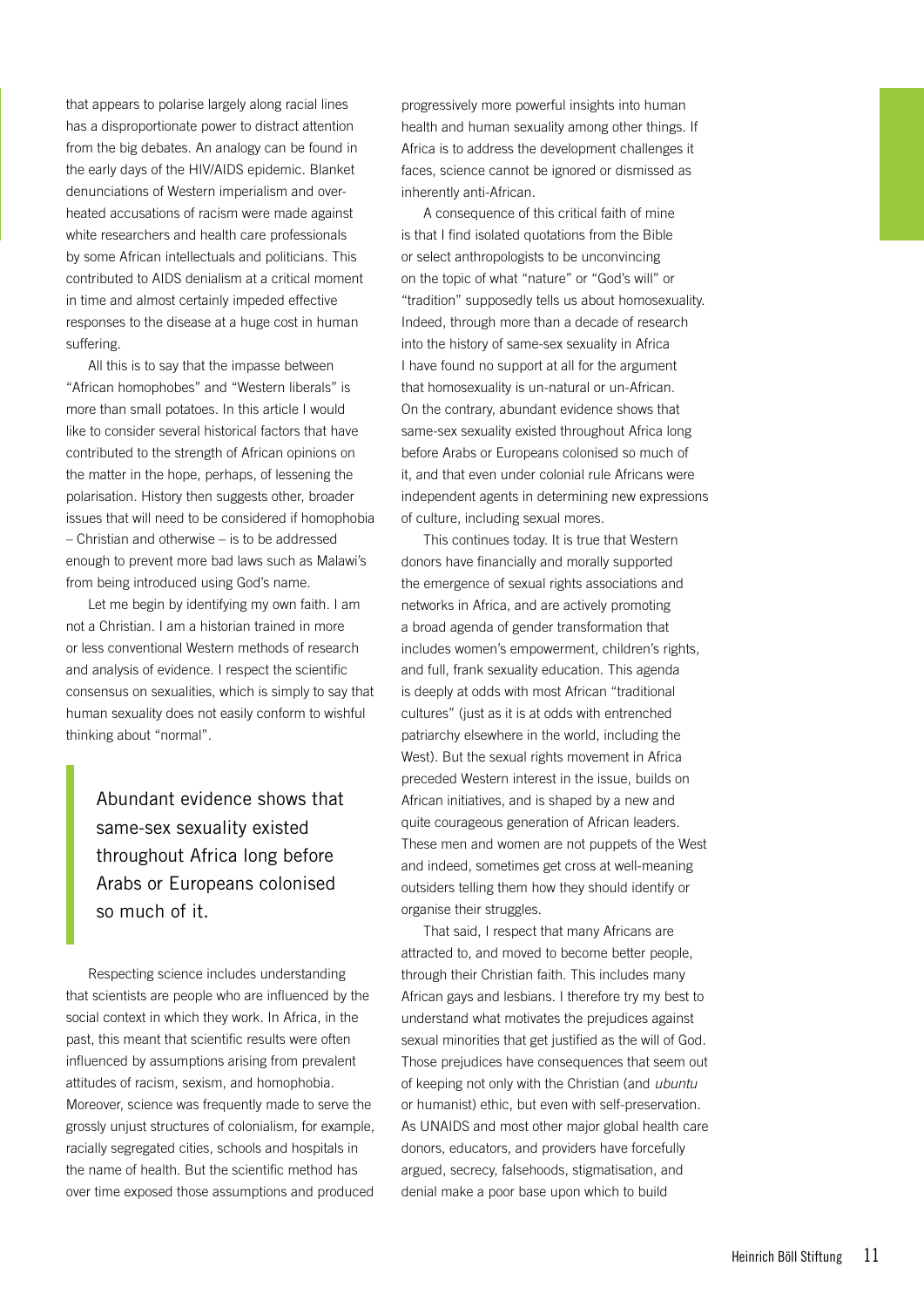effective interventions against sexual ill-health. Given that millions of Africans are infected with HIV/ AIDS, and given that research shows African men who have sex with men have especially high rates of infection and frequently have female sexual partners as well, then denying the main sexual rights arguments seem positively dangerous to the society as a whole, not just sexual minorities.

So why are African Christian leaders so vocal in denying the sexual rights argument? I see at least six big footprints from history which, when we ignore them, only makes the conflict worse.

To begin with, most African societies traditionally stressed marriage with many children connected through a host of rituals to large extended families. There were material (labour), political (marital alliances, patron-client relationships), and metaphysical (religious) benefits to such families. Sexuality was thus not regarded as an individual choice or orientation but in a sense belonged to the wider community. Social obligations to marry and have children even extended beyond the grave. Ancestors required abundant offspring to maintain their memory and power as benevolent spirits down through the generations.

Africans who oppose human rights for homosexuals in the name of the Bible have generous backers in Western "faith-based NGOs" such as True Love Waits.

Christianity in Africa incorporates many of these cultural beliefs. Adding to the mix are strong taboos around the public airing of sexual matters. Discretion, even secrecy, is respected while (outside certain limited ribald contexts) open discussion of the intimate details of sex is offensive. Secretive bisexuality or closeted forms of homosexuality are thus widespread and tacitly accommodated without upsetting the cultural norms.

"The gay lifestyle", particularly when imagined in terms of stereotypes of promiscuity and decadence, is an affront to all of the above traditional values. Adding to this in some cases are specific historical incidents where homosexuality was associated with

cruelty or conquest. In Uganda, for example, dozens of young Christian converts were tortured and murdered by the Muslim *kabaka* (king) of Buganda when they refused his demands for sex in the late 19th century – up to a million pilgrims a year pay homage at shrines to these boys and young men. In Nigeria, the destruction of the great empire Songhai in 1591 by invaders from Morocco and Spain was reputedly accompanied by widespread homosexual rape. Who knows what local abuses took place during the slave trade, the many subsequent wars of conquest, and the spread of prisons and labour camps during the colonial era?

Second, African theologians are quite correct that the King James translation of the Bible contains several more-or-less explicit denunciations of homosexuality. For those who hold this or equivalent translations in other languages to be authoritative, no amount of science or argument derived from the ancient Greek or Hebrew texts can challenge the faith. The vast majority of Christian missionaries who evangelised in Africa in the 19<sup>th</sup> century fit into this category. Indeed, the earliest documented fulminations against homosexual practice in Africa were by Europeans and Americans. The most famous case, which sparked an official government enquiry, focused on allegations of sodomy among African men and boys working in the mines of South Africa. That scandal – in 1906-07 – was sparked by a letter by an American missionary denouncing what he considered immoral practices among Africans. It continued to simmer through the 1910s and 20s due in large part to the intrepid campaigns of Swiss missionary, Henri Junod.

Western missionaries continue to be very active in promoting the King James or equivalent understanding of human sexuality. Africans who oppose human rights for homosexuals in the name of the Bible have generous backers in Western "faith-based NGOs" such as True Love Waits (a ministry of LifeWay Christian Resources of the Southern Baptist Convention of the United States – very active in Uganda).

Third, the proselytisation of Christianity in Africa was intimately associated with the propagation of European culture, capitalist enterprise, and colonial rule. There were many humble and heroic missionaries who devoted their careers to improving African lives. They typically formed the bedrock of the education and health systems, as well as promoted industry and other material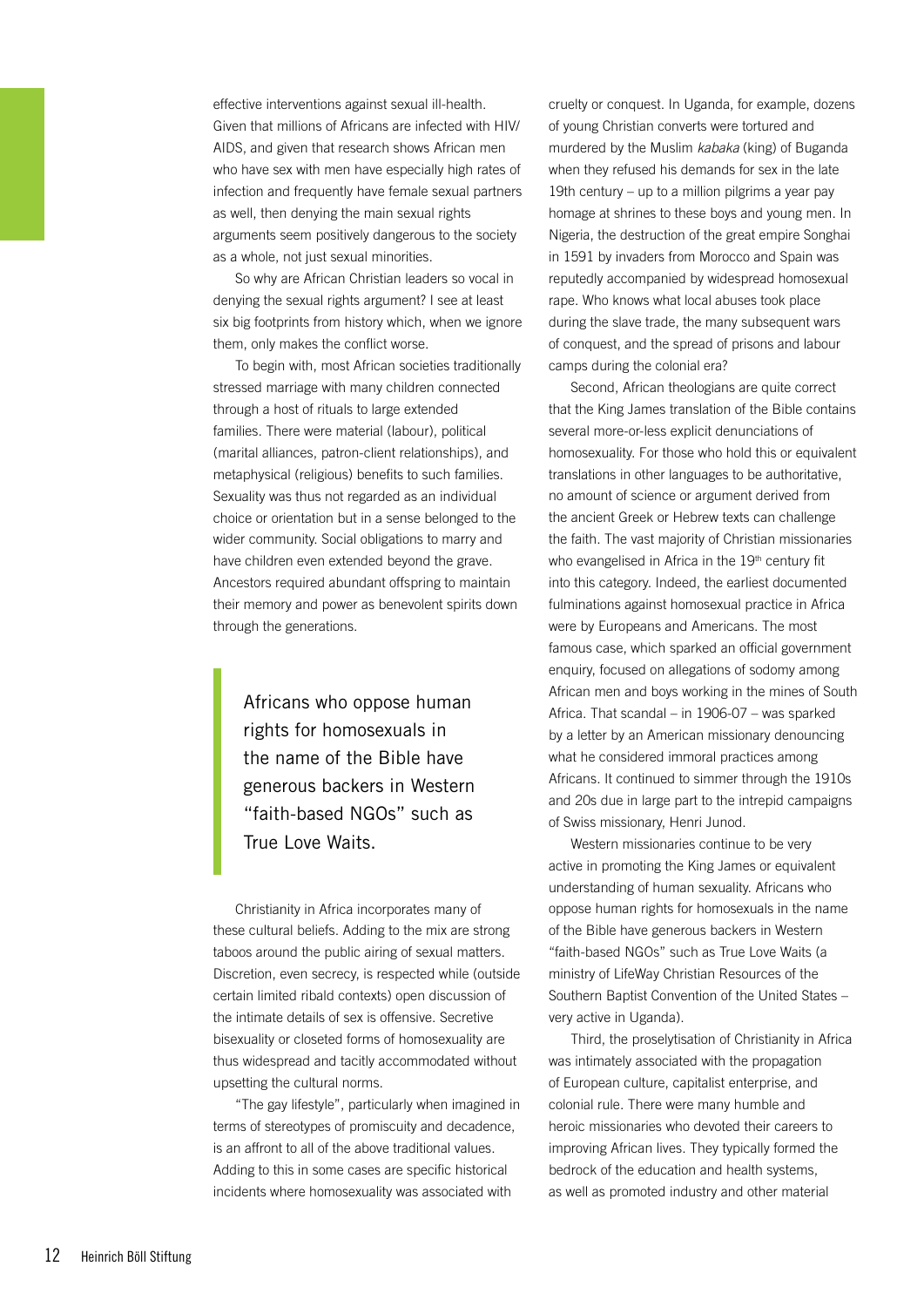forms of development alongside their spiritual teaching. Yet Christian missionaries were also often at the forefront of the theft of land, advocacy of racist laws and forced labour, and the violent suppression of aspects of African culture, including around marriage and sexuality. For example, many African societies traditionally allowed teenagers to experiment with non-penetrative sex, a custom that gave an outlet to sexual energy without compromising chastity. Missionaries flatly denounced the practice as immoral. In other cases, such as polygyny and bride-price, they used their influence with the state to introduce laws and taxation policies designed to insinuate Western middle class standards of morality and modesty.

> Professional anthropologists, frequently working in the service of colonial states that sought to buttress conservative tribal structures, tended to ignore the flexibility and accommodation implicit in "tradition".

Sometimes the message was confusing and alienating, even to those Africans who were otherwise attracted to Christian principles. Why cover women's breasts? Was God ashamed of something He created? Why insist that monogamy was God's will for marriage when polygamy appeared to be common among early Christian patriarchs? Did God change His mind? And why speak of camels and eyes of needles to Africans while blessing Europeans who accumulated untold wealth, frequently at the expense of African dignity, self-sufficiency, and family ties?

Africans who remember the paternalism, cultural chauvinism or worse of European missionaries (and these traits continued well into the 1990s if you consider apartheid South Africa) today bridle at what sometimes sounds like an encore performance. If heterosexual monogamous marriage with abundant children was formerly God's will, and Africans could be punished or publicly humiliated for suggesting otherwise, how is it that homosexual, non-reproductive relationships outside

the rubric of church or family ritual are now proof of God's love?

Fourth, secular European "missionaries" also played a role in fomenting the stereotype of homosexuality being un-African. As noted, most African societies placed a very high value on proper and fecund heterosexual marriage. But they also understood the need for discretion and accommodation of exceptions to the ideal. Professional anthropologists, frequently working in the service of colonial states that sought to buttress conservative tribal structures, tended to ignore the flexibility and accommodation implicit in "tradition". Over the decades, thick books by European authors established the unquestioned fact that "the abnormal in sexual life is despised in Africa", as one (German) author put it in 1925. A generation of African nationalist leaders took ownership over this type of statement as it offset another common European stereotype about Africans' supposed promiscuity or uncontrolled lust for white women ("Black Peril" as it was known). A sad irony of the current debates is that many of the strongest proponents of an exclusively heterosexual "African sexuality" unwittingly draw upon European experts of sometimes dubious professionalism to support their case.

Fifth, Africa since the 1980s has been through wrenching economic strain. Many of the sharpest declines in average income, access to land, and social services followed closely on the heels of Western-advised "structural adjustment programs". Average declines meanwhile concealed great gains by local elites, so that the disparities between poor and the ostentatiously rich grew evergreater. Something new appeared as well – street kids, children with no extended family or rural homesteads to take them in. For them and the poor more generally, the only realistic options for survival left were migration, crime, and prostitution.

The International Monetary Fund is most notorious in Africa for its role in fomenting this crisis. Other donors, however, notably the World Bank and USAID, also promoted forms of "cultural adjustment" alongside the economic adjustments: changes in social relations implicit within the privatisation of land or the imposition of user fees for social services and health care, notably. The burden of these adjustments fell disproportionately on poor women and children who lost many of the claims for resources they could make in the traditional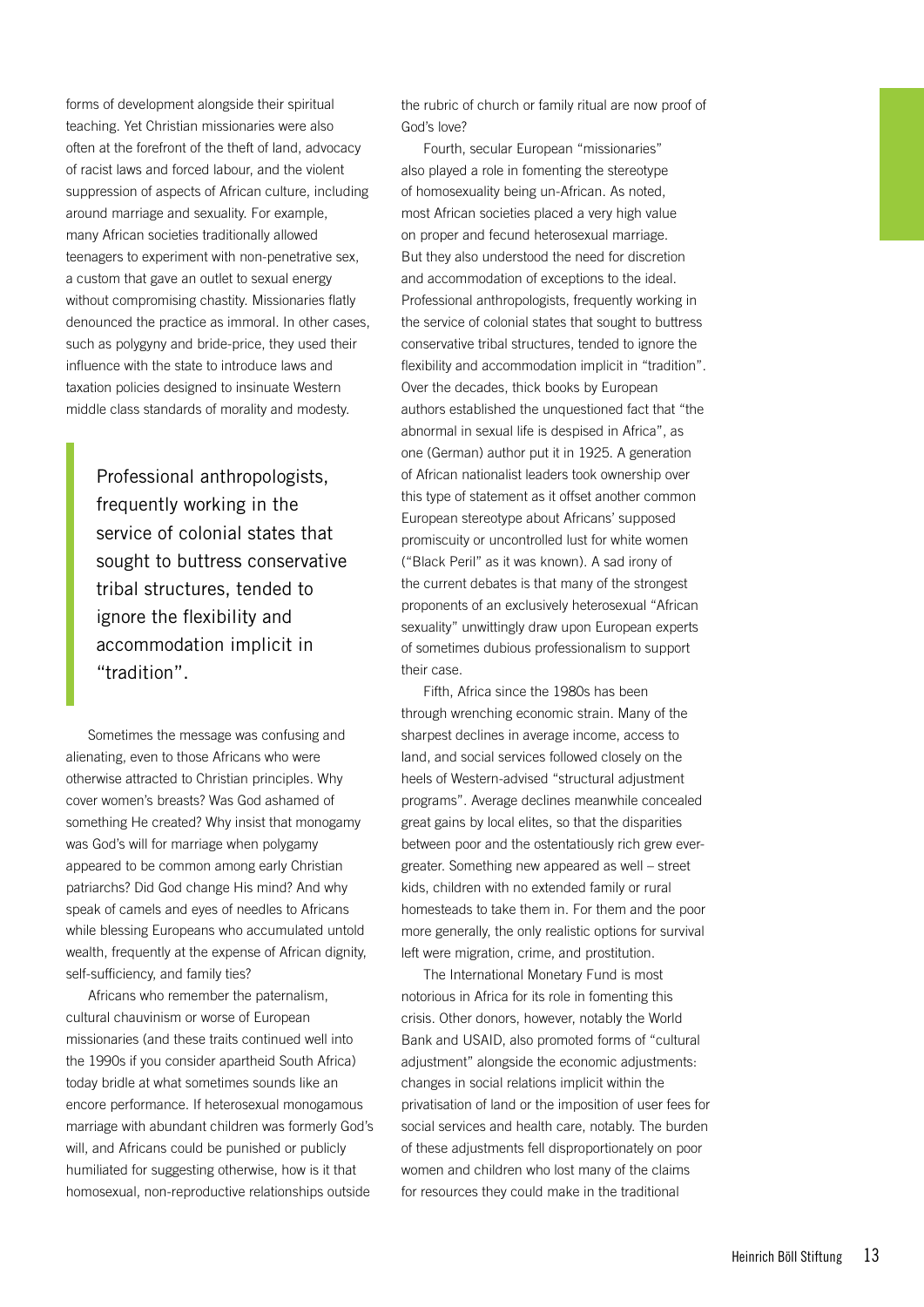moral economy and had to turn to the market to survive. Of course this turn had been a long time in the making but the rapidity of change, and the desperation of the sellers, was new and often dismaying. One did not need to be a conspiracy theorist, a sexist or even a homophobe to be angry at the stunning hypocrisy of powerful Western advisors and greedy local elites who spoke of development, women's empowerment, and human rights while engineering conditions that virtually necessitated survival sex for millions of Africa's poorest.

> Future success in promoting human rights for sexual minorities also requires sensitivity to a broad range of complicating factors. That includes awareness of the history of Western imperialism and neo-colonialism in Africa.

This context of economic and perceived moral decline has created a crisis for the mainstream churches in Africa. Breakaway independent churches (Zionist or Ethiopian with eclectic mixes of ancestral and witchcraft beliefs) have long been a worry for the mainstream Christian faiths. Now, however, there is a profusion of competition both from breakaways and from dynamic (and often well-funded) alternatives such as Wahhabist Islam and Pentecostalism. Pentecostalism is growing especially rapidly in Africa today in part because it promises healing and financial benefit to its sometimes-desperate adherents.

The mainstream churches cannot directly match those promises, or the imagery that appeals to pre-Christian beliefs in ancestors and sorcery. But they can defend their turf by branding themselves in populist terms. The turn to ever-more strident professions of heterosexual purity is one aspect of this, which can also be seen in tensions between mainstream and fundamentalist expressions of Islam.

Finally, mainstream church elites are often closely linked to political elites in African countries. For the latter, denouncing homosexuals is an easy gambit to strengthen their anti-imperialist

credentials and win votes. Not to suggest cynicism, but family ties, old-boy networks, and material benefits play a role in encouraging church leaders to publicly sanctify the political homophobia. When men with a reputation for ruthlessness denounce homosexuals as enemies of the state - men who may also be friends from the anti-colonial struggle, relatives, and personal confidants - it takes a great deal of personal bravery to speak out for gay rights. People in more established democracies may not give sufficient credit to this difficulty, or the subtlety of language required to dissent from the political leadership.

Amazingly, such bravery exists. Indeed, the noisy homophobia of certain Christian leaders in Africa obscures the fact that there is a liberal and humanist voice in Africa that opposes discrimination against homosexuals. Leaders from the anti-apartheid struggle have led the way in this struggle as well, including Desmond Tutu and Njongonkulu Ndungane (Anglican) and Allan Boesak (Reformed Church). But lower-ranking individual ministers elsewhere on the continent have also called for respect for homosexuals' rights and dignity, including Reverend John Makokha of the Riruta United Methodist Church (Kenya). Gayfriendly churches are springing up in unexpected places, notably Other Sheep Kenya and the House of Rainbow in Nigeria, the latter claiming a congregation of thousands.

In short, the split between "African homophobes" and "Western liberals" is not as neat as it sometimes appears. The debate within Africa is lively and, in my view, quietly producing results that belie the homophobic bluster. Six (predominantly Christian) African countries recently voted to support the United Nations General Assembly resolution calling for an end to discrimination on the basis of sexual orientation. Meanwhile, rigorous research on same-sex sexualities is in fact taking place even in countries like Nigeria and Malawi where the political discourse seems to be adamantly opposed.

Such research is essential for challenging the homophobic bluster. But future success in promoting human rights for sexual minorities also requires sensitivity to a broad range of complicating factors. That includes awareness of the history of Western imperialism and neo-colonialism in Africa. Western liberals who are oblivious to that history are not necessarily very credible to Africans.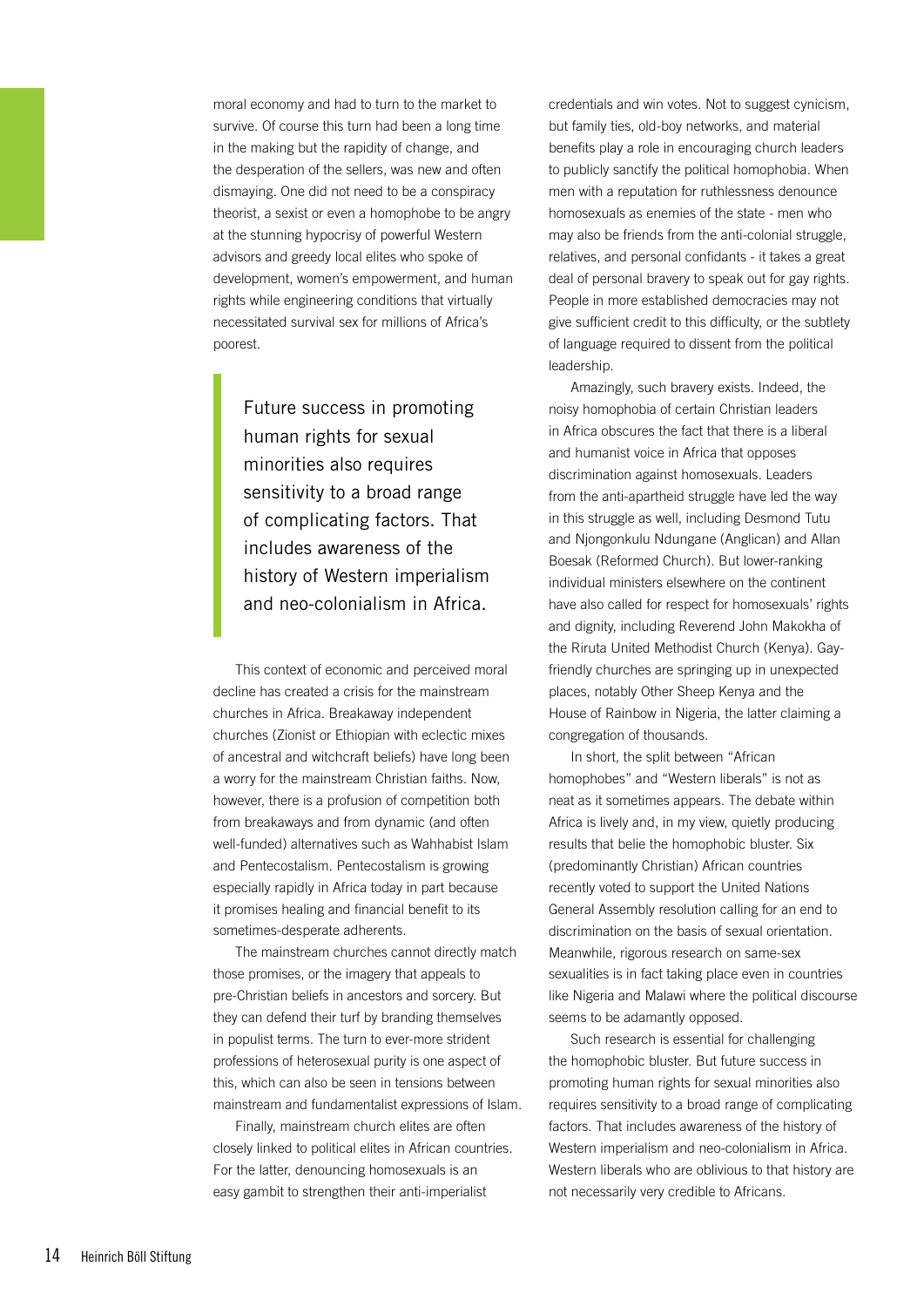#### **Further Resources**

- Achmat, Zackie and Jack Lewis (dir/prod) (1999). *Apostles of Civilised Vice*. Muizenberg, South Africa: Idol Pictures (DVD). Behind the Mask*:* www.mask.org.za (website).
- Brooks, Philip and Laurent Bocahut (dir) (1998). *Woubi Chéri*, Paris and Abidjan: ARTE France (DVD).
- Ditsie, Beverly and Nicky Newman (dir.) (No date). *Simon and I*, Cape Town/Johannesburg: See Thru Media/Steps for the future (DVD).
- Duiker, Sello (2001). *The Quiet Violence of Dreams*, Cape Town: Kwela Books.
- Eboussi Boulaga, Fabien (ed.) (2007). Dossier: L'Homosexualité est Bonne à Penser, special issue of Terroirs, *Revue Africaine des Sciences Sociales et de Philosophie*, No. 1-2.
- Epprecht, Marc (2008). *Heterosexual Africa? The History of an Idea from the Age of Exploration to the Age of AIDS,* Athens OH: Ohio University Press, Scottsville: University of KwaZulu-Natal.
- Epprecht, Marc (2006). *Hungochani: The History of a Dissident Sexuality in Southern Africa*, Montréal: McGill-Queen's University Press.
- GALZ (2008). *Unspoken Facts: A History of Homosexualities in Africa*. Harare: Gays and Lesbians of Zimbabwe.
- Gay and Lesbian Archives of South Africa: www.gala.wits.ac.za (website).
- Gaudio, Rudolf (2009). *Allah Made Us: Sexual Outlaws in an Islamic African City*. Hoboken NJ: Wiley-Blackwell.
- Gear, Sasha and Kindiza Ngubeni (2002). *'Daai Ding': Sex, Sexual Violence, and Coercion in Men's Prisons*, Braamfontein: Centre for the Study of Violence and Reconciliation.
- Germond, Paul and Steve de Gruchy (eds) (1997). *Aliens In The Household Of God,* Cape Town: David Philip.
- Gevisser, Mark and Edwin Cameron (eds.) (1994). *Defiant Desire: Gay and Lesbian Lives in South Africa*, Johannesburg: Ravan.
- Gueboguo, Charles (2006). *La Question Homosexuelle en Afrique: le Cas du Cameroun,* Paris: Harmattan.
- Hoad, Neville (2007)*. African Intimacies: Race, Homosexuality and Globalization in African Literature and History*, Minneapolis: University of Minnesota Press.
- Hoad, Neville, Karen Martin and Graeme Reid (eds.) (2005). *Sex & Politics in South Africa,* Cape Town: Double Story.
- Human Rights Watch (2003). *More Than a Name: Statesponsored Homophobia and its consequences in Southern Africa,* New York: Human Rights Watch and International Gay and Lesbian Human Rights Commission.
- Johnson, Cary Alan (2007). *Off the Map: How HIV/AIDS Programming is Failing Same-Sex Practicing People in Africa*, New York: International Gay and Lesbian Human Rights Commission.
- Kaoma, Kapya (2009). *Globalizing the Culture Wars: U.S. Conservatives, African Churches, and Homophobia,*  Somerville MA: Political Research Associates.
- Moodie, T. Dunbar with Vivienne Ndatshe (1994). *Going for Gold: Men's Lives on the Mines*, Berkeley: U. of California Press.
- Morgan, Ruth and Saskia Wieringa (eds.) (2005). *Tommy Boys, Lesbian Men and Ancestral Wives: Female Same-Sex Practices in Africa*, Johannesburg: Jacana.
- Murray, Stephen O. and Will Roscoe (eds.) (1998). *Boy-Wives and Female Husbands: Studies in African Homosexualities,* New York: St. Martin's Press.
- Njinje, Mpumi, and Paolo Alberton (dir.) (2002). *Everything Must Come to Light,* Johannesburg: Out of Africa Films (DVD).
- Spurlin, William J. (2006). *Imperialism Within the Margins: Queer Representation and the Politics of Culture in Southern Africa*, New York: Houndmills; Basingstoke: Palgrave Macmillan.

#### **Endnotes**

1 A version of this article was published in German in "weltsichten" No. 10/2009 (www.welt-sichten.org).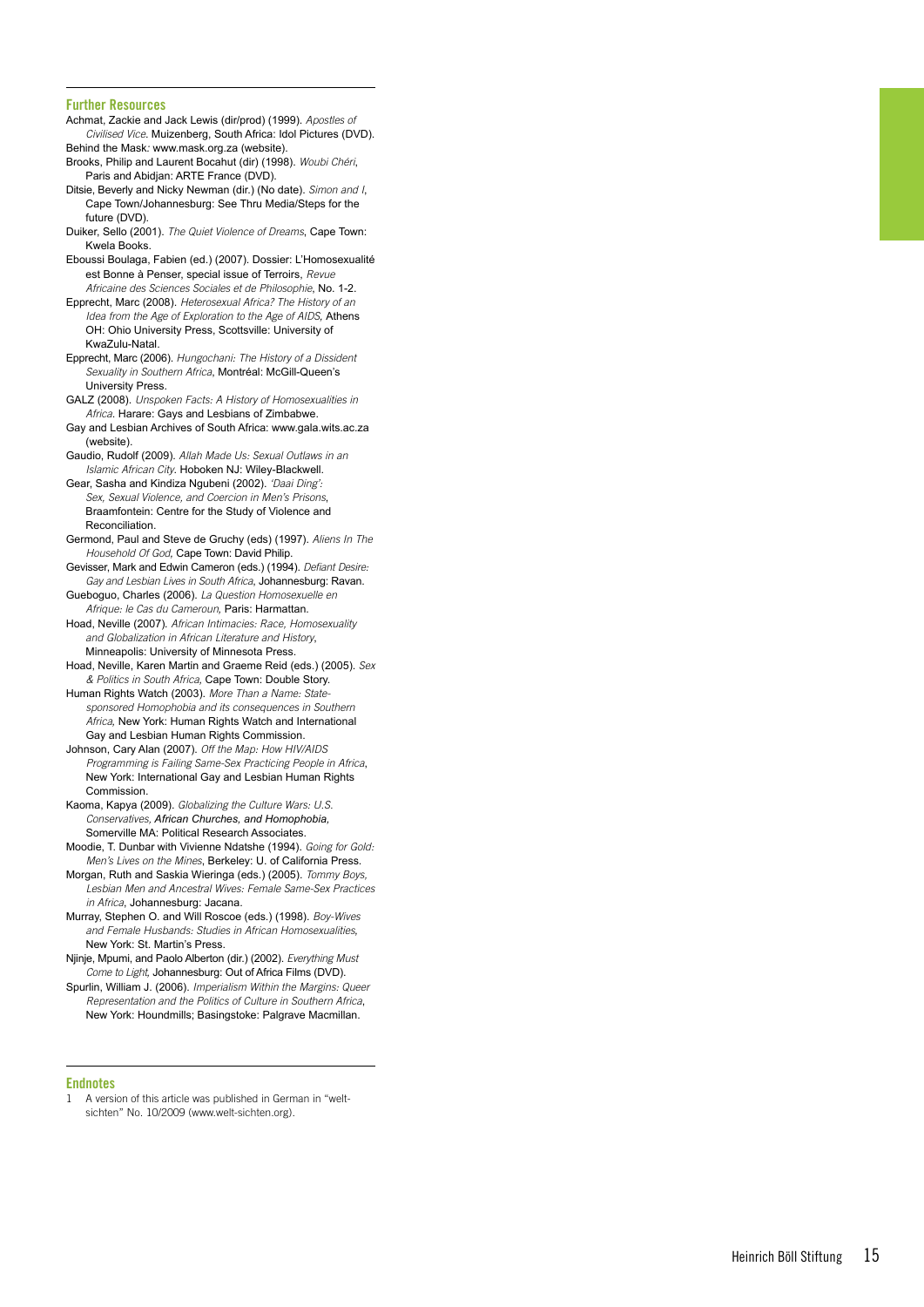# STATE-SPONSORED HOMOPHOBIA Experiences from Nigeria

L esbian, gay, bisexual, transgender and intersex (LGBTI) people in Nigeria like in many other African countries face legal challenges on grounds of their sexual orientation and gender identity. Both male and female same-sex sexual activity is illegal in Nigeria. In the 12 states of the Muslim North of the country that have adopted Sharia law; same-sex sexual activity is punishable by death or by up to 14 years imprisonment throughout the country.

The lack of tolerance is also evident in the statements of political and religious leaders that denounce the rights of LGBTI people. In February 2009, the then foreign minister, Ojo Maduekwe has gone even so far to claim that LGBTI people do not exist in the country. At the Universal Periodic Review of Nigeria, a process which involves a review of the human rights records of all 192 UN Member States once every four years, the minister stated:

"Mr. President, […] the United Kingdom wanted to know the position of Nigerian Government on lesbian, gay, bisexual and transgender rights. As we have indicated in our National Report, we have no record of any group of Nigerians, who have come together under the umbrella of "Lesbian, Gay and Transgender" group, let alone to start talking of their rights. Of course, as citizens, all Nigerians have their fundamental rights guaranteed by the Constitution. During our National Consultative Forum, we went out of our way to look for the Gay, Lesbian and Transgender group, but we could not come across Nigerians with such sexuality. If they are an amorphous group, then the question of violence against them does not arise, let alone negotiating special rights for them. With regard to same-sex marriage, this is illegal in Nigeria, and until the law is changed, it remains so. The British in their wisdom bestowed the law against same-sex marriage to us, for which we are grateful."

This is despite the fact that more than ten non-governmental organisations (NGOs) have openly declared the protection of LGBTI rights as one of their focus areas of work. These include Alliance Rights Nigeria, the International Centre for Reproductive Health and Sexual Rights (INCRESE), the Centre for Youth Policy Research and Advocacy (CYPRAD) and the Support Project in Nigeria (SPIN), The Initiative for Equal Rights (TIER), Queer Alliance and Global Rights Nigeria.

Each time I hear any of these claims I recall a conversation between two Nigerian young women who met at a conference in the United States:

**Chi:** *I travelled home with my partner. It was difficult. We could not hold hands in public. Funny, it was right there but they could not figure it out. Or do you think they were pretending?* **Kike:** *Possibly, but maybe not. Friendship between girls is often without extra meaning back home.*

**Chi:** *Funny. My parents know but they have chosen to look the other way. They remind me to get a man when I am through with my studies and settle down.*

#### **Kike:** *Silence*

**Chi:** *Many times people do not even know my partner is female, she looks so dyke! That may have fooled them in the village. Hey, come to think of it, are there butch women in Nigeria?* **Kike:** *And what have you been taking me for?*

**Chi:** *(laughing out loud) Interesting. Is this what dykes look like in Nigeria?*

**Kike:** *Hey, stop teasing, am I not dyke enough?*

**Chi:** *(still laughing) I can't wait to get home. I'm going to tell Pete that I met a Nigerian dyke. The way they carry on, you'd think no gays exist in Nigeria much less dykes.*

There have also been several attempts by political and religious leaders to deny the "Africanness" of homosexuality. In defence of the introduction of the Same Sex Marriage (Prohibition) Act 2006, President Obasanjo stated on national news that "homosexuality is unnatural, ungodly, and un-African". The bill was sponsored by the presidency to "check excesses of a group of young people whose behaviour has become increasingly embarrassing." Similarly the former Anglican Primate of the Church of Nigeria, Peter Akinola has argued in a position paper submitted by the church to parliament that: "Same sex marriage, apart from being ungodly, is unscriptural, unnatural, unprofitable, unhealthy, un-cultural, un-African and un-Nigerian. It is a perversion, a deviation and an aberration that is capable of engendering moral and social holocaust in this country. […] Outlawing it is to ensure the continued existence of this nation. The need for doing this is urgent, compelling, and imperative."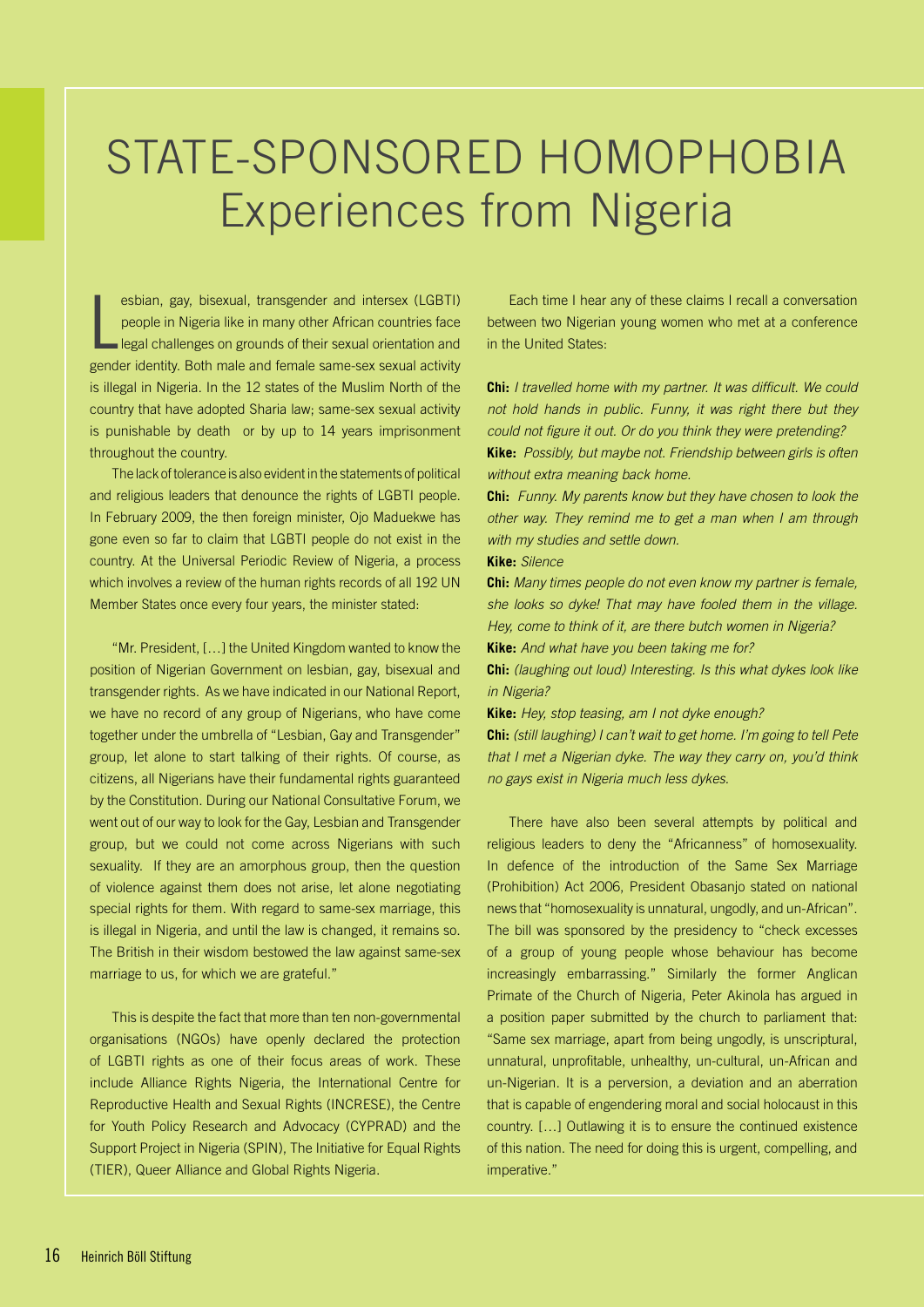The Same Sex Marriage (Prohibition) Act 2006 was first tabled to the national assembly by Justice Minister Bayo Ojo in January 2006, but it wasn't passed during the first reading. One year later in January 2007 the bill was approved by the Federal Executive Council and resent before the national assembly.

The proposed bill called for five years imprisonment for anyone who undergoes, performs, witnesses, aids, or abets a same-sex marriage. It also prohibited any display of a samesex amorous relationship and adoption of children by gays or lesbians.

The same bill also called for five years imprisonment for involvement in public advocacy or associations supporting the rights of lesbian and gay people. Included in the bill was a proposal to ban any form of relationship with a gay person. The intent of the bill was to ban anything remotely associated with being gay in the country.

The bill received some opposition from within parliament and widespread condemnation from local and international human rights and development organisations for violating the freedoms of expression, association, and assembly guaranteed by international law as well as the African Charter on Human and Peoples' Rights, and for compromising the fight against the HIV/ AIDS epidemic in the country.

One of the strongest opponents of the bill was Davis Mac-Iyalla, a LGBTI rights advocate who heads Changing Attitude Nigeria (CAN), a country chapter of a pro-LGBTI organisation based in the United Kingdom. Mac-Iyalla had already been repeatedly arrested by police in pro-LGBTI demonstrations in previous years. His stiff opposition and fierce criticism of the Anglican Church in Nigeria finally forced him into self-exile to the UK.

The bill eventually failed to come to a vote in the national assembly and died with the end of the Obasanjo administration after general elections held in April 2007.

In January 2009 a similar bill to ban "same gender marriage" was tabled before the national assembly. The Same Gender Marriage (Prohibition) Bill 2008 defines "Same Gender Marriage" as "the coming together of persons of the same sex with the purpose of leaving together as husband and wife or for other purposes of same sexual relationship." It places criminal sanction of three years imprisonment for defaulters. It also does not recognise marriage entered into outside of the country.

This bill like the Same Sex Marriage (Prohibition) Bill of 2006, goes beyond criminalisation of same sex marriage. It has provisions criminalising consensual sexual conduct between adults to be punishable by two years imprisonment.

The major difference between the 2006 and the 2008 same sex marriage prohibition bills is the provision of stiffer penalties for those who aid and abet or witness the solemnisation of the union between persons of same sex, meant to further alienate LGBTI persons and deny them access to support and services. Like the previous bill, the 2008 bill aims to create a platform for indiscriminate arrests and imprisonment of individuals solely for perceived or actual sexual orientation or gender identity.

At a public hearing on 11 March 2009 local and international civil society urged the assembly to reject the proposed legislation. It has since not received any further attention and civil society is hopeful that it will die with the end of the current administration on 29 May 2011.

Meanwhile, fuelled by the mere introduction of the same sex marriage prohibition bills, violence and human rights violations against LGBTI people continue throughout the country. In February 2006, the national defence academy expelled 15 cadets suspected of homosexual acts after anal examinations. In August 2007, police in the northern city of Bauchi arrested 18 men suspected of same-sex relations, charging them with belonging to an unlawful society, committing indecent acts, and engaging in criminal conspiracy. They are currently out on bail and reporting to court for their trials. In the same year two civilians and two military men were arrested in Kano for allegedly engaging in gay relationships and were only released after intervention of the Coalition for the Defence of Sexual Rights. In April 2008, two young women were arrested and tried and sentenced by a Sharia court for lesbianism to six months of imprisonment and 20 lashes.

The conversation between Chi and Kike about how far they have gone in asserting their rights represents the voices of many others who are asserting their queerness as African citizens. Why must we create a different standard for homosexuals when it comes to defining citizenship? Africans are not a homogenous group; we must admit that there is a place for everyone, queer and straight alike. After all, what is truly African but our diversity and dynamism? Let us accept it, nurture it, and celebrate it.



#### **Dorothy Aken'Ova**

Dorothy is a feminist and sexual rights activist. She founded and is presently the director of the International Centre for Reproductive Health and Sexual Rights (INCRESE), an NGO located in Minna, Nigeria. She manages community programmes that initiate dialogue on issues of sexuality that are considered taboo.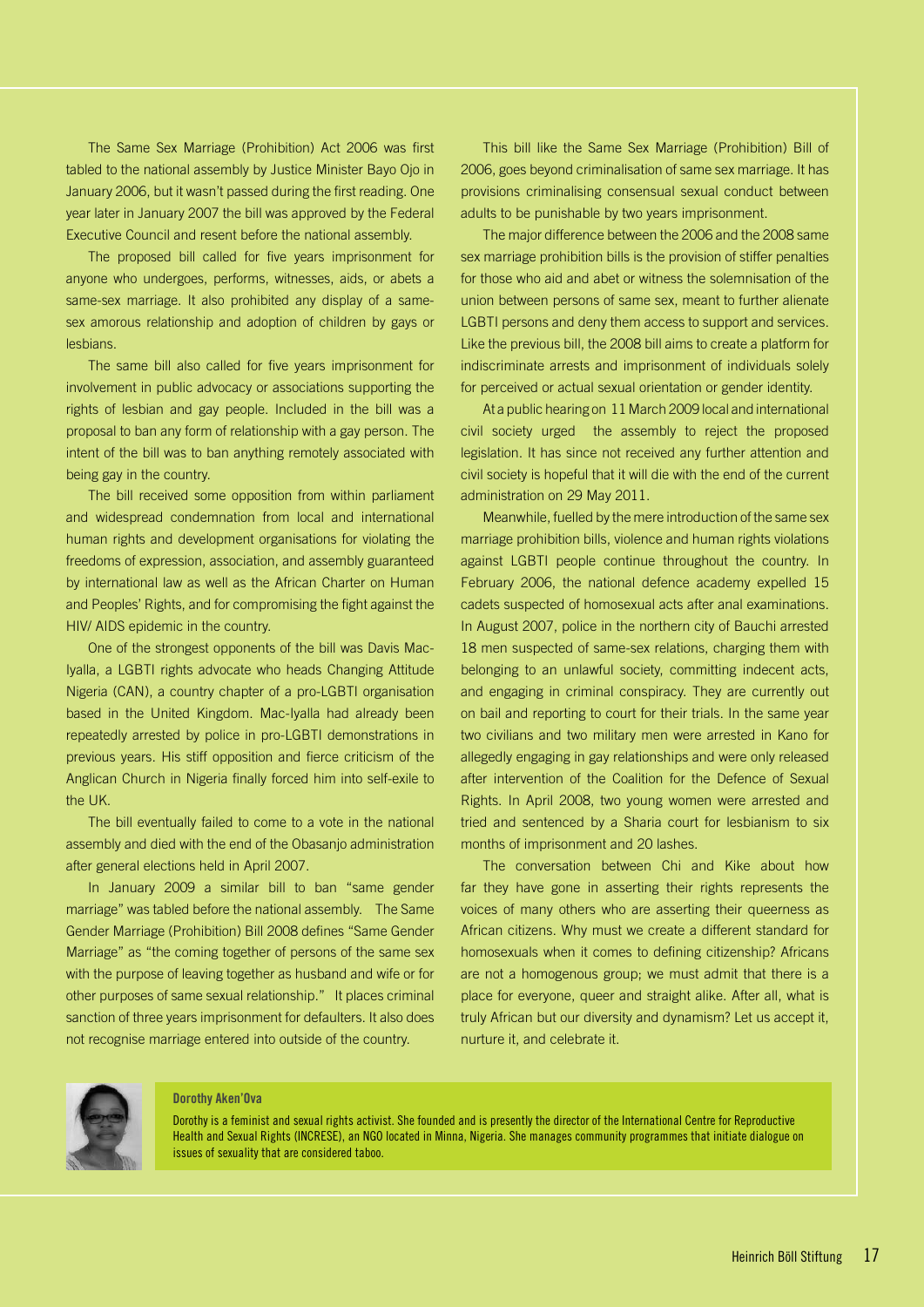## **Identity, Law, Justice**  Thinking about sexual rights and citizenship in postapartheid South Africa

#### **Introduction**

South Africa's hard won gains are notable and has received global acclamation. However, on closer inspection, a more nuanced picture is evident. The translation of law into tangible and accessible justice for homosexuals indicates that dignity, equality, and respect are a struggle still being waged. At the receiving end of homophobia and bigotry are black women in particular, confirming that more needs to be done to ensure that our progressive laws filter beyond the urbanised middle class.1 It is not surprising that the social attitudes of South Africans toward homosexuality, is far from acceptance, as shown in some preliminary findings in a recent survey.<sup>2</sup> Some of these issues inform this brief perspective, outlining a few conceptual thoughts in relation to the concrete landscape of what issues about identity, the law and justice for homosexuals say about the meaning of sexual rights and citizenship in South Africa. Undoubtedly this is a complex argument but a few preliminary thoughts are sketched here.

#### **Context**

We have moved from an apartheid state riddled with forced divisions that characterised homosexuality as a behaviour through a model of illness and pathology, motivated by legal sanctions. In contrast, the post-apartheid landscape brought the promise of freedom under broad constitutional reforms enshrined in a bill of rights and facilitated the protection of rights. The current context has therefore steadily and progressively shown that we have 'shifted' from a model which conceives homosexuality as a behaviour to one in which identities can be produced.

Perhaps the most profound effect of the postapartheid project is the equality clause.<sup>3</sup> With the adoption of the South African Constitution in 1996, there emerged a strategic space, quite unprecedented in the country's history, in which

homosexual identities took on a public identity.4 This process, flowing from the constitution, leads to the secularisation of sex. By this I mean a constitution that is not tied up to the religious doctrine of any faith, but one integrally linked to a bill of rights. For example, a secular state also implies that the courts are to remain neutral on religious matters. In this sense citizens in the post-apartheid project are also freed from the rigid parameters of the Afrikaner Christian Nationalism that underpinned

At the receiving end of homophobia and bigotry are black women in particular, confirming that more needs to be done to ensure that our progressive laws filter beyond the urbanised middle class.

the machinery of the apartheid state.

With the emergence of the democratic state in 1994, and supported by legal protection on the grounds of sexual orientation in the constitution, South African decriminalisation campaigns (induced in large measure by the activism and public education of the National Coalition for Gay and Lesbian Equality in the nineties) have focused strategically on challenging the unconstitutionality of homosexual same-sex conduct within a discourse of rights (see table 1).5

I have indicated elsewhere that where apartheid policed, politicised and criminalised the 'sexual acts' of homosexuals, post-apartheid, in turn, sexualised lesbian and gay identities, thereby freeing homosexuality from the clutches of a pathological discourse.6

However the promise of legal reforms, while



Vasu Reddy, PhD is a Chief Research Specialist in the Human and Social Development Research Programme at the Human Sciences Research Council. He is also an Honorary Associate Professor in the School of Anthropology , Gender and Historical Studies at the University of KwaZulu-Natal (where he previously lectured).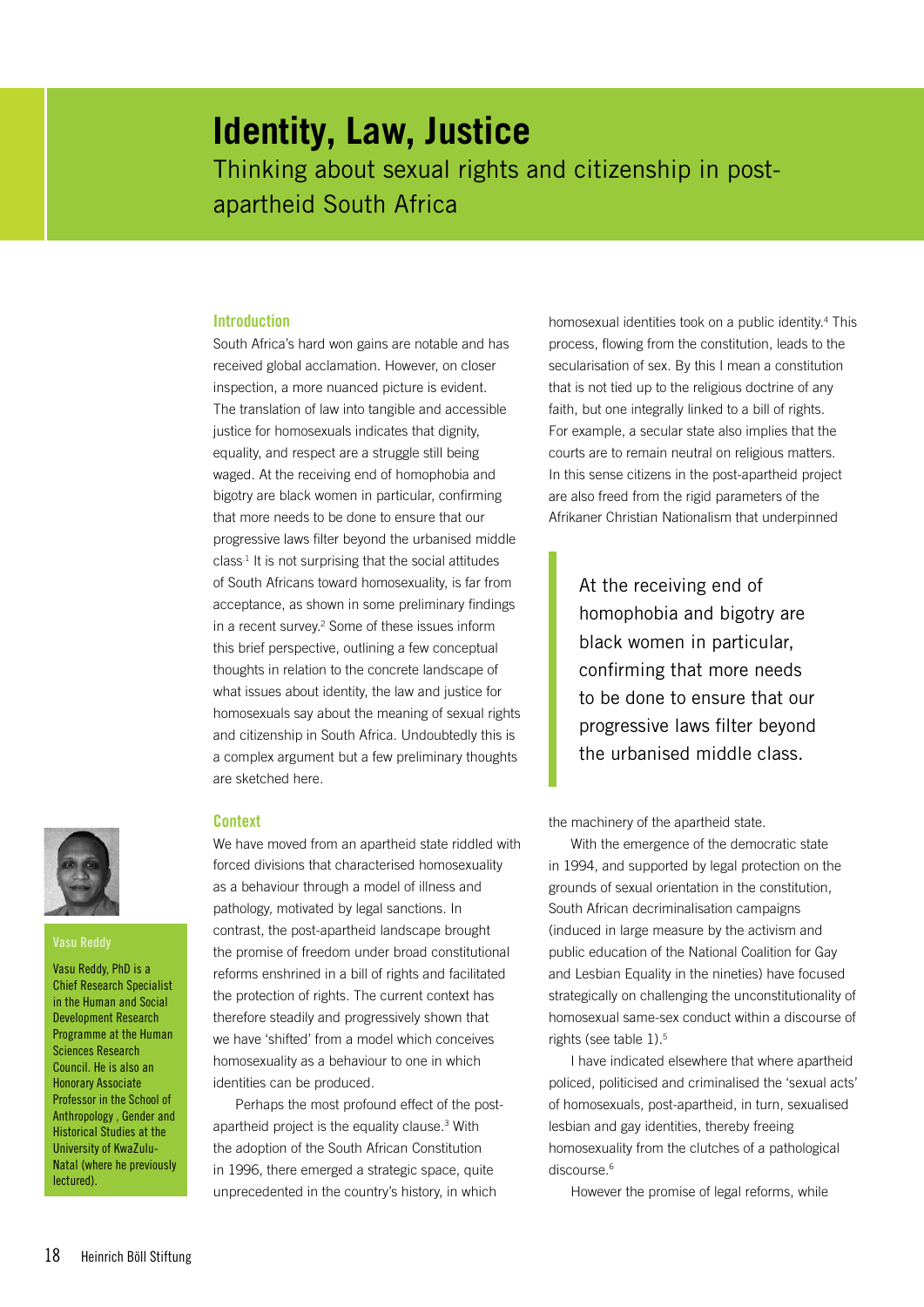bringing benefits for the homosexual in legal and material terms (see table 1), the translation of constitutional equality and protections remain a critical challenge for civil society to advance and protect rights to equality, dignity and respect where homophobia and other structural problems still persist, of which naming, shaming and denial is central.

The common prevailing culture of denial *vis á vis* homosexuality is in and of itself a hostile response towards homosexuality. The view from this position is that homosexuality is a Euro-American perversion that has contaminated African 'tradition'. The assumption that homosexuality is a sign of European and Western decadence is underpinned by homogenising discourses by some in African societies that view 'tradition' as static, unchanging and fixed. Central to this discourse is the common and totalising logic that homosexuality is 'un-African' with the argument often focused on homosexuality's absence in pre-colonial Africa.

Another point about homosexuality in relation to sexuality and language is that homosexuality is primarily shrouded in codes of silence, secrecy and taboos that prevent public discussion and exposure. However, public responses in the African context usually dramatise a contestation over the legitimacy of homosexuality, which I claim is constructed in the representation of same-sex practices. In this sense, homosexuality becomes a crisis of representation in relation to culture and politics. Put simply, gay and lesbian identities are therefore also racialised as white and limited to the Western male.<sup>7</sup>

This reality always confirms what Gayle Rubin theoretically predicted in the eighties (she was writing about the Western context then but it is relevant here), that re-thinking sexuality always entails reconceptualising the battles and contestations fought over sexuality: "The realm of sexuality also has its own internal politics […] They are imbued with conflicts of interest and political manoeuvring, both deliberate and incidental. In that sense, sex is always political."<sup>8</sup>

Central to this is the widespread cultural, religious and conservatism toward homosexuality, underpinned by what many feminists term 'sexual politics', a factor in understanding the circuits of power informing identity issues because the gendered hierarchy is sexualised by men. The point is that hetero-polar regimes of gender have made sex dangerous for women.

The violent effects of the sexualisation of gender, represented by for example, the socialised attribute of 'virility' for men within patriarchal institutions (such as the family, culture, religion) are often rape, sexual harassment, sexual abuse of children, prostitution and homophobia. These practices express and actualise the distinctive power of men over women. Because sexuality is the nexus of

The assumption that homosexuality is a sign of European and Western decadence is underpinned by homogenising discourses by some in African societies that view 'tradition' as static, unchanging and fixed.

relationships between genders, much oppression is mediated and constituted within sexuality.

Notable in this regard is the violent manifestation of gendered violence against black lesbians in particular. Over and above the fact that several black lesbians have been both attacked and murdered, the gendered effects of this form of homophobia have received little attention in the law and activism post-apartheid.<sup>9</sup> A number of recommendations relating to the deaths of lesbians are made in this text, and I suggest that violence and oppression against women, based on their sexual orientation, has relevance for the meaning of citizenship, belonging and social justice, confirming that silence on these issues is not an option.

Given that identity is constructed in relation to a complex pattern of social relationships and social forces, the law could be viewed as one facet of a more complex set of social relations that affect identity formation. As a strategy of power enacted by the apartheid state, the law also placed limits on the freedom for the homosexual.<sup>10</sup> The homosexual became a contested person in relation to apartheid legal formulation; characterised by derision, and produced in relation to struggle, domination and exclusion. However, the law, it seems, does not operate purely in a negative sense to dis-identify the homosexual, but also facilitates the productive emergence of an identity. In this way the law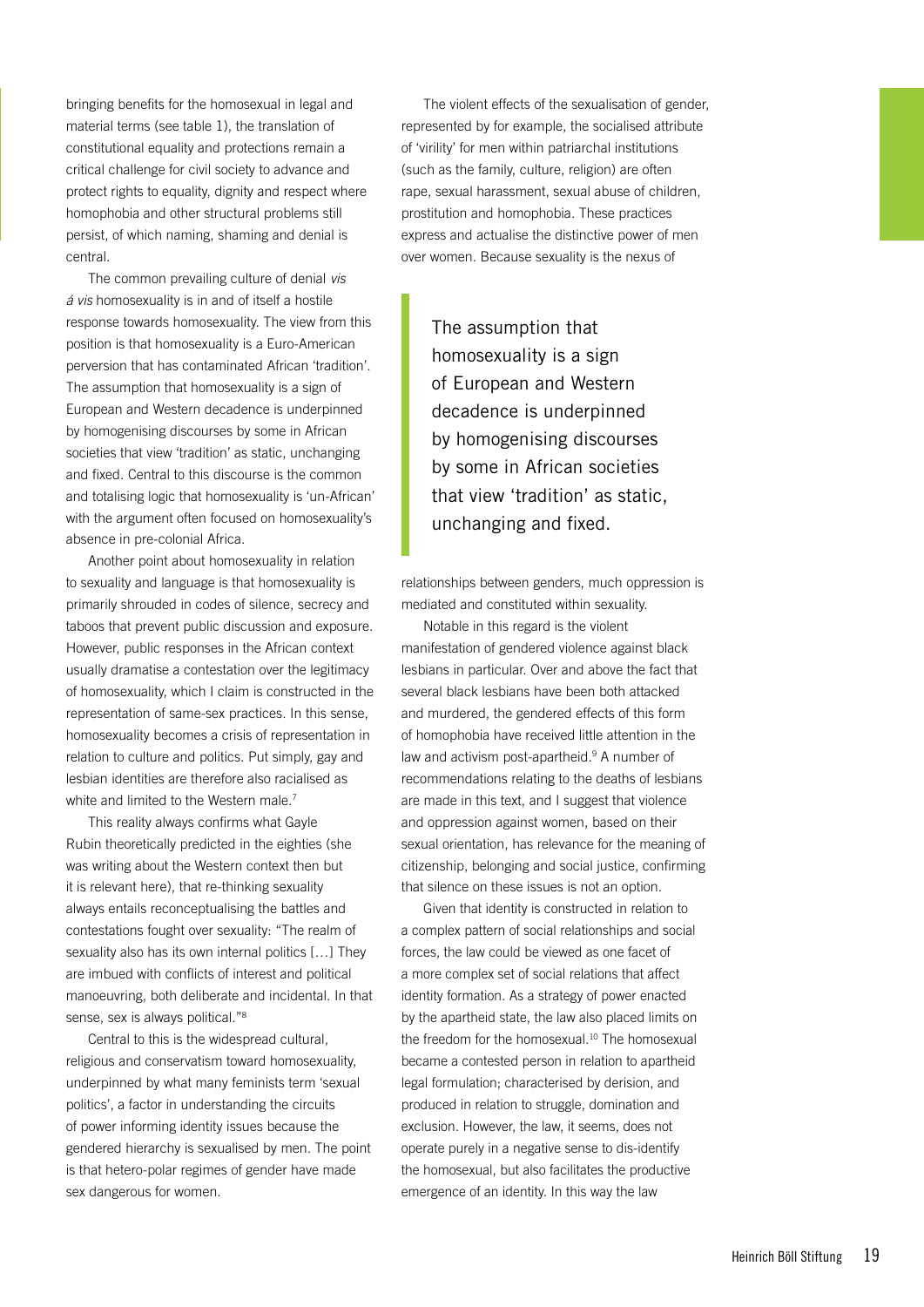functions in a paradoxical sense. Thus, legislation in the post-apartheid economy facilitates identity politics that asserts homosexuality as a positive affirmation for the homosexual, enabling claims to citizenship.

#### **Law and citizenship**

Anglo-American law studies have demonstrated how sexuality, especially homosexuality, has come to be configured as an object of identity via the law. This implies that the law cannot be understood as neutral or objective, but rather that it is discursive, especially where identity formation in the case of the homosexual is formulated through processes of repudiation. The point, in this instance, is the extent to which intellectual models have also challenged the homosexual in terms of the insider/outsider sexual binary, especially with regard to exclusion and belonging in sexual politics, social change and citizenship.<sup>11</sup>

Fundamental to understanding the homosexual in relation to the law in South Africa is recognising the extent to which the homosexual, like the black African in South Africa, has been described from political citizenship. The aspiration to citizenship becomes an important marker in post-apartheid constitutional law South Africa, and suggests that citizenship, following Weeks, invokes a sense that "membership and involvement, […] brings entitlements and duties".12 Citizenship implies a position with civic rights and privileges that enfranchise and entitle the homosexual citizen to full protection in the exercise of these rights, providing they do not infringe on the rights of others. I am suggesting like scholars such as Richardson<sup>13</sup>, that citizenship has an uncanny relationship to the nation-state, and that it is always sexualised.

Citizenship rights may accrue or be withdrawn depending on particular legal and political formulations, and it is in this sense that identities are systematically constructed and constituted. Claims to citizenship are not new and have been a major element of sexual politics since the 1970s, reinforced within the feminist project in terms of a discourse of rights in the broader struggle for emancipation from a hetero-patriarchal system for women.14 Similarly, the emancipatory project of homosexuals in South Africa is integrally linked to how rights (products of social relations and historical circumstances) accrue.

The fact that the law may be a medium through which the social, political and ethical aspects of

life are fashioned and lived, suggests an important effect of Foucault's notion of juridical-discursive power and holds much promise for the type of legal reform in post-1994 South Africa. Judith Butler suggests, via a reading of Foucault's model of inscription, that "[the] law is not literally internalised, but incorporated, with the consequence that bodies are produced which signify that law on and through the body".15 Such a pattern of thinking also reinforces Moran's conception of the law as a site of struggle through which social relations

Fundamental to understanding the homosexual in relation to the law in South Africa is recognising the extent to which the homosexual, like the black African in South Africa, has been described from political citizenship.

are produced.16 Extending this aspect of Butler's idea, we find that for her the law, like gender and identity, resists internalisation, but is rather shown to be a set of effects, performatively constituted on the body. This, in effect, also confirms that the law politically constitutes gay and lesbian identities as a set of effects and practices. And this performative constitution suggests the body "has no ontological status apart from the various acts which constitute its reality".17 When we think about violence against lesbians, it is notably the *bodies* of such women that are subject to extreme acts of intrusion by men, indicating that the bodies generate incredible meanings as to what is acceptable and what is not.

#### **Sexual rights**

As indicated earlier, activism and legal reform in the post-apartheid context have been mobilised by processes of decriminalisation in relation to same-sex conduct. I am not focused on how legal principles effect changes. The uses of the law also simultaneously ascribe meanings to the position of the homosexual in the post-apartheid project. Legal victories (see table 1), confirm the assertion and affirmation of identity as political in the context of its contested nature with regard to public discourses.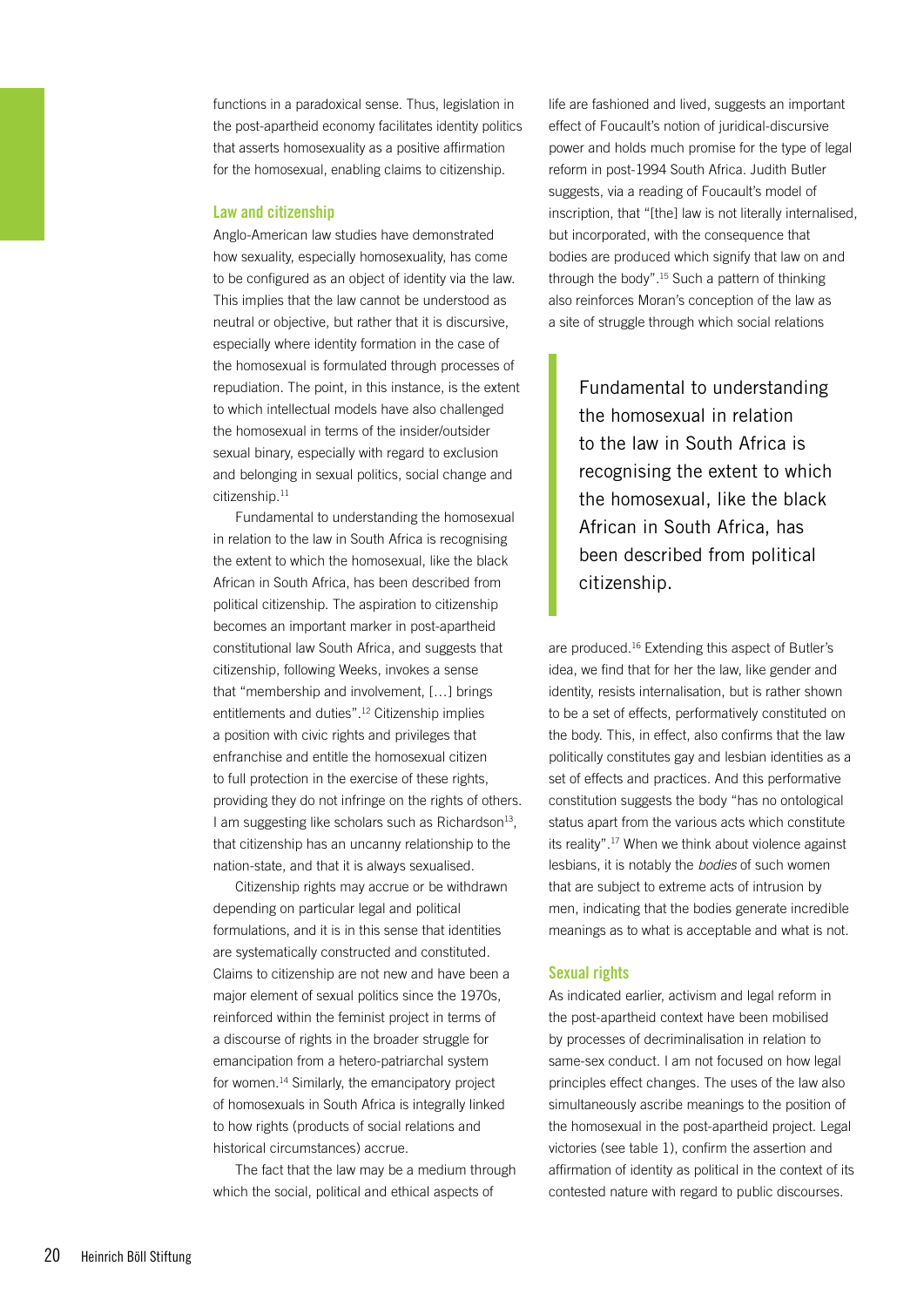In all of this it is assumed that in this country, up until now we worked with a model of sexual rights. My assertion is that we did not, but that is changing. Instead, initially our claims about sexuality were principally aligned to the meanings of human rights as something we should aspire to achieving because it did not exist during apartheid. It is also the gendered effects of violence (notably genderbased violence) that have brought some of us closer in the last few years to rethinking sexuality in terms of sexual rights.

The case for rights was more dominant in the second half of the twentieth century, and focused on mobilisation and resistance to oppression in many countries (such as the case against apartheid which was declared by the UN as a crime against humanity). Likewise sexual orientation in South Africa was also framed in relation to human rights that focus on the rights of sexual minorities within a universalist conception that often overlooks the historical specifications of regions and nations. But, the overarching philosophy of human rights is premised on promoting human rights in terms of developing solidarity with individuals and organisations whose own rights are jeopardised. This was in part an effect of the global antiapartheid effort, which secured a peaceful resolution to the apartheid crisis.

I conceive human rights for homosexuals, in the context of South African politics and legal jurisprudence, to be *performative*. 18 The effect of rights on the private and public lives of homosexuals serves to expand and reinforce the life opportunities.<sup>19</sup> In the specific case of homosexuality in Africa, legitimation of attack and abuse is constructed as a message that deviation from traditional constructions of masculinity and femininity aligned with African patriarchy is not acceptable.<sup>20</sup>

Whereas activism in the nineties secured reforms for lesbian, gay, bisexual and transgender (LGBT) people in terms of human rights, we are now witnessing, particularly the emerging activism related to violence against black lesbians to be premised on a model of sexual rights. As such, sexual rights then, places the premium on intersecting factors of race, class, gender and sexuality. Sexual rights claims in this model of thinking responds to an ending of violence, discrimination and prejudice. Indeed such an approach also alerts us to the possibility that sexual rights are not simply about

intersecting discriminations but fundamentally also about the ability to live in freedom, one in which the values and meanings of pleasure and desire are also emphasised. Black lesbian activism in this country is increasingly demonstrating that an intersectional understanding of rights is to be viewed as something transformative.

#### **Conclusions**

As indicated in this brief perspective, the law has responded in both negative and positive ways in producing the homosexual within a rights discourse. The latter, a pragmatic political strategy, claims Stychin, emanates "not only from those favouring progressive legal reform, but also from those opposed to it".21 This view underscores the resistance to the apartheid state's intention to further criminalise homosexuality by the Law Reform Group in the 1960s.<sup>22</sup> In fact the law constitutes and regulates homosexuality in the context of decriminalisation in South Africa. A second, related issue is that the law controls the promotion of homosexuality. Like Stychin<sup>23</sup>, I am suggesting that in the process of constitutional recognition, and the process of decriminalisation that has evolved since 1994, the law constructs, inscribes and constitutes the homosexual as a regulatory force. It is also possible to deduce that the homosexual (at least when pertaining to the law) in South Africa becomes a consumer of citizenship rights. The homosexual is therefore constituted in the intersection between law and human rights, where the question of equal protection before the law is interpreted in relation to access to justice. Access to justice for LGBT people, is being given a new dimension by the kind of activism displayed against 'corrective rape' of black lesbians.

The possible 'freedom' for the homosexual proposed in the above view suggests that an effect of the law as a regulatory regime, is indeed its political significance, which is reinforced by the right to express agency (political action) in relation to rights claims. The legal recognition of homosexuality in post-apartheid South Africa demonstrates a particular political formation of gay subjectivity, a feature that is marked by opposition and resistance. Decriminalisation (see table 1), in my view, similarly entails forging identities through acts of resistance that affirm homosexuality, facilitate identity formation as political, and recuperate rights to citizenship and belonging.24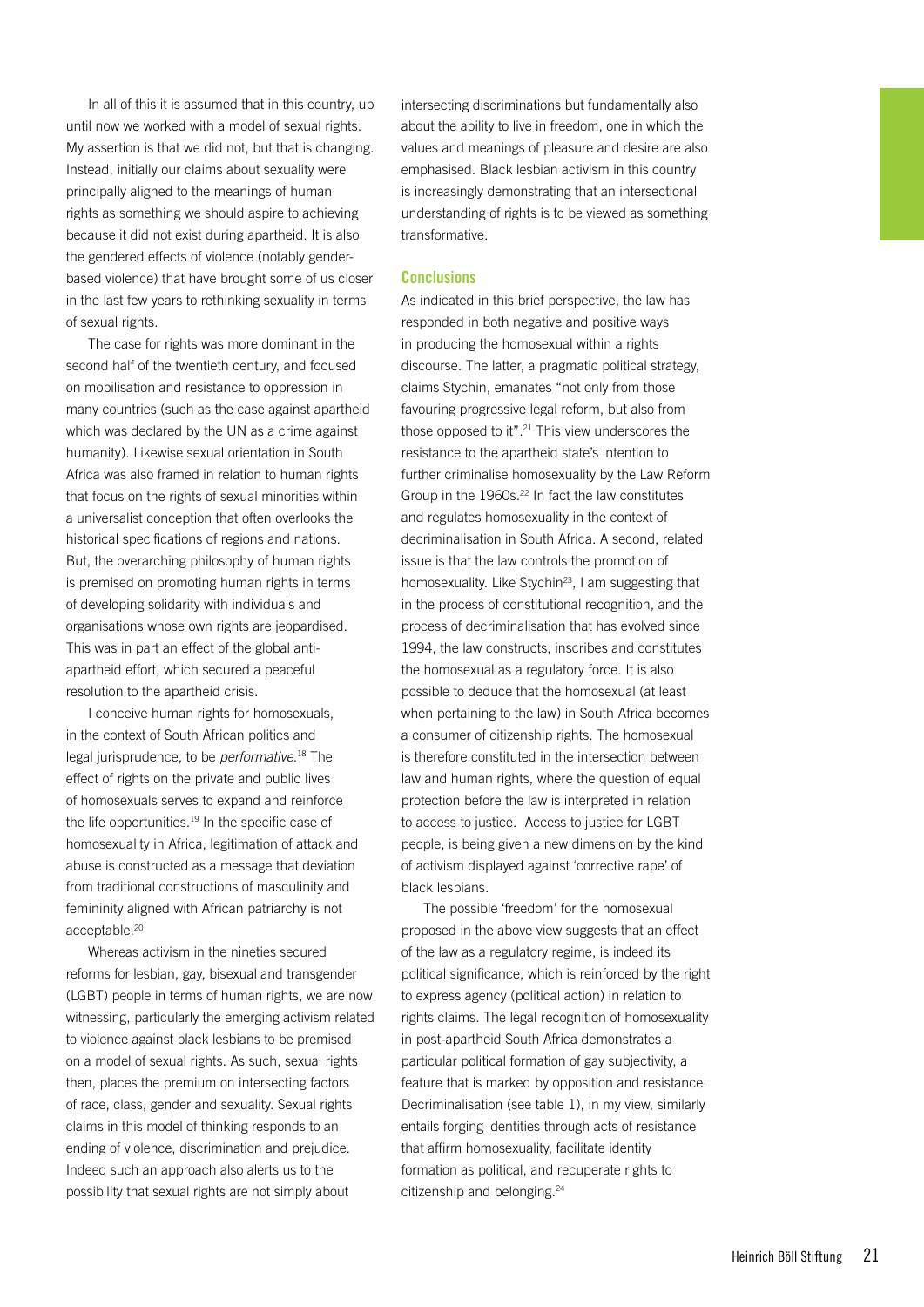Similarly we must recognise that all is not kosher with these hard won gains. Same-sex desires, practices and identities are equally diverse across class, race, ethnicity, generation, networks, resources and opportunities. These structural factors also have relevance for the kind of *choices* people will exercise in claiming citizenship. Economic differences in the LGBT communities also confirm that racialised overdetermination of privilege in apartheid South Africa, cannot be overlooked in the post-apartheid context. While we might have an emerging black middle class, the majority of black lesbian and gay people are still subjected to major inequalities in our society. This is a factor that goes against the grain of any homogenised view that suggests full equality is achieved, even if LGBT legal protections are in place. The benefits of marriage might be a hard won right available to a few, but the choice to exercise that right is shaped by a myriad of factors for an under-resourced person with no employment, internally closeted with a low

self-esteem, and subject to cultural and religious bigotry.

So while the law has opened up a space for citizenship to be claimed, thereby ensuring recognition, inclusion and self-determination, the claim for citizenship is not a special privilege, but a necessary precondition for equal membership in the democratic project and in nation-building. Decriminalisation in effect suggests a journey towards social justice, if by the latter is understood the right of homosexuals to social equality that in no way infringes the rights of others, but asserts the right to also challenge cultural hetero-sexism. The achievement of legal equality is therefore also an ongoing contestation in the construction of an identity politics that is impossible to separate from the socio-political factors upon which it hinges. Legal victories are thus critical and important in reinforcing citizenship, but these victories do not immediately and simultaneously eradicate the persistent threat of homophobia, a reality that has not been erased in the post-apartheid project.

|--|

| <b>DATE</b>        | CASE                                                                                                          | <b>JUDGEMENT</b>                                                                                                                                                                                    |
|--------------------|---------------------------------------------------------------------------------------------------------------|-----------------------------------------------------------------------------------------------------------------------------------------------------------------------------------------------------|
| March 10, 1993     | Van Rooyen v Van Rooyen                                                                                       | Deputy Judge President Flemming rejects custody to a<br>divorced wife in a heterosexual marriage who was involved in<br>a lesbian relationship                                                      |
| February 4, 1998   | Capt. Langemaat v Department of<br><b>Correctional Services, Safety and</b><br><b>Security</b>                | The High Court rules that medical aid regulations that do not<br>recognise same-sex relationships are unconstitutional                                                                              |
| October 9, 1998    | <b>National Coalition for Gay and</b><br>Lesbian Equality and another v<br>Minister of Justice and others     | The Constitutional Court (CC) abolishes the crime of sodomy                                                                                                                                         |
| December 2, 1999   | <b>National Coalition for Gay and</b><br>Lesbian Equality and others v<br>Minister of Home Affairs and others | The Constitutional Court rules that the long-term same-sex<br>partners of South African citizens or permanent residents<br>should be treated as spouses when it comes to immigration<br>regulations |
| May 13, 2002       | Muir y Mutual and Federal Pension<br>Fund                                                                     | The Pensions Fund Adjudicator awards full pension benefits<br>to the surviving same sex partner of a deceased Mutual and<br><b>Federal employee</b>                                                 |
| July 25, 2002      | Satchwell v President of Republic of<br>Republic of South Africa and another                                  | The Constitutional Court ruled that the long-term same-sex<br>partner of a judge should be entitled to the same pension<br>payout as a judge's spouse                                               |
| September 10, 2002 | Du Toit and another y the Minister of<br><b>Welfare and Population Development</b><br>and others              | The Constitutional Court ruled that same-sex couples should<br>be allowed to adopt children                                                                                                         |
| October 2002       | <b>Jand B v Home Affairs</b>                                                                                  | The Constitutional Court rules that same-sex couples should<br>be allowed to be registered as the parents of children born to<br>one of them                                                        |
| September 19, 2003 | Du Plessis v Road Accident Fund                                                                               | The Supreme Court of Appeal determines that the heir in<br>a same-sex life relationship has a right to recover funeral<br>expenses expended by him                                                  |
| November 30, 2004  | <b>Fourie v Minister of Home Affairs</b>                                                                      | The Supreme Court of Appeal declared the common-law<br>definition of marriage unconstitutional, following an appeal by<br>Marie Fourie and her partner, Cecelia Bonthuys                            |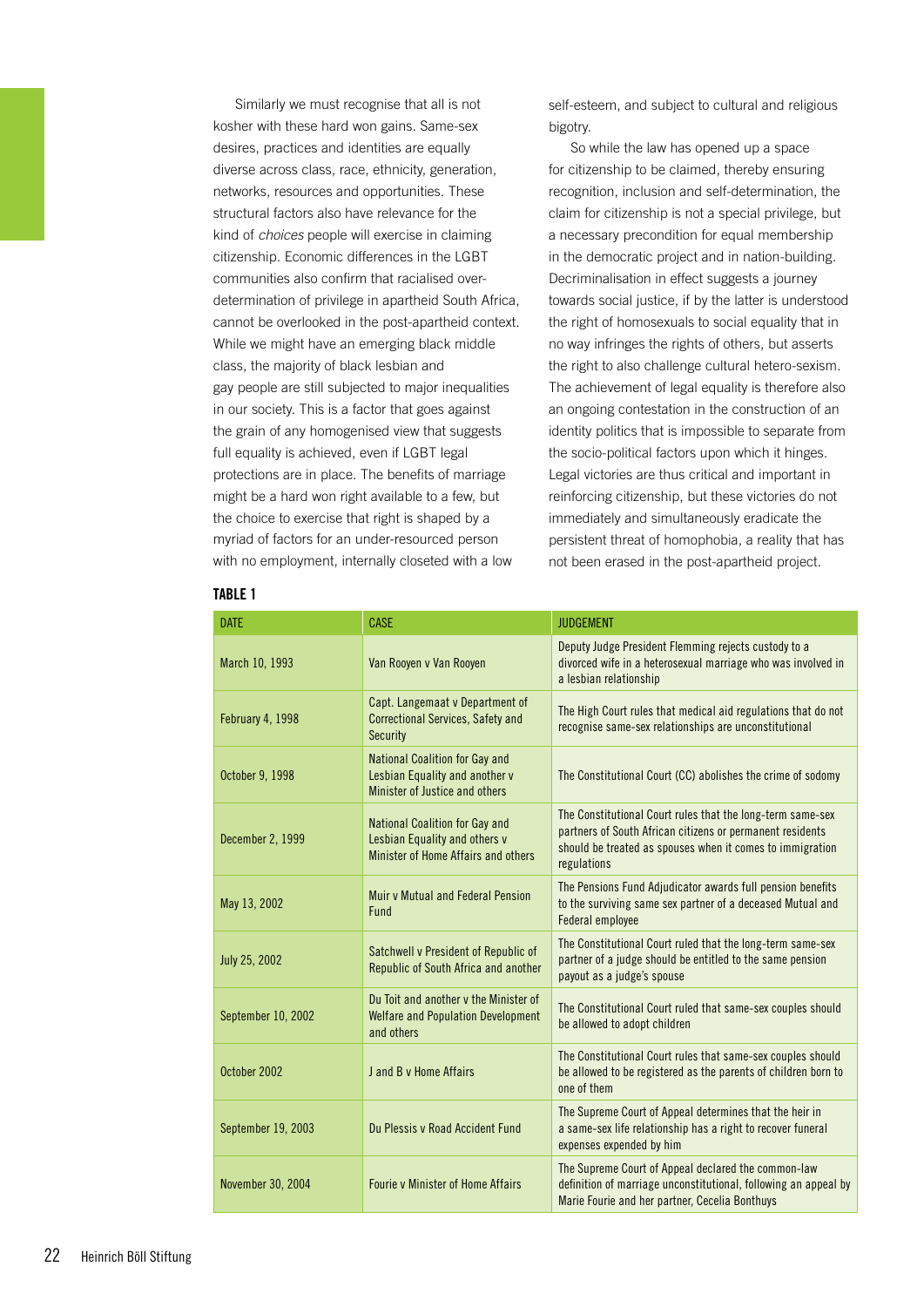| <b>DATE</b>       | <b>CASE</b>                                                  | <b>JUDGEMENT</b>                                                                                                                                                                                                                                                                                                                 |
|-------------------|--------------------------------------------------------------|----------------------------------------------------------------------------------------------------------------------------------------------------------------------------------------------------------------------------------------------------------------------------------------------------------------------------------|
| December 8, 2005  | Minister of Home Affairs and another<br>y Fourie and another | The CC endorses the Supreme Court of Appeal decision<br>(30/11/04) that confirms the unconstitutionality of (1)<br>common law definition of marriage; (2) current marriage<br>formula. Such declarations are deemed invalid and suspended<br>for 12 months from date of judgement, allowing parliament to<br>correct the defects |
| November 30, 2006 | Civil Union Act 17 of 2006                                   | The Civil Union Act is signed into law by the Deputy President<br>of SA, providing for the legal recognition of same-sex<br>partnerships                                                                                                                                                                                         |
| December 6, 2006  | State vs NCGLE                                               | Civil Union Bill Signed into Law by the then Deputy President                                                                                                                                                                                                                                                                    |

#### **Endnotes**

- 1 See for example: Mkhize, Nonhlanhla; Bennett, Jane; Reddy, Vasu; Moletsane, R. (2010). *The Country We Want to Live in: Hate Crimes and homophobia in the lives of black lesbian South Africans.* Cape Town: HSRC Press.
- 2 Roberts, Ben & Reddy, Vasu (2008). Pride and Prejudice: Public attitudes toward homosexuality. *HSRC Review*, 6(4): 9-11.
- 3 According to Section 9, Act 108 of the Constitution of the Republic of South Africa, no one may: unfairly discriminate directly or indirectly against anyone on one or more grounds, including race, gender, sex, pregnancy, marital status, ethnic or social origin, colour, sexual orientation, age, disability, religion, conscience, belief, culture, language and birth.
- 4 Signed by President Nelson Mandela into law at Sharpeville (the scene of a bloody massacre by the apartheid state against protestors in 1960) on December 10th, 1996.
- 5 See: Reddy, Vasu (2009). Queer Marriage: Sexualising Citizenship and the development of freedoms in South Africa. In: Steyn, Melissa & Van Zyl, Mikki (eds) *The Prize and the Price: Shaping Sexualities in South Africa*. Cape Town: HSRC Press; Reddy, Vasu (2006). Decriminalisation of homosexuality in post-apartheid South Africa: A brief legal case history review from sodomy to marriage. *Agenda, 67:*   $146 - 157$ .
- Reddy, Vasu; Sandfort, Theo & Rispel, Laetitia (eds) (2009). *From Social Silence to Social Science: Same-Sex Sexuality, HIV & AIDS and Gender in South Africa*. Cape Town: HSRC Press.
- 7 Reddy, Vasu (2001). Institutionalizing Sexuality: Theorising Queer in Post-Apartheid South Africa. In: Constantine-Simms, Delroy (ed) *The Greatest Taboo: Homosexuality in Black Communities*. Los Angeles and New York: Alyson Press.
- Rubin, Gayle (1984). Thinking Sex: notes for a radical theory in the politics of sexuality. In: Vance, Carole S. (ed) *Pleasure and Danger: Exploring Female Sexuality.* New York: Routledge and Kegan Paul, p. 267.
- 9 See for example a detailed exposition of these issues in Mkhize, Bennett, Reddy & Moletsane (2010).
- 10 The Law is an important consideration in this chapter as well. The primary empirical context refers to how the law frames a possible freedom for the queer subject in the post-apartheid project. Much has been written about the legal framing of the homosexual that this argument addresses in relation to the specific cases to be cited, and the meanings such cases elicit for understanding queer identities. Relevant critical studies in the area of the law are: Moran (1996); Stychin (1995).
- 11 See: Bernstein, Mary & Reimann, Renate (2001). *Queer Families, Queer Politics: Challenging Culture and the State*. New York: Columbia University Press; Bell, Dianne and Binnie, Jon. (2000). *The Sexual Citizen: Queer Politics and Beyond*. Cambridge: Polity Press; Blasius, Mark (ed) (2001). *Sexual Identities, Queer Politics*. Princeton: Princeton University Press; Cooper, Davina (1994). *Sexing the City: Lesbian and Gay Politics Within the Activist State*. London: Rivers Oram Press; Currah, Paisley (1997). Politics, Practices, Publics: Identity and Queer Rights*.* In: Phelan, Shane (ed) *Playing With Fire: Queer Politics, Queer Theories*. New York and London: Routledge; Evans, David (1993). *Sexual Citizenship: The Material Construction of Sexualities*.

London: Routledge; Fuss, Diana (ed) (1991). *Inside/out: Lesbian Theories, Gay Theories*. New York and London: Routledge; Wilson, Angelia R. (ed) (1995). *A Simple Matter of Justice? Theorising Gay and Lesbian Politics*. London: Cassell. Fuss (1991) focuses to a limited extent on the law. These studies have as a common purpose the interrogation of sexuality, queer politics and citizenship, some which directly address the law. Discussion of citizenship is not a new phenomenon in relation to the law and, in particular, sexuality. Although my argument does not prioritise earlier work on citizenship, subsequent analyses have drawn extensively from a model based on Marshall primarily in relation to three sets of rights informing citizenship: civil or legal rights, political rights and social rights. The question of gender and sexuality has been, for the most part, been absent from much scholarship on citizenship until the early nineties. See: Marshall, T.H. (1977). *Class, Citizenship and Social Development*. Chicago and London: University of Chicago Press; Marshall, T.H. (1950). *Citizenship and Social Class*. Cambridge: Cambridge University Press.

- 12 Weeks, Jeffrey (1995). *Invented Moralities: Sexual Values in an Age of Uncertainty*. Oxford: Polity Press, p.117.
- 13 Richardson (2000). *Rethinking Sexuality*. London, Thousand Oaks and New Delhi: Sage Publications.
- 14 See: Gouws, Amanda (ed) (2005). *(Un)Thinking Citizenship: Feminist Debates in Contemporary South Africa*. Burlington, VT: Ashgate Publishing & Lansdowne, CT: UCT Press; Millet, Kate (2000). *Sexual Politics*. Urbana and Chicago: University of Illinois Press.
- 15 Butler, Judith (1999). *Gender Trouble: Feminism and the Subversion of Identity*. New York and London: Routledge, p. 134-135.
- 16 Moran, Leslie J. (1996). *The Homosexual(ity) of Law*. London and New York: Routledge, p. 9.
- 17 Butler (1999), p. 136.
- 18 In Butler's view the act, or activity of gender is both intentional and performative where the latter entails public, repetitive actions of movement, gesture, posture, dress, labour, production, interaction with objects, and the manipulation of space. The term 'performative' has less to do with 'performance' than it has to do with "the effect of a regulatory regime of gender difference in which genders are divided and hierarchised". See: Butler, Judith (1993). Critically queer. GLQ, 1 (1): 17-32.
- 19 For an expanded discussion of human rights from a variety of disciplinary perspectives see: Savić, Obrad (ed) (1999). *The Politics of Human Rights*. London and New York: Verso.
- 20 See: Dunton, Chris & Palmberg, Mai (1996). *Human Rights and Homosexuality in Southern Africa*. Uppsala: Nordiska Afrikainstituet; Reddy, Vasu (2001). Homophobia, human rights and gay and lesbian equality in Africa. *Agenda*, 50: 83-87.
- 21 Stychin, Carl F. (1995). *Law's Desire: Sexuality and the Limits of Justice*. London and New York: Routledge, p. 3.
- 22 See: Gevisser, Mark & Cameron, Edwin (eds). 1994. *Defiant Desire: gay and lesbian lives in South Africa*. Braamfontein: Ravan Press.
- 23 Stychin (1995).
- 24 See: Reddy (2006).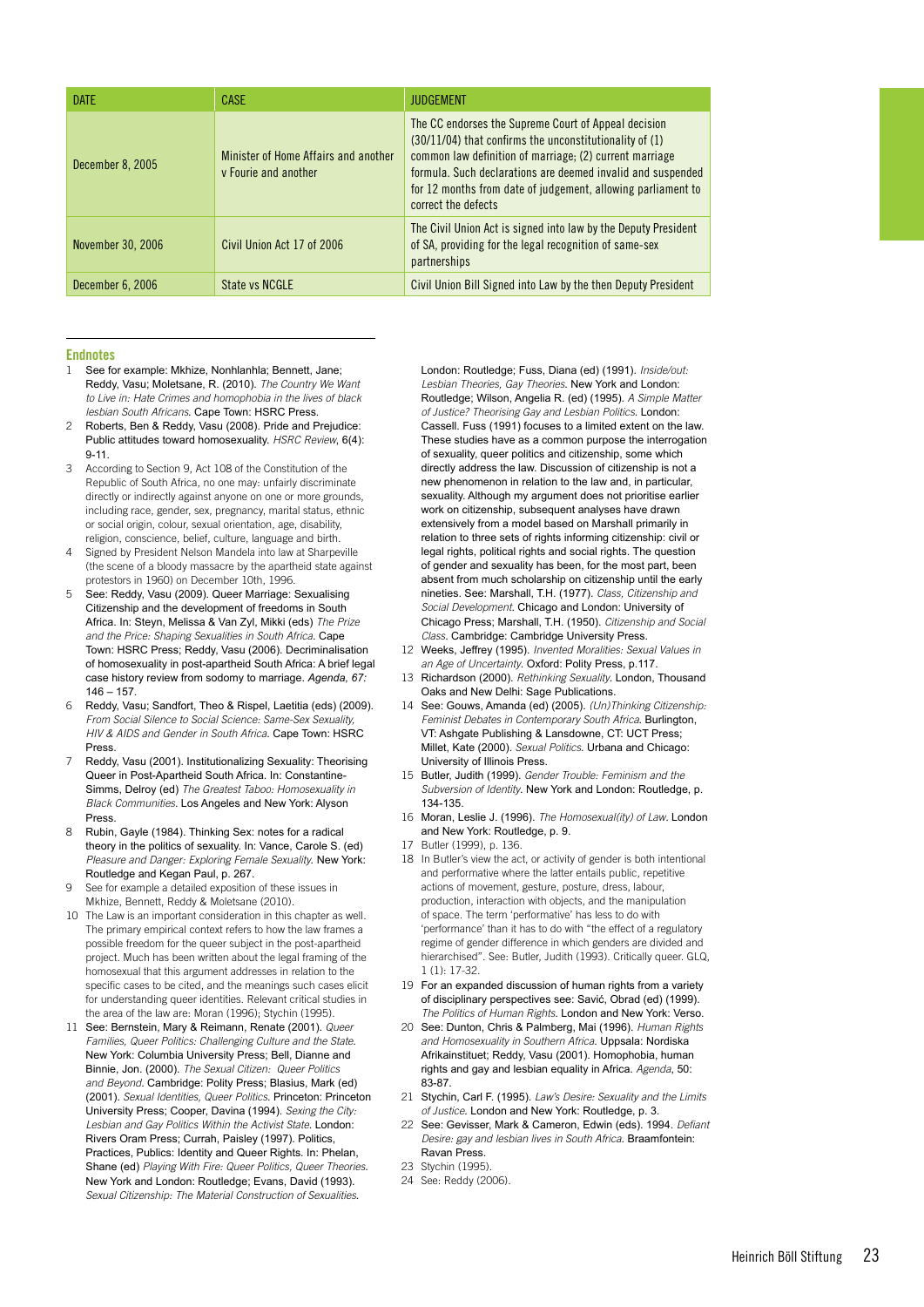## **Women's rights and lesbian rights**  Feminist principles, identities, and heteronormativity in the South African women's movement

belief among some is that the South African women's movement is fragmented and weak.<sup>1</sup> Gouws notes for instance that a demobilised women's movement cannot hold the state to account, or enforce a feministcentred discourse into state politics.2 This article, while not focused on engaging the state, explores the dynamics of this 'fragmented' women's

> NGOs focused on the rights of women, and those NGOs focused on the protection of sexual orientation work in a social and political environment that sees feminist discourses as threatening, rather than aiding, democracy.

movement; the 'politics' and philosophies that underlie and drive the activism towards gender equality. In this article, I consider the principles and contexts that govern non-governmental organisations (NGOs) set up to protect women's rights, as well as those defined by an agenda that of lesbian, bisexual, transgender and intersexed (LBTI) women in South Africa.

aims to protect the non-normative gender identities Salo narrates the importance of South African

feminists negotiating their relationships to interest groups, such as lesbian and gay organisations, that have diversified the women's movement post-1994.3 Similarly, Gqola's argument for a "re-sharpening of our interpretive lenses accompanied by a refining of the tools we use to demolish the status quo"4 , suggests that feminist principles, however heterogeneous and complex, should constitute a

critique of the range of power relationships that exist in a particular society at a particular historical moment. This should always include gender, race, class, geographical location and sexual orientation, and the intersections between them. As the social and political landscape changes, so too should feminist principles allow for flexibility.

Basic feminist principles of freedom, choice, and the ultimate obliteration of patriarchy, are critical tools in working towards the end of women's oppression; in abolishing damaging masculinist ways of looking at, and controlling the world. However, in multiple ways, and through various guises, our ostensible democracy in South Africa has seen a backlash of any feminist critique of patriarchy reflected in the state, through discourses of culture, within academic institutions, and through religious fundamentalism. This is despite South Africa's progressive constitution which includes the protection of the rights of persons from discrimination on the basis of gender and sexual orientation. NGOs focused on the rights of women, and those (usually separate) NGOs focused on the protection of sexual orientation as a protected category in the constitution, work in a social and political environment that sees feminist discourses as threatening, rather than aiding, democracy.

#### **Fractures and ruptures**

A number of fractures within the South African women's movement complicate an eradication of gender inequalities. One such fracture is the dichotomy between feminist academics and activists within the women's movement. Mtintso notes for instance that this dichotomy is "a drawback for gender equality"5 , and that synergy between "the popular women's movement and the feminist movement should also be emphasised, as both are interdependent"6 . She articulates the importance of feminist academics and feminists working at NGOs: "On the one hand, the development of feminist



#### **Nadia Sanger**

Nadia Sanger is a researcher working at the Human Sciences Research Council. Her interests include gender and sexuality, cultural production, human-animal relationships, cats, and books that have nothing to do with reality.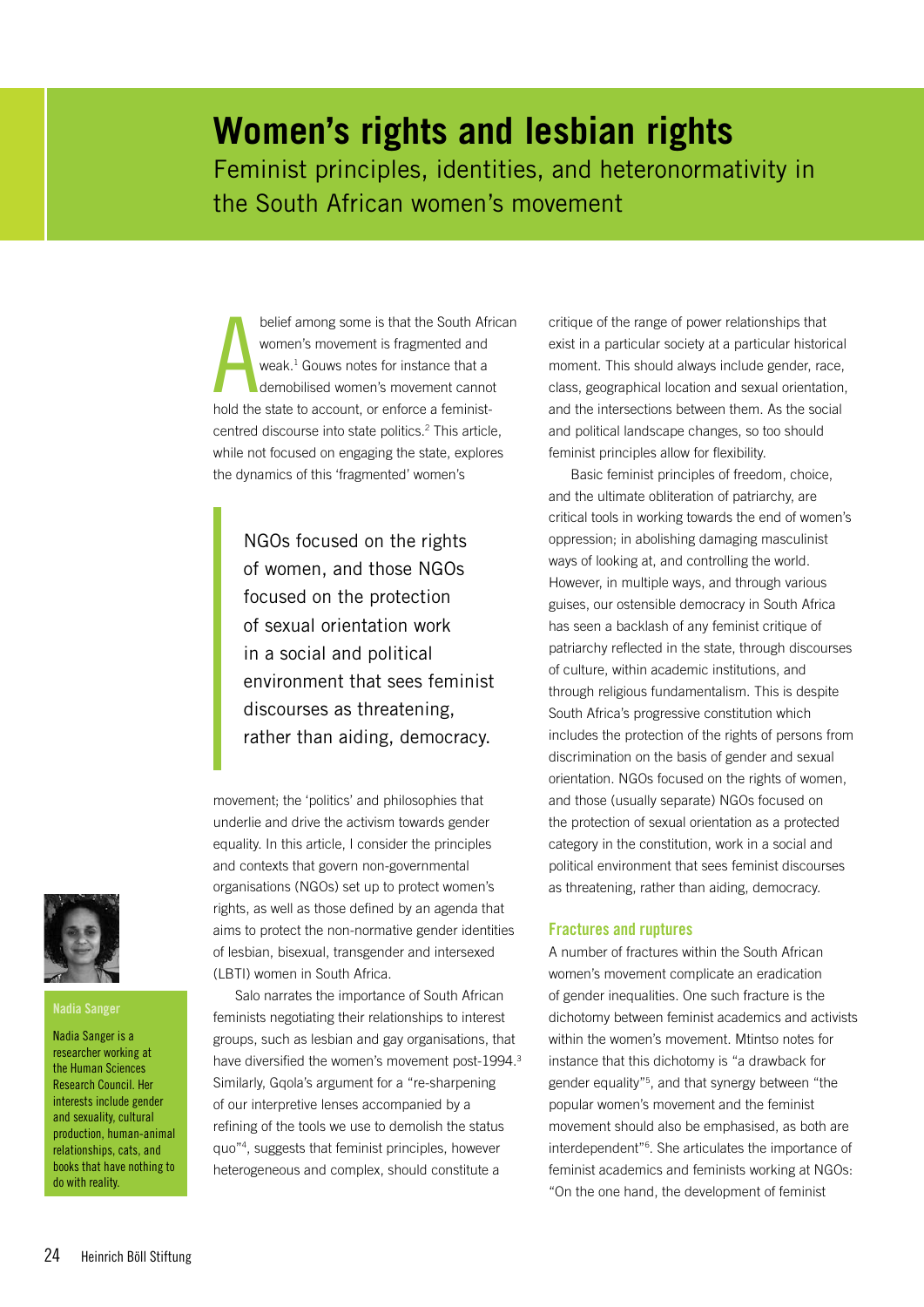theory can be informed by the practical experiences of women in... the popular movement. On the other hand, feminist theory can help these popular activists understand the limitations of struggling for practical gender interests only".<sup>7</sup>

Within the world of South African NGOs, and of particular interest in this paper, is the split between those working to protect the rights and interests of women as a particular group, and those focused on the interests of self-identified lesbian, bisexual, transgendered and intersexed women. There are few organisations that focus chiefly on LBTI concerns, while those set up to protect the rights and interests of women are much more dominant and visible. In some ways, this is an effect of the post-colonial focus on gender equality in South Africa, where 'gender' is most often understood as synonymous with 'women'. Furthermore, deeply entrenched norms around heterosexuality often mean that the concerns of gender non-conforming women are rendered marginal, and at times, invisible.

The disconnect between what is understood as 'women's issues' and 'lesbian's issues' is reflected in the separation between 'mainstream' women's rights NGOs and LBTI NGOs. Human Rights Watch highlights this disconnect on the continent.<sup>8</sup> They identify the critical need to "build common ground with women's rights movements and other movements addressing gender across the continent"9 , and the importance of "cross-regional cooperation among LGBT [lesbian, gay, bisexual and transgender] groups"10 and in providing safe spaces for advocates of lesbian, gay, bisexual, transgender and intersex (LGBTI) rights. They note that: "Much LGBT activism in Africa has pursued the paradigm of minority rights, perhaps because that framework has a long history on the continent. Yet some of the most effective recent alliances between LGBT groups and "mainstream" movements have been based not on minority claims, but on urgent issues that provide common ground: freedom of expression and mobilisation against torture and harassment of human rights defenders".<sup>11</sup>

Hames further articulates the split between the 'mainstream' women's movement and LBTI organisations, highlighting how "lesbian struggles are largely ignored within the women's movement".12 She asks: "Why is it so difficult for women's organisations to actively campaign around and include the issues of lesbians and transsexual or transgendered people?" She continues, arguing

that within both academia and NGOs, "neither area actively supports the view that lesbian concerns are women's concerns…deep prejudices against lesbians and gays persist …even in certain women's organisations." "Lesbian and gay struggles in South Africa", she states, "have generally been marginalised in organisations, movements and discourses that ostensibly focus on struggles for human dignity, equality and justice".<sup>13</sup>

Violence against black lesbians in South Africa's townships, most likely to be based on the threat these women pose to dominant modes of masculinity, can easily be seen as outside the scope of women's rights NGOs.

Consequently, a focus on 'women's issues' that prioritises women's practical needs within a patriarchy - women's right to access land; domestic violence training for police so that they are more sensitive to women who lay charges against male abusers; increasing the numbers of women in leadership positions in parliament; making the legal system more woman-friendly – can easily slip into territory that prioritises the needs of heterosexual women while further marginalising the interests of gender non-conforming women. Violence against black lesbians in South Africa's townships, most likely to be based on the threat these women pose to dominant modes of masculinity $14$ , can easily be seen as outside the scope of women's rights NGOs. As a consequence, it becomes possible for women's rights NGOs to maintain heterosexual practices and being-in-the-world as normative, while leaving the concerns of LBTI persons for LBTI people to solve. This kind of 'separate struggle' philosophy leads to fractures that impact on women's rights' activism, and weakens the possibilities of a necessary critical feminist discourse to engage the multiple levels of civil society as well as the state. Horn appears to agree, arguing that: "the growing visibility of 'homophobia from the left', including on the part of actors in the women's movement, suggests that there is still a need for education, as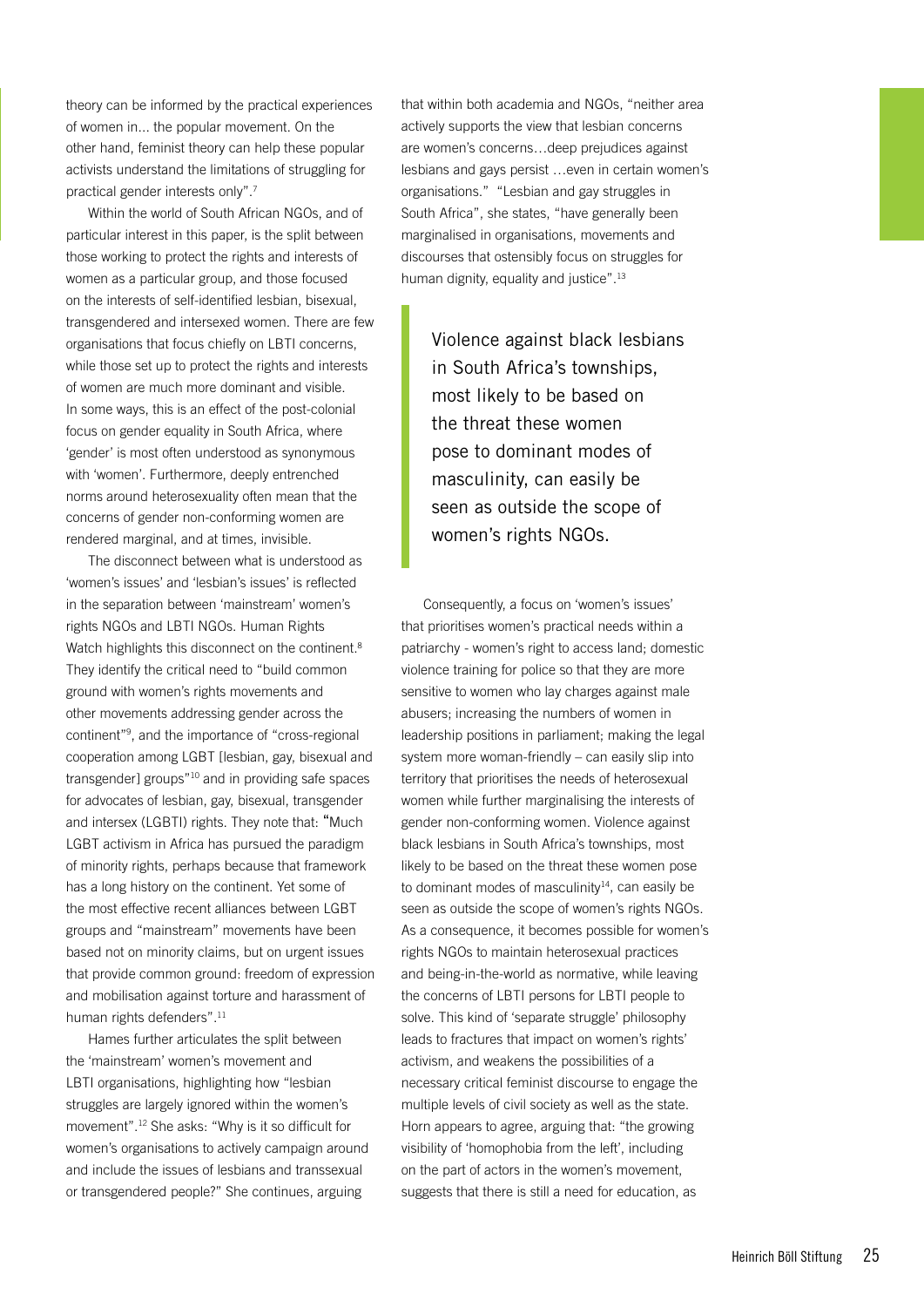well as dialogue, about the links between sexuality, heteronormativity and the broader agenda of women's equality".15

She further argues that "within the women's movement there is still notable antipathy to the inclusion of sexual rights, in particular sexual orientation, as a serious advocacy issue"16. This is the case even when, as Mtetwa argues, "the possibility that a woman who transgresses social and cultural norms can be accused of being a lesbian has the effect of paralysing the expression of all women's sexuality, including that of heterosexual women".17

Recently publicised violence against black lesbians who live in South Africa's townships has reflected that a public response from feminists is necessary. And there have been a number of responses from organisations and coalitions set up to deal with this phenomenon, such as the 07-07-

### It is fundamental that women's rights organisations play a central role in, among other issues, advocating and lobbying for LBTI rights.

07 Campaign and the One-in-Nine Campaign. Both these coalitions have been effective in bringing to public consciousness heterosexist violence against black lesbians in South Africa. In this context, it is critical for feminists across various spaces to publicly demand government intervention, and proper legal processes to ensure the rights of lesbians who have been the victims and survivors of hate rape. However, while some individuals from more 'mainstream' women's organisations work with LBTI organisations in curbing the 'corrective rape' of lesbians, the partnerships between the two does not appear to be structured and effective. It is fundamental that women's rights organisations play a central role in, among other issues, advocating and lobbying for LBTI rights as well as supporting LBTI organisations in providing safe spaces for women who are victimised because of their nonnormative gender and sexual identities.

#### **LBTI organisations and feminist principles**

Within certain LBTI spaces, however, there are

particular essentialist ideas of identity that weaken rather than strengthen feminist ideologies necessary to build a strong feminist women's movement. Notions of an authentic 'lesbian' or 'gay' identity plays a significant role in fixing rather than creating space to critique an essential way of being-in-theworld. Cock notes, in this regard, the existence of: "a form of political essentialism which asserts that the homosexual identity "trumps" all other identities and claims that homosexuality necessarily implies an intrinsic commitment to a revolutionary and transformative agenda. This is clearly not the case. The complicated terrain of sexual politics in South Africa demonstrates the competing force of multiple identities and that gay and lesbian people can be deeply conservative, exploitative, and racist".18

One example of this kind of essentialism is when self-identified lesbian identity involves the encapsulation of a masculine subjectivity that understands dominance, control and violence – the values that (mostly) boys learn and are socialised into as they grow into men – as normative and ideal. In this instance, the mirroring of an unhealthy gender binary (male/female) and destructive heterosexual masculinity sustains and reinforces damaging gender constructions, rather than disrupt patriarchal heteronormativity.19 A critique of the emulation of damaging heterosexual masculinity must be articulated by organisations working in the interests of LBTI persons. Butler's use of the term 'queer' as a critique of identity is useful here. Arguing that the term creates space for the complexity of our lives as 'evolving and transforming' people, she narrates how: "the word "queer" would allow people to have a less fixed and normative idea of what their identity is and permit them a greater vocabulary for gender infrasexuality".20

While there is some resistance to the term within South African LBTI spaces, due to its 'northern' roots, there is some usefulness of the term to disrupt fixed ideas of gender and sexual identities, allowing for a range of subjectivities that disturb harmful heteronormative ways-of-being in the world. By subscribing to 'queer', rather than strict identity constructions, the existence of the range of non-normative gender and sexual subjectivities - including alternative heterosexual roles, practices and relationships – can find a place. In some ways, this also reduces the imperative inherent within fixed identity labels to conform to particular expectations of a 'straight' or 'lesbian' marker. This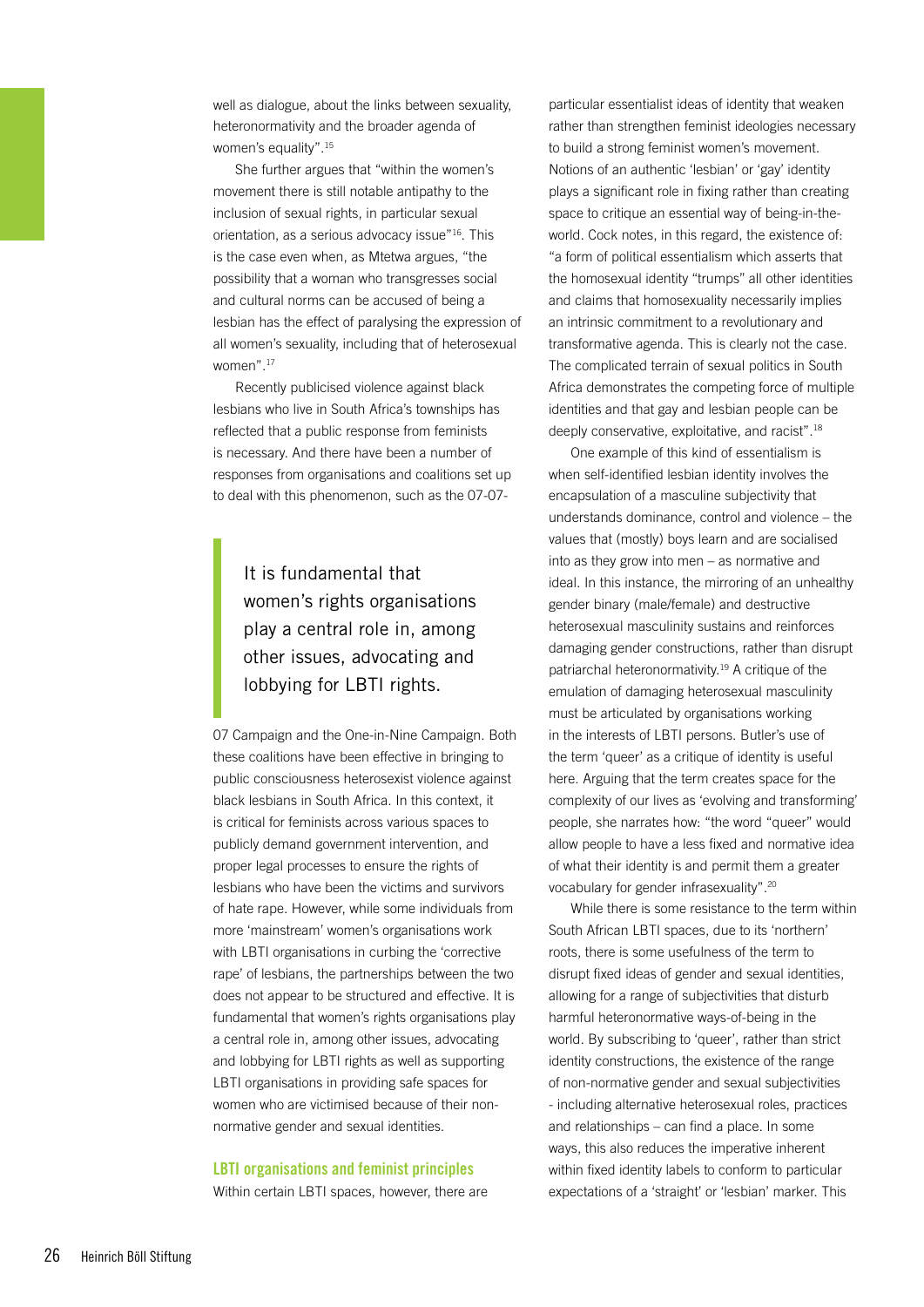term allows for a more flexible methodological approach to sexual rights advocacy, without losing the political value of group solidarity that comes from naming.

#### **Funder-driven approaches, feminist principles and 'gender work'**

According to Antrobus<sup>21</sup>, "Advocacy must be based on an analysis of what needs to be changed and why...this analysis must be feminist because only feminism gives an analysis of patriarchy and how it is linked to the structures and relationships of power between men and women that perpetuate violence, poverty — the crises that confront us".22

But in South Africa, and in most postcolonial countries, it is 'gender work' that has been centralised. Lewis notes for instance how a very technicist and fragmented language around gender has overtaken critical and radical scholarship, or thinking and practice, about gender. Lewis refers to "terms such as 'gender-aware', 'gender sensitivity', 'gender focal point', 'gender disaggregated data', 'women's empowerment' and so on"23 which has

> It is critical that organisations working in the interests of both women and LBTI women specifically create space to reflexively think through their understandings of gender and sexuality, and their methodological approaches to working with women.

substituted: "a feminist language that gestures towards processes, towards what is complicatedly social and humanistic. The formulaic language is reinforced by a global system in which information is processed as digestible sound-bytes, segments of directly useful information that can be quickly registered, applied and then forgotten. In this process, gender knowledge and research within the holistic context of theory, epistemology and radical practice is being side lined more and more".24

For both women's rights NGOs and LBTI NGOs, it is overwhelmingly 'gender research' that provides funding from donors. HIV/AIDS and poverty, and

its links to women's health, is often the focus that determines funding. Research that centralises sexual pleasure for both 'women who have sex with women' as well as 'women who have sex with men' does not access funding easily. These are not central to a 'development' agenda on the African continent. In her paper titled 'The politics of doing gender in South Africa', Lewis discusses how "a technology of development has come to serve as an overarching framework for thinking about gender in South Africa"25. She highlights how the complexity and multi-layered-ness of human beings are reduced; integrated into the developmental process; "a very brittle and atomistic sort of language about gender…taking the place of a feminist language that gestures towards processes, towards what is complicatedly social and humanistic"26. Catering to the needs of the state's developmental agenda, and/or donors, she argues, 'constrains independent feminist research and thinking.'

Working in the area of gender is necessarily slippery terrain, and feminists across women's rights NGOs and those working in the interests of LBTI women, constantly need to re-look at our definitions as social and political realities change. The links between gender and sexual orientation are inextricable. Pursuing 'gender work' without feminist principles most often produces mediocre results, lacking in the possibility to mainstream feminist ideologies. More often than not, 'gender' is understood as women's problem, and violence against lesbians is understood as the problem of lesbians to solve. It is critical that organisations working in the interests of both women and LBTI women specifically create space to reflexively think through their understandings of gender and sexuality, and their methodological approaches to working with women.

To conclude, it was at the South African Women's Initiative's (SAWI) protest conference almost two years back where a revolutionary feminist discourse was at play. Very few feminist academics attended this conference, but LBTI advocates together with those advocating for more 'mainstream' women's rights, expressed their unhappiness with patriarchy. They did this through critiquing South Africa's economic policies, through drumming, dancing and poetry celebrating women and their struggles against racist and heteronormative patriarchy. This points to the ways that gender can never be separated from other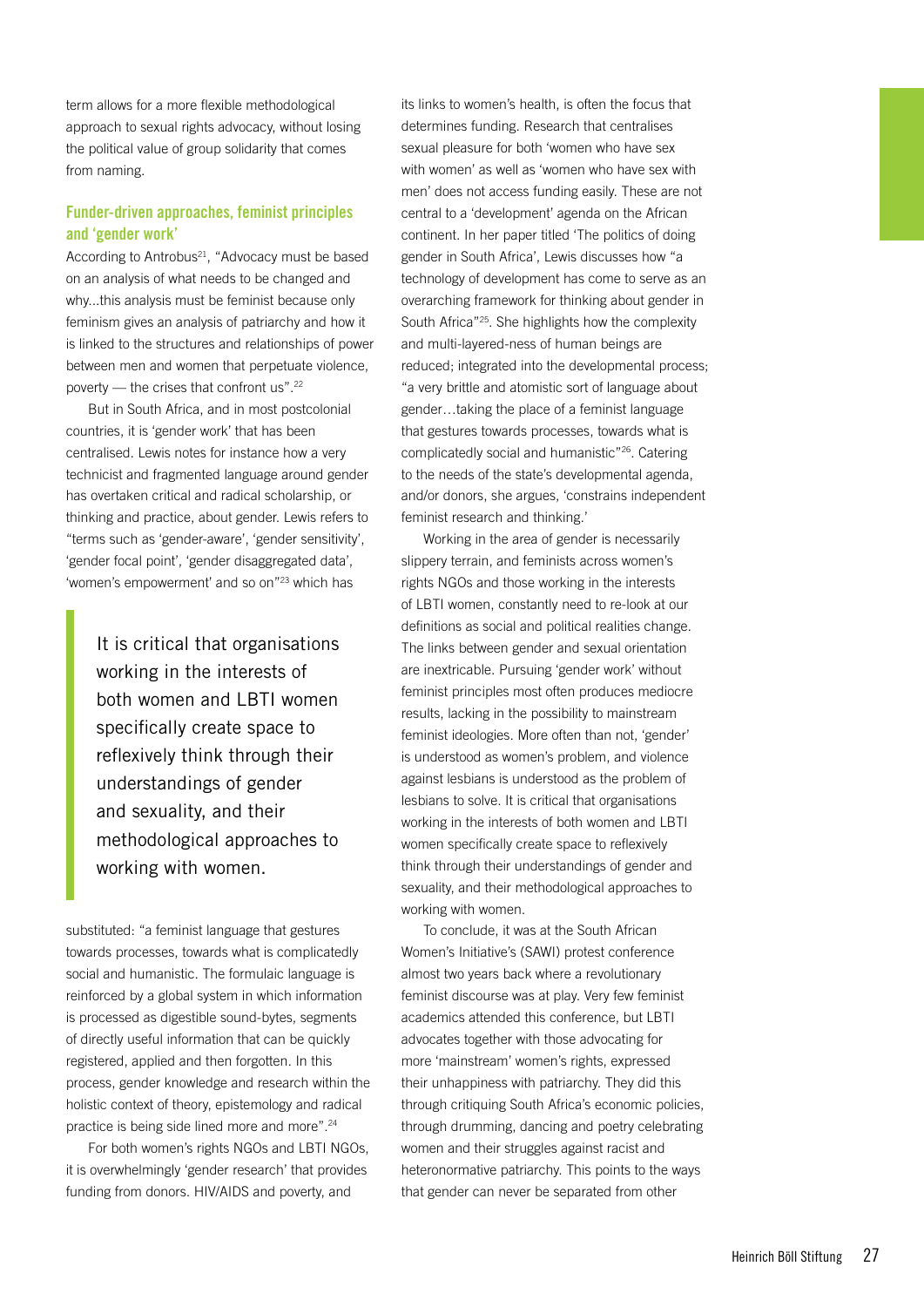social constructs such as sexuality, race and class. It reminds us of Bell Hooks words: "Significantly, I learned that any progressive political movement grows and matures to the degree that it passionately welcomes and encourages, in theory and practice, diversity of opinion, new ideas, critical exchange, and dissent. [...] Again and again I have to insist that feminist solidarity rooted in a commitment to progressive politics must include a space for rigorous critique, for dissent, or we are doomed to reproduce in progressive communities the very forms of domination we seek to oppose".27

#### **Endnotes**

- 1 See: Hassim, S. (2005). Terms of Engagement: South African challenges, *Feminist Africa*, Issue 4. Available at www. feministafrica.org/04-2005/hassim.html; Vetten, L. (2005). 'Addressing domestic violence in South Africa: reflections on strategy and practice'. Paper presented at the *Expert Group Meeting on Violence against women: Good practices in combating and eliminating violence against women*. United Nations Division for the Advancement of Women, 17-20 May, Vienna, Austria: http://www.preventgbvafrica.org/content/ addressing-domestic-violence-south-africa-reflections-strategyand-practice; Gouws, A. (2005). *Unthinking citizenship: feminist debates in contemporary South Africa*. Burlington: Ashgate.
- 2 See: Gouws (2005).
- 3 Salo, Elaine (2005). 'Multiple Targets, Mixing Strategies: Complicating Feminist Analysis of Contemporary South African Women's Movements', *Feminist Africa: Women Mobilised,* 4. Available at http://www.feministafrica.org/index.php/multipletargets.
- 4 Gqola, P. G. (2002). 'Coming out and being proudly threatening: Feminist activists and African Academies', *Feminist Africa: Intellectual politics,* 1. Available at http://www. feministafrica.org/index.php?page=issue\_one.
- Mtintso, T. (2003). 'Representivity: False sisterhood or Universal Women's Interests? The South African Experience', *Feminist Studies*, 29 (3), page 577-578.
- 6 Mtintso (2003), page 578.
- 7 Mtinso (2003), page 578.<br>8 Human Rights Watch (HF
- Human Rights Watch (HRW) (2009). Together, apart: Organising around sexual orientation and gender identity worldwide. New York, HRW.
- 9 HRW (2009), page 13.
- 10 HRW (2009), page 16.
- 11 HRW (2009), page 13.
- 12 Hames, M. (2003). 'The women's movement and lesbian and gay struggles in South Africa', *Feminist Africa*, 2. Available at http://www.feministafrica.org/index.php/the-women-smovement-and-lesbian-and-gay-struggles-in-south-africa
- 13 Hames (2003).
- 14 See for example: ActionAid (2009). Hate Crimes: the rise of 'corrective' rape in South Africa. Available at www.actionaid. org.uk/doc\_lib/correctiveraperep\_final.pdf (7 May 2009); Mtetwa, P. (2009). Editorial, Equality: Newsletter of the Lesbian and Gay Equality Project, Tribute to Eudy Styles Simelane, Johannesburg: LGEP, 1.
- 15 Horn, J. (2006). 'Re-righting the sexual body', *Feminist Africa: Subaltern Sexualities*, 6: 7-19, page 15.
- 16 Horn (2006), page 15.
- 17 Cited in Horn (2006), page 15.
- 18 Cock, J. (2003). 'Engendering gay and lesbian rights: The Equality Clause in the South African Constitution', *Women's Studies International Forum*, Vol. 26, no. 1: 35-45, page 42.
- 19 I use Van Zyl's argument here, when she notes that 'the biologically essentialist paradigm used to advance (a certain type of) heterosexuality' is deemed the only '"natural" form of sexuality', which leads to 'a multitude of ideologies of exclusions and othering'. See: Van Zyl, M. (2005). 'Escaping heteronormative bondage: sexuality in citizenship, in Gouws, A. (ed.), *(Un)thinking Citizenship: Feminist debates in contemporary South Africa*. Cape Town: UCT Press, 223-252.
- 20 Butler cited in Aurore. Aurore (2009). 'Queer as a critique of identity: interview of Judith Butler', in *Lesbian movements: ruptures and alliances*. ILGA: Belgium, 46-48.
- 21 http://www.iwtc.org/ideas/29\_feminists
- 22 Antrobus, P. (2003), in *Young Women and Leadership*, no.1, December 2003. African Women in Development (AWID). Available at *http://www.iwtc.org/ideas/29\_feminists An Advocacy Guide for Feminists.*
- 23 Lewis, D. (2007). 'Feminism and the radical imagination'. Unpublished paper.
- 24 Lewis (2007).
- 25 Lewis, D. (2005). "'The politics of 'doing gender' in presentday South Africa." Paper presented at *Doing Gender in South African Universities: Women's and Gender Studies 10th Anniversary Colloquium*, Cape Town, University of the Western Cape, 28–29 July.
- 26 Lewis (2005).
- 27 Hooks, B. (1994). *Outlaw Culture: Resisting Representations*. London: Routledge, page 65-67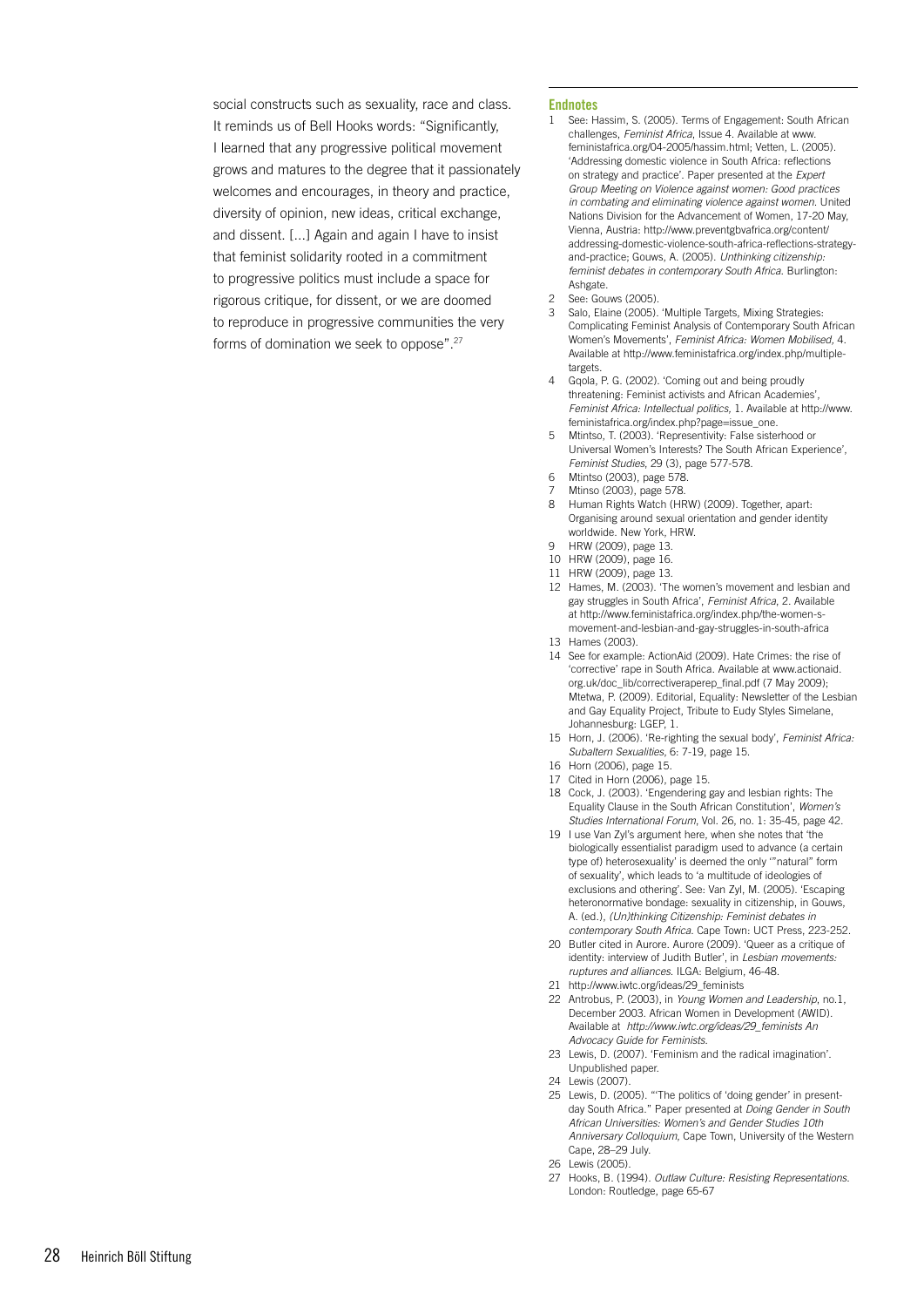## **Not yet Uhuru<sup>1</sup> for LGBTI people in Zimbabwe** Interview with Fadzai Muparutsa

|<br>|<br>|<br>|relic n Zimbabwe, a country whose president, Robert Mugabe, is on record as calling homosexuals as "worse than dogs and pigs", the issue of homophobia is not a new phenomenon. Giving religious and traditional reasons, church leaders, politicians and 'cultural magistrates' have vilified homosexual orientation as "un-African" and "a threat to nationhood". All such demonisation has driven lesbian, gay, bisexual, transgender and intersex (LGBTI) communities underground for fear of incarceration and arbitrary arrests. In this interview, Admire Mare speaks to the Gays and Lesbians of Zimbabwe (GALZ) Programme Manager for Gender, Fadzai Muparutsa.

**MARE: Have you had any problems as an association working in Zimbabwe because of the whole stigma that surrounds the issue of homosexuality? If there are problems, how have you managed to survive in such a homophobic political climate?**

**MUPARUTSA:** Yes, GALZ has experienced stigma and discrimination not only because of statesponsored homophobia, but because there is a tendency to bring personal feelings into professional spaces.

The political climate also has a negative impact on the working environment that GALZ operates in. Some organisations distance themselves from GALZ out of fear of being labelled supporters of the homosexual cause.

GALZ has been known to use the human rights framework effectively, making it easier to sustain the relationships that have been built over the years.

**MARE: Can you shed more light on the recent press reports where two GALZ members of staff who were briefly arrested before being released? What were the motivations around the arrests? And how far has the trial proceeded?**

**MUPARUTSA:** Ellen Chademana and Ignatius Mhambi were arrested on Friday 21 May 2010 on charges of "possessing dangerous drugs and pornographic material". The police went further to search the house of Chesterfield Samba, the Director of GALZ on the morning of Wednesday 26 May 2010.

On Thursday 27 May 2010, Ellen Chademana and Ignatius Mhambi were released on bail until a trail set for Thursday 10 June 2010 on allegations of possessing indecent material and displaying a placard seen as insulting to President Robert Mugabe.

Ignatius Mhambi was acquitted of charges of possession of pornographic material on Friday 23 July 2010, while Ellen Chademana was remanded out of custody pending further investigations by the state.

**MARE: Political observers have argued that the crackdown on homosexuals especially from the ruling Zanu PF leadership has to do with the**  attempted citizen's arrest<sup>2</sup> on President Robert **Mugabe in London by LGBTI activist Peter Tatchell. What's your opinion on this?**

**MUPARUTSA:** GALZ has documented statesponsored homophobia from before the attempted citizen's arrest on President Mugabe to date. There have been various factors that have led to the increase in state-sponsored homophobia and the harassment of LGBTI people in Zimbabwe. After the attempted citizen's arrest in 1999, LGBTI members reported an increase in harassment at nightclubs by patrons who were accusing them of working with Peter Tatchell.

It is important to underscore that cases of statesponsored homophobia from before the incident are well documented in GALZ and the reasons vary with whatever situation is going on at the time.

State-sponsored homophobia often increases when political temperatures are high in the country. For example, during the Constitutional Reform process of 2000, GALZ members were



#### **Fadzai Muparutsa**

Fadzai is a human rights activist and Programme Manager for Gender with Gays and Lesbians of Zimbabwe (GALZ). She has worked with young feminists, human and women's rights organisation to influence policy making and implementation; challenging attitudes, beliefs and values that are homophobic.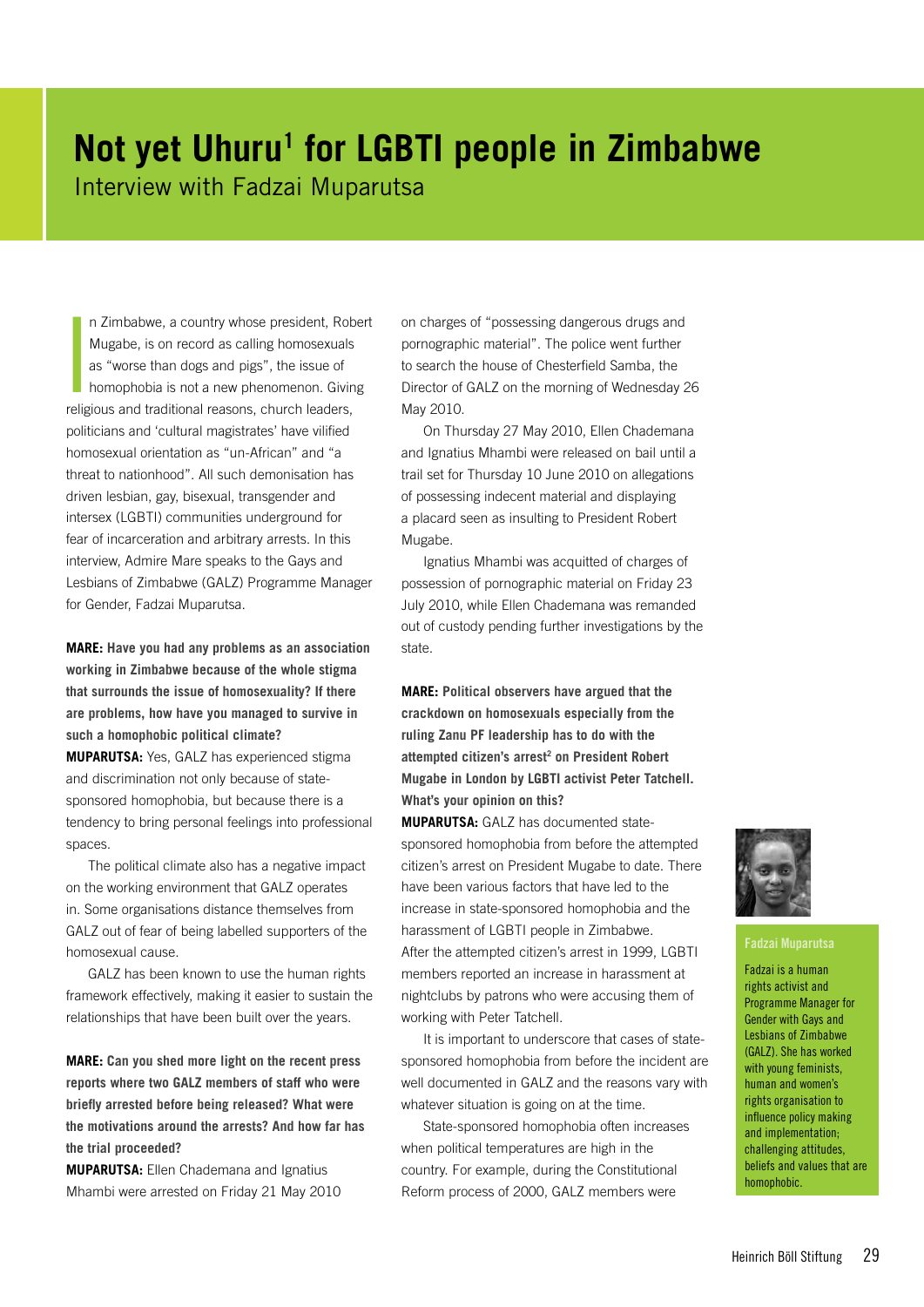invited to present oral submissions. Soon after their presentations aired, there was an increase in state-sponsored homophobia as well as verbal and physical harassment of GALZ members and in particular those who made the submissions.

The other thing about state-sponsored homophobia is that it's used to discredit, this is also known as sexuality baiting. For instance, The Herald, which is a state-owned newspaper, carried an article during the 2002 elections that likened Movement for Democratic Change-Tsvangirai (MDC-T) to homosexuals.

**MARE: There is also the issue of "corrective rape" that has been doing the rounds in both local and international media. What can be done to alleviate this scourge in a country where the police tend to be partisan in the discharge of their duties? MUPARUTSA:** "Corrective rape" is a reality for some lesbian and bisexual women in Zimbabwe and unfortunately none of the women who have approached GALZ have faith in the justice system, which is a serious problem.

As part of the Gender Office strategy, there is a need to make use of existing policies and documents that govern the conduct of law enforcement agents, for example, we would look into the code of conduct that all agencies are meant to adhere to and find areas in which GALZ or its partner organisations can provide training on how to assist those who have survived rape. Another document to make use of is the Domestic Violence Act, which was enacted in 2007. There are provisions in the act that allow for training.

All in all the issue here is that dispensing of duties should not be determined by one's sexual orientation. When a citizen of Zimbabwe has experienced violence, the responsible agencies should work to ensure safety and protection.

**MARE: Given that homosexuality is such a stigmatised and politicised issue in Zimbabwe, how are LGBTI people managing to express their sexual orientation? Do you have your own pubs, restaurants or hang out places?**

**MUPARUTSA:** There are no pubs, or public spaces that gay people can freely express themselves without backlash; but this doesn't mean to say that there aren't clubs and such where gay people hang out, they're there, just not as open as in other countries. As a result, if members of GALZ want

to be in their drag, then they'll come to the GALZ office, which has a recreational centre for the members.

**MARE: Zimbabwe is currently in the middle of a make-or-break constitution making process. Out of three principals making the current inclusive government, Robert Mugabe and Morgan Tsvangirai have already condemned the practice of homosexuality. What do you think are the political motives behind this condemnation?**

**MUPARUTSA:** My views are that sexual orientation is an issue to rally around that is being used as a political tool by both political movements to garner support. I think they are homophobic to get votes.

**MARE: Although the MDC-T as a party has disassociated itself from Morgan Tsvangirai's statements, don't you think him as a leader saying such statements reflects the general party thinking? What have you done to seek audience with the prime minister's office on the correct party position? MUPARUTSA:** Morgan Tsvangirai is entitled to personal opinions, but as a leader he should have thought carefully about what it would mean. Firstly, GALZ was of the opinion that MDC-T stood for human rights and democracy, but after the

Gays and Lesbians of Zimbabwe (GALZ) was founded in 1990 for purposes of serving the needs and interests of LGBTI people in Zimbabwe and pushing for social tolerance of sexual minorities and the repeal of homophobic legislation. Under the directorship of the late Keith Goddard, GALZ rose to prominence in the mid 1990s when it challenged illegal bans by government on its participation at the annual Zimbabwe International Book Fair (ZIBF). Since then, the association has been involved in a number of high-profile campaigns. Currently, the director of GALZ is Chesterfield Samba. The organisation has a membership of 415 people. It provides services to its members through the three main programming areas, which are, health, gender and information and communication. The health office provides workshops on health and well-being. Through its information and communication programme, it produces and distributes a monthly magazine known as *Whassup* and a quarterly publication, the *Galzette*. The health programme provides counselling to members or medical referrals when needed. Although the environment in which GALZ operates is hostile, it has managed to build relationships with various human rights organisations in Zimbabwe, in Africa as well as with international organisations.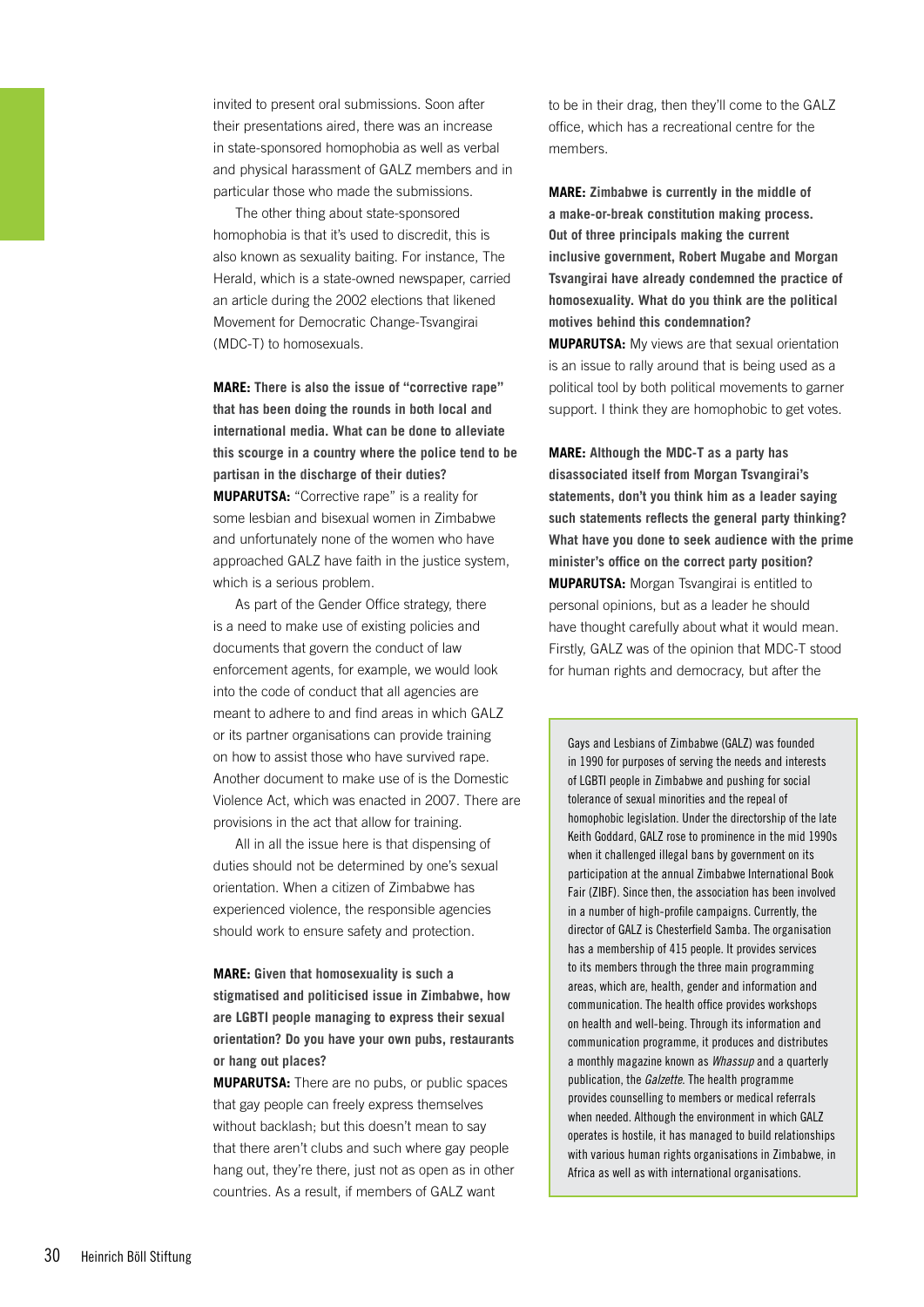homophobic statements it is unclear.

But because he was speaking at an official function, as the prime minister, it is difficult to separate personal feelings and professional obligations. A statement from MDC-T distancing itself from the remarks did not do much to repair the damage done.

Morgan Tsvangirai wrote an article in the MDC-T newsletter, trying to clear up the statement he had made, again, the damage had already been done. Although we wrote to the prime minister's office seeking audience with him, we did not get any feedback from his office.

**MARE: President Robert Mugabe recently re-iterated his homophobic stance when he said he would not allow any gay rights to find their way into the new constitution. What are your thoughts on this? MUPARUTSA:** My thoughts are: is the constitutional process determined by individuals or by the population of Zimbabwe? The mandate of the government during the constitutional process is to get feedback from Zimbabweans on what they want reflected in the constitution. Apart from that, there is a basic principle that I think is lacking. There are marginalised groups that should be protected in the constitution, regardless of majority views and opinions. This is because the groups have a documented history of experiencing violence and discrimination that has a major impact on their self-actualisation as well as the contribution of these groups to the progress of the nation.

But once we get into this discussion, the usual rhetoric of, then paedophiles and those who want to have sex with animals will also be calling for their rights to be reflected in the constitution. There is a vast difference between homosexuals, paedophiles and bestiality. Homosexuals are in *consensual* same sex relationships. There is an understanding between the parties, unlike those who force themselves on young children or those who engage in bestiality.

**MARE: Given that the constitution-making process is an important platform in your effort to assert recognition and tolerance of LGBTI communities. What strategies are you using to make sure the ordinary citizen who meets the Constitutional Parliamentary Committee (COPAC) outreach teams can voice your dreams and aspirations in a new Zimbabwe?**

**MUPARUTSA:** In as much as we have been encouraging people to speak about sexual orientation during the outreach process, this is not feasible. Threats have been issued when the outreach teams go out to talk to people and we do not want to compromise the safety of our members and individuals.

As a result, there will be few or no voices speaking on sexual orientation, particularly in the more remote areas.

GALZ is planning on making its presence felt when the outreach teams are in the urban settings. We realise though, that this may give legitimacy to the thinking that homosexuality is more 'rampant' in urban areas than it is in rural areas, but GALZ believes that the safety of individuals is more important.

**MARE: Besides posters and billboards in major cities in the country by Crisis Coalition in Zimbabwe, what other communication strategies are you using to reach your target audience as far as constitution making is concerned?**

**MUPARUTSA:** GALZ's audiences are varied. At one stage during the constitutional process, GALZ was publishing articles in the local media. But after the raid which saw Ellen Chademana and Ignatius Mhambi being locked up, the organisation has revised its communication strategy.

Information to the general population, human rights organisations and other interest groups will again be finding its way out.

**MARE: In a new democratic and human rights tolerant Zimbabwe, what does GALZ envisage? MUPARUTSA:** GALZ envisions legislation to ensure the protection of all citizens of Zimbabwe including LGBTI people.

#### **Endnotes**

- 1 Uhuru is the Swahili word for 'freedom'.
- 2 A citizen's arrest is an arrest made by a person who is not acting as a sworn law-enforcement official.



#### **Admire Mare**

Admire is currently completing his postgraduate studies at the Rhodes University, School of Journalism and Media Studies. He has worked as an academic, journalist, development practitioner, researcher and consultant both in Zimbabwe and South Africa.